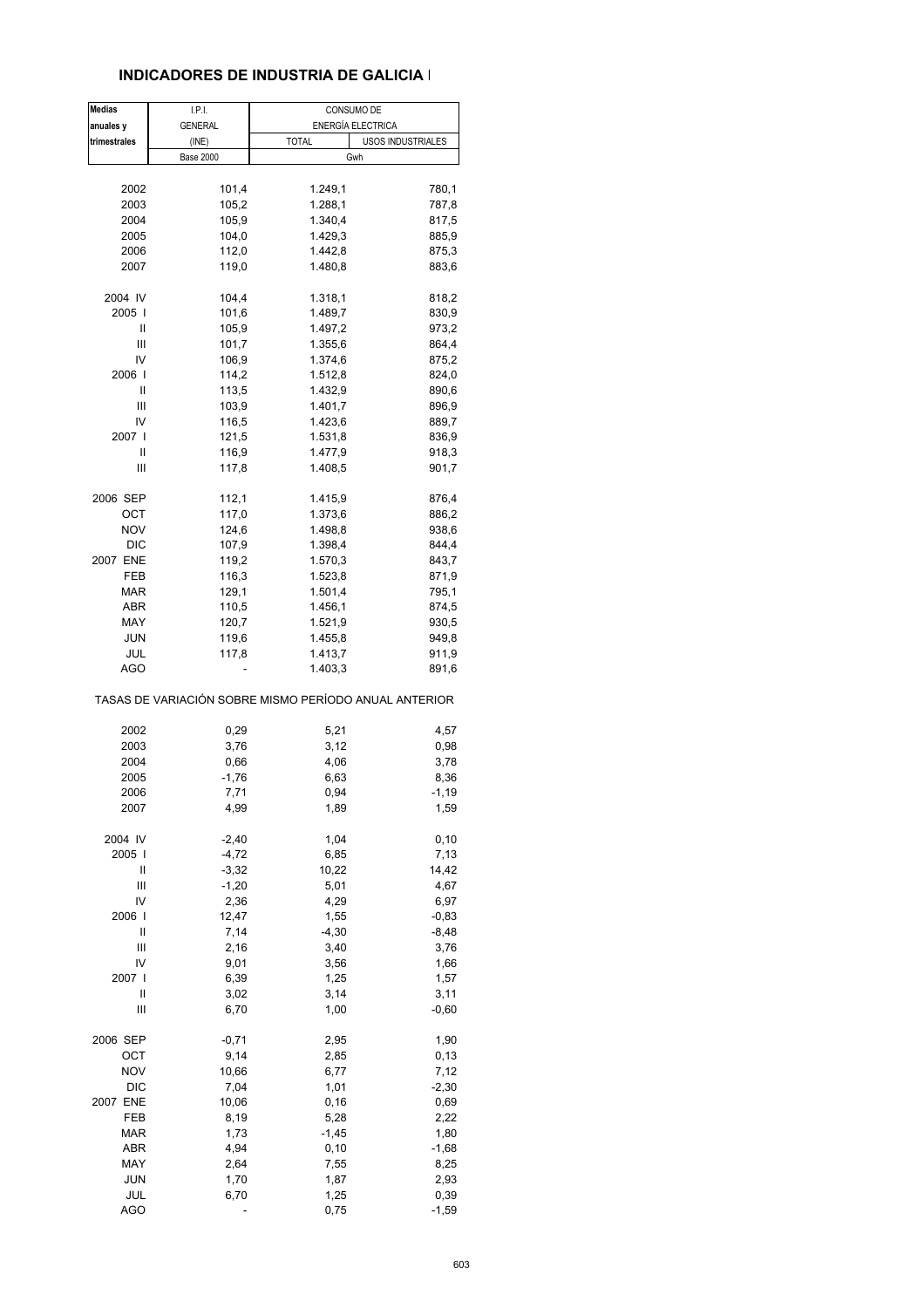| <b>Medias</b>                      |                              | ENCUESTA DE COYUNTURA INDUSTRIAL: TOTAL INDUSTRIA (1) |                  |                |                          |
|------------------------------------|------------------------------|-------------------------------------------------------|------------------|----------------|--------------------------|
| anuales y                          | INDICADOR DE                 | NIVEL CARTERA                                         | <b>TENDENCIA</b> | <b>NIVEL</b>   | <b>UTILIZACIÓN</b>       |
| trimestrales                       | CLIMA INDUST.                | <b>PEDIDOS</b>                                        | PRODUCCIÓN       | <b>STOCKS</b>  | CAPACIDAD                |
|                                    |                              | Saldo de respuestas                                   |                  |                | $\%$                     |
|                                    |                              |                                                       |                  |                |                          |
| 2002                               | 2,1                          | 3                                                     | 4                | 0              | 83,5                     |
| 2003                               | $-9,3$                       | $-23$                                                 | $-1$             | 12             | 82,1                     |
| 2004                               | $-5,3$                       | $-10$                                                 | 9                | 5              | 81,6                     |
| 2005                               | $-4,2$                       | $-10$                                                 | 0                | 5              | 82,7                     |
| 2006                               | 5,9                          | $\overline{7}$                                        | 11               | -6             | 83,9                     |
| 2007                               | 9,2                          | 23                                                    | 6                | $\overline{2}$ | 83,1                     |
|                                    |                              |                                                       |                  |                |                          |
| 2004 IV                            | 0,3                          | $-1$                                                  | 8                | 4              | 80,2                     |
| 2005                               | $-2,7$                       | $-25$                                                 | 12               | 3              | 78,9                     |
| $\sf II$                           | $-5,3$                       | $-18$                                                 | $-2$             | 1              | 82,6                     |
| Ш                                  | $-5,6$                       | $-1$                                                  | $-7$             | 5              | 83,1                     |
| IV                                 | $-3,4$                       | $\overline{c}$                                        | $-3$             | 9              | 86,2                     |
| 2006                               | 1,1                          | $-1$                                                  | 14               | $-5$           | 82,6                     |
| Ш                                  | 5,9                          | 4                                                     | 20               | $-7$           | 82,8                     |
| $\ensuremath{\mathsf{III}}\xspace$ | 8,2                          | 9                                                     | 9                | -4             | 83,7                     |
| IV                                 | 8,6                          | 16                                                    | 0                | -8             | 86,3                     |
| 2007                               | 8,9                          | 23                                                    | 6                | 8              | 85,8                     |
| $\sf II$                           | 9,6                          | 28                                                    | 15               | $-3$           | 82,5                     |
| III                                | $\qquad \qquad \blacksquare$ | 14                                                    | -8               | 3              | 80,9                     |
|                                    |                              |                                                       |                  |                |                          |
| 2006 OCT                           | 8,8                          | 10                                                    | -6               | $-15$          |                          |
| <b>NOV</b>                         | 8,5                          | 22                                                    | $-3$             | 0              |                          |
| <b>DIC</b>                         | 8,4                          | 17                                                    | 9                | -9             |                          |
| 2007 ENE                           | 8,5                          | 14                                                    | 9                | 16             |                          |
| FEB                                | 8,8                          | 23                                                    | 1                | 9              |                          |
| <b>MAR</b>                         | 9,4                          | 34                                                    | $\overline{7}$   | $-2$           |                          |
| <b>ABR</b>                         | 9,7                          | 30                                                    | 1                | $\overline{2}$ |                          |
| MAY                                | 9,4                          | 27                                                    | 22               | $-14$          |                          |
| <b>JUN</b>                         | ä,                           | 26                                                    | 20               | 3              |                          |
| JUL                                |                              | 29                                                    | 0                | $-1$           |                          |
| <b>AGO</b>                         | ÷,                           | $-1$                                                  | $-15$            | 7              | $\overline{\phantom{0}}$ |
| <b>SEP</b>                         |                              |                                                       |                  |                |                          |
|                                    |                              | TASAS DE VARIACIÓN SOBRE MISMO PERÍODO ANUAL ANTERIOR |                  |                |                          |
| 2002                               |                              |                                                       |                  |                |                          |
| 2003                               |                              |                                                       |                  |                |                          |
| 2004                               |                              |                                                       |                  |                |                          |
|                                    |                              |                                                       |                  |                |                          |
| 2005<br>2006                       |                              |                                                       |                  |                |                          |
|                                    |                              |                                                       |                  |                |                          |
| 2007                               |                              |                                                       |                  |                |                          |
| 2004 IV                            |                              |                                                       |                  |                |                          |
| 2005                               |                              |                                                       |                  |                |                          |
| Ш                                  |                              |                                                       |                  |                |                          |
| III                                |                              |                                                       |                  |                |                          |
| IV                                 |                              |                                                       |                  |                |                          |
| 2006                               |                              |                                                       |                  |                |                          |
| $\mathbf{I}$                       |                              |                                                       |                  |                |                          |
| III                                |                              |                                                       |                  |                |                          |
| IV                                 |                              |                                                       |                  |                |                          |
| 2007                               |                              |                                                       |                  |                |                          |
| $\mathbf{I}$                       |                              |                                                       |                  |                |                          |
| III                                |                              |                                                       |                  |                |                          |
|                                    |                              |                                                       |                  |                |                          |
| 2006 OCT                           |                              |                                                       |                  |                |                          |
| <b>NOV</b>                         |                              |                                                       |                  |                |                          |
| <b>DIC</b>                         |                              |                                                       |                  |                |                          |
| 2007 ENE                           |                              |                                                       |                  |                |                          |
| <b>FEB</b>                         |                              |                                                       |                  |                |                          |
| <b>MAR</b>                         |                              |                                                       |                  |                |                          |
| <b>ABR</b>                         |                              |                                                       |                  |                |                          |
| MAY                                |                              |                                                       |                  |                |                          |
| <b>JUN</b>                         |                              |                                                       |                  |                |                          |
| <b>JUL</b>                         |                              |                                                       |                  |                |                          |
| <b>AGO</b>                         |                              |                                                       |                  |                |                          |
| <b>SEP</b>                         |                              |                                                       |                  |                |                          |
|                                    |                              |                                                       |                  |                |                          |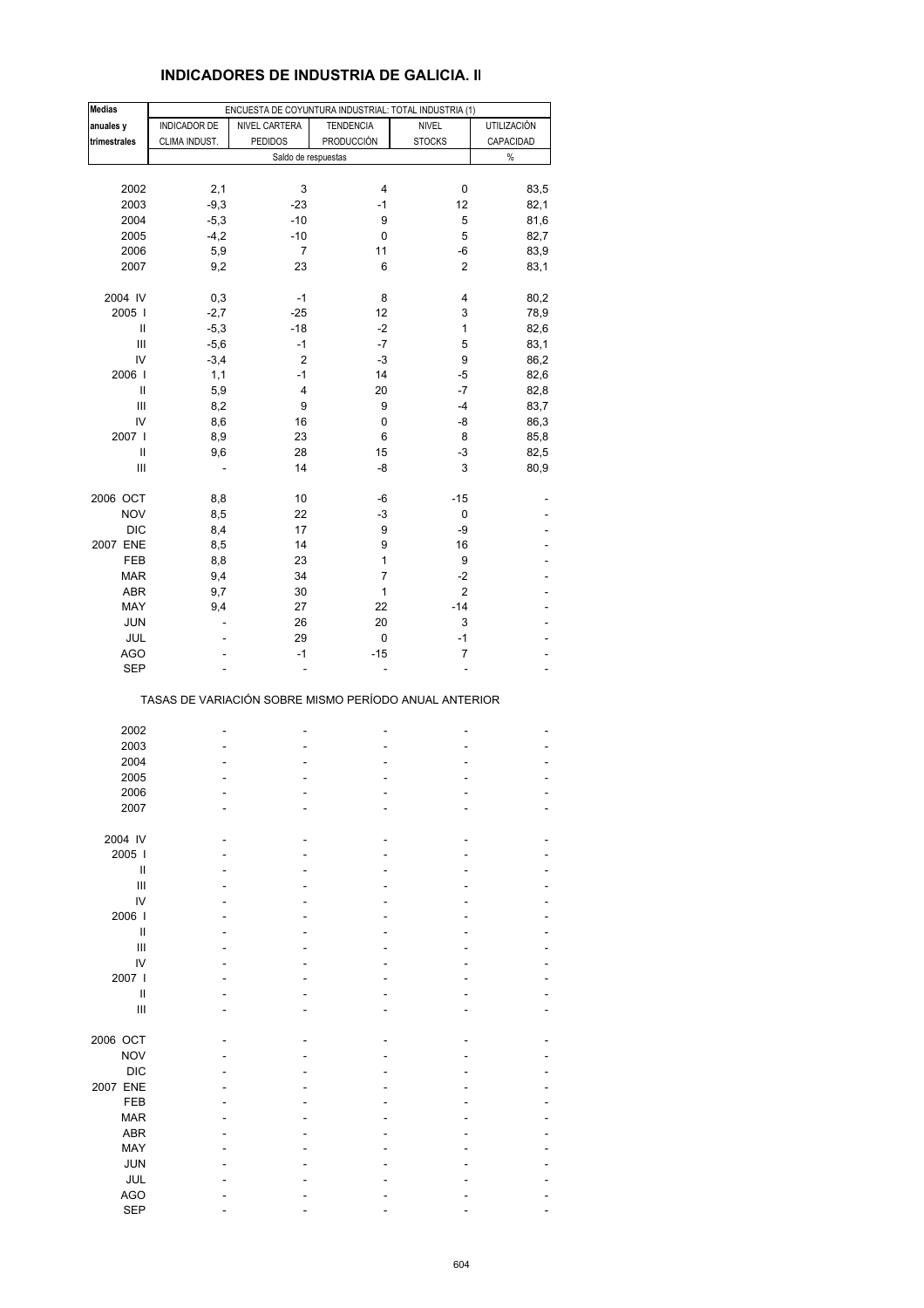| <b>Medias</b>                      |              |                  | VISADOS: SUPERFICIE A CONSTRUIR |                 | LICENCIAS: SUPERFICIE A CONSTRUIR |                                                       |                           |                |           |
|------------------------------------|--------------|------------------|---------------------------------|-----------------|-----------------------------------|-------------------------------------------------------|---------------------------|----------------|-----------|
| anuales y                          | <b>TOTAL</b> | <b>EDIFICIOS</b> | <b>SERVICIOS</b>                | <b>OTROS</b>    | <b>TOTAL</b>                      |                                                       | <b>RESIDENCIAL</b>        |                | NO RESID. |
|                                    |              | <b>VIVIENDAS</b> | <b>COMERCIALES</b>              | <b>DESTINOS</b> |                                   | <b>TOTAL</b>                                          | <b>VIVIENDAS</b>          | COLECTIVOS     |           |
| trimestrales                       |              |                  |                                 |                 |                                   |                                                       |                           |                |           |
|                                    |              |                  | Metros cuadrados                |                 |                                   |                                                       | Miles de metros cuadrados |                |           |
|                                    |              |                  |                                 |                 |                                   |                                                       |                           |                |           |
| 2002                               | 497.966      | 433.266          | 14.338                          | 50.362          | 459                               | 409                                                   | 401                       | 8              | 50        |
| 2003                               | 604.798      | 499.511          | 47.674                          | 57.613          | 460                               | 399                                                   | 386                       | 13             | 61        |
| 2004                               | 597.057      | 525.803          | 19.011                          | 52.243          | 563                               | 491                                                   | 484                       | 7              | 72        |
| 2005                               | 652.575      | 585.365          | 13.168                          | 54.042          | 682                               | 617                                                   | 612                       | 5              | 65        |
|                                    |              |                  |                                 |                 |                                   |                                                       |                           |                | 47        |
| 2006                               | 811.557      | 752.136          | 21.864                          | 37.557          | 627                               | 580                                                   | 579                       | 1              |           |
| 2007                               | 718.442      | 667.805          | 7.197                           | 43.439          | 708                               | 657                                                   | 656                       | 1              | 51        |
|                                    |              |                  |                                 |                 |                                   |                                                       |                           |                |           |
| 2004 IV                            | 562.256      | 516.085          | 12.109                          | 34.062          | 567                               | 503                                                   | 501                       | 3              | 64        |
| 2005                               | 569.697      | 537.101          | 3.321                           | 29.275          | 644                               | 556                                                   | 550                       | 6              | 88        |
| Ш                                  | 666.281      | 573.777          | 29.556                          | 62.947          | 724                               | 658                                                   | 656                       | 2              | 66        |
| $\ensuremath{\mathsf{III}}\xspace$ | 712.637      | 650.119          | 8.263                           | 54.255          | 682                               | 619                                                   | 613                       | 6              | 63        |
| ${\sf IV}$                         | 661.687      | 580.463          | 11.532                          | 69.692          | 678                               | 634                                                   | 629                       | 5              | 44        |
|                                    |              |                  |                                 |                 |                                   |                                                       |                           | 0              |           |
| 2006                               | 749.994      | 680.340          | 35.625                          | 34.029          | 484                               | 455                                                   | 454                       |                | 29        |
| Ш                                  | 687.976      | 649.309          | 8.697                           | 29.971          | 541                               | 500                                                   | 499                       | 1              | 41        |
| Ш                                  | 1.040.984    | 963.455          | 32.070                          | 45.459          | 684                               | 644                                                   | 642                       | 2              | 39        |
| IV                                 | 767.274      | 715.441          | 11.063                          | 40.770          | 798                               | 720                                                   | 719                       | $\mathbf{1}$   | 78        |
| 2007 l                             | 734.416      | 695.420          | 6.874                           | 32.122          | 734                               | 692                                                   | 691                       | 1              | 42        |
| Ш                                  | 732.475      | 684.039          | 9.736                           | 38.700          | 630                               | 553                                                   | 551                       | 2              | 77        |
| $\ensuremath{\mathsf{III}}\xspace$ | 628.420      | 536.258          | 552                             | 91.610          |                                   |                                                       | $\overline{\phantom{a}}$  |                |           |
|                                    |              |                  |                                 |                 |                                   |                                                       |                           |                |           |
|                                    |              |                  |                                 |                 |                                   |                                                       |                           |                |           |
| 2006 AGO                           | 938.761      | 881.360          | 23.562                          | 33.839          | 518                               | 474                                                   | 471                       | 3              | 44        |
| <b>SEP</b>                         | 1.325.502    | 1.270.278        | 15.746                          | 39.478          | 838                               | 813                                                   | 810                       | 3              | 25        |
| OCT                                | 911.479      | 868.342          | 4.641                           | 38.496          | 762                               | 714                                                   | 712                       | 2              | 48        |
| <b>NOV</b>                         | 570.652      | 535.584          | 4.557                           | 30.511          | 868                               | 750                                                   | 750                       | 0              | 118       |
| <b>DIC</b>                         | 819.692      | 742.398          | 23.991                          | 53.303          | 765                               | 696                                                   | 696                       | 0              | 69        |
| 2007 ENE                           | 679.529      | 658.811          | 2.675                           | 18.043          | 748                               | 708                                                   | 708                       | 0              | 40        |
| FEB                                | 613.726      | 585.522          | 8.533                           | 19.671          | 641                               | 613                                                   | 613                       | 0              | 28        |
|                                    |              |                  | 9.414                           |                 | 812                               | 755                                                   | 753                       | 2              |           |
| <b>MAR</b>                         | 909.992      | 841.926          |                                 | 58.652          |                                   |                                                       |                           |                | 57        |
| <b>ABR</b>                         | 898.148      | 860.535          | 4.734                           | 32.879          | 630                               | 553                                                   | 551                       | 2              | 77        |
| MAY                                | 617.679      | 573.604          | 12.447                          | 31.628          |                                   |                                                       |                           |                |           |
| <b>JUN</b>                         | 681.599      | 617.979          | 12.027                          | 51.593          |                                   |                                                       |                           |                |           |
| JUL                                | 628.420      | 536.258          | 552                             | 91.610          |                                   |                                                       |                           |                |           |
|                                    |              |                  |                                 |                 |                                   |                                                       |                           |                |           |
|                                    |              |                  |                                 |                 |                                   | TASAS DE VARIACIÓN SOBRE MISMO PERÍODO ANUAL ANTERIOR |                           |                |           |
|                                    |              |                  |                                 |                 |                                   |                                                       |                           |                |           |
| 2002                               | 8,77         | 10,74            | $-32,78$                        | 11,33           | 8,28                              | 12,33                                                 | 11,86                     | 40,28          | $-16,55$  |
| 2003                               | 21,45        | 15,29            | 232,50                          | 14,40           | 0,20                              | $-2,44$                                               | $-3,62$                   | 53,47          | 22,02     |
|                                    |              |                  |                                 |                 |                                   |                                                       |                           |                |           |
| 2004                               | $-1,28$      | 5,26             | $-60, 12$                       | $-9,32$         | 22,51                             | 22,98                                                 | 25,34                     | $-47,74$       | 19,42     |
| 2005                               | 9,30         | 11,33            | $-30,73$                        | 3,44            | 21,11                             | 25,62                                                 | 26,41                     | $-30,86$       | $-9,57$   |
| 2006                               | 24,36        | 28,49            | 66,04                           | $-30,50$        | $-8,15$                           | $-6,04$                                               | $-5,47$                   | $-80,36$       | $-28,06$  |
| 2007                               | $-2,77$      | $-1, 12$         | $-73,46$                        | 19,22           | 49,00                             | 49,04                                                 | 48,89                     | 300,00         | 48,53     |
|                                    |              |                  |                                 |                 |                                   |                                                       |                           |                |           |
| 2004 IV                            | $-7,52$      | 6,34             | $-73,86$                        | $-55,37$        | 9,38                              | 9,66                                                  | 12,85                     | $-82,61$       | 7,26      |
| 2005                               | $-1,66$      | 3,66             | $-84,08$                        | $-27,39$        | 8,23                              | 21,84                                                 | 20,88                     | 350,00         | $-36,45$  |
| $\mathbf{I}$                       | 13,98        | 19,66            | 41,71                           | $-25,24$        | 38,23                             | 35,58                                                 | 39,35                     | $-88,37$       | 71,55     |
| $\ensuremath{\mathsf{III}}\xspace$ | 7,63         | 10,28            | $-62,80$                        | 7,67            | 20,41                             | 19,26                                                 | 20,10                     | $-30,77$       | 33,10     |
|                                    |              |                  |                                 |                 |                                   |                                                       |                           |                |           |
| IV                                 | 17,68        | 12,47            | $-4,77$                         | 104,60          | 19,51                             | 26,03                                                 | 25,70                     | 87,50          | $-31,77$  |
| 2006                               | 31,65        | 26,67            | 972,73                          | 16,24           | $-24,94$                          | $-18,23$                                              | $-17,39$                  | $-94,44$       | $-67,17$  |
| $\mathbf{H}$                       | 3,26         | 13,16            | $-70,58$                        | $-52,39$        | $-25,31$                          | $-24,06$                                              | $-23,97$                  | $-60,00$       | $-37,69$  |
| Ш                                  | 46,07        | 48,20            | 288,12                          | $-16,21$        | 0,20                              | 4,04                                                  | 4,73                      | $-66,67$       | $-37,57$  |
| IV                                 | 15,96        | 23,25            | $-4,06$                         | $-41,50$        | 17,75                             | 13,50                                                 | 14,30                     | $-86,67$       | 79,39     |
| 2007                               | $-2,08$      | 2,22             | $-80,70$                        | $-5,60$         | 51,69                             | 52,20                                                 | 52,16                     | 100,00         | 43,68     |
| $\mathbf{II}$                      | 6,47         | 5,35             | 11,95                           | 29,12           | 40,31                             | 38,25                                                 | 37,75                     | $\blacksquare$ | 57,14     |
| Ш                                  | $-26,82$     | $-27,41$         | $-99,03$                        | 45,28           | $\sim 100$                        |                                                       |                           |                |           |
|                                    |              |                  |                                 |                 |                                   |                                                       |                           |                |           |
|                                    |              |                  |                                 |                 |                                   |                                                       |                           |                |           |
| 2006 AGO                           | 66,16        | 86,76            | 394,48                          | $-61,67$        | $-27,45$                          | $-27,19$                                              | $-27,65$                  | $\sim$         | $-30,16$  |
| <b>SEP</b>                         | 63,60        | 67,55            | 514,12                          | $-20,26$        | 7,57                              | 9,86                                                  | 9,76                      | 50,00          | $-35,90$  |
| OCT                                | 38,75        | 47,03            | 53,73                           | $-39,23$        | 4,53                              | 4,39                                                  | 4,25                      | 100,00         | 6,67      |
| <b>NOV</b>                         | $-3,51$      | 15,82            | $-79,46$                        | $-71,42$        | 51,22                             | 41,78                                                 | 42,05                     |                | 162,22    |
| <b>DIC</b>                         | 11,26        | 7,84             | 155,50                          | 36,85           | 4,65                              | 0,87                                                  | 2,81                      | $\blacksquare$ | 68,29     |
| 2007 ENE                           | $-6,37$      | $-2,90$          | $-91,13$                        | 5,32            | 87,00                             | 85,34                                                 | 85,34                     | ÷,             | 122,22    |
| FEB                                | $-1,45$      | 4,94             | $-58,40$                        | $-55,54$        | 42,13                             | 42,56                                                 | 42,56                     | $\Box$         | 33,33     |
| <b>MAR</b>                         | 0,95         | 4,64             | $-83,25$                        | 44,05           | 35,33                             | 36,78                                                 | 36,66                     | 100,00         | 18,75     |
|                                    |              |                  |                                 |                 |                                   |                                                       |                           |                |           |
| <b>ABR</b>                         | 48,48        | 48,28            | $-50,52$                        | 119,66          | 40,31                             | 38,25                                                 | 37,75                     |                | 57,14     |
| MAY                                | $-13,22$     | $-12,43$         | 19,28                           | $-31,68$        |                                   |                                                       |                           |                |           |
| <b>JUN</b>                         | $-8,79$      | $-13,27$         | 97,55                           | 80,08           |                                   |                                                       |                           |                |           |
| <b>JUL</b>                         | $-26,82$     | $-27,41$         | $-99,03$                        | 45,28           |                                   |                                                       |                           |                |           |

# **INDICADORES DE CONSTRUCCIÓN DE GALICIA. I**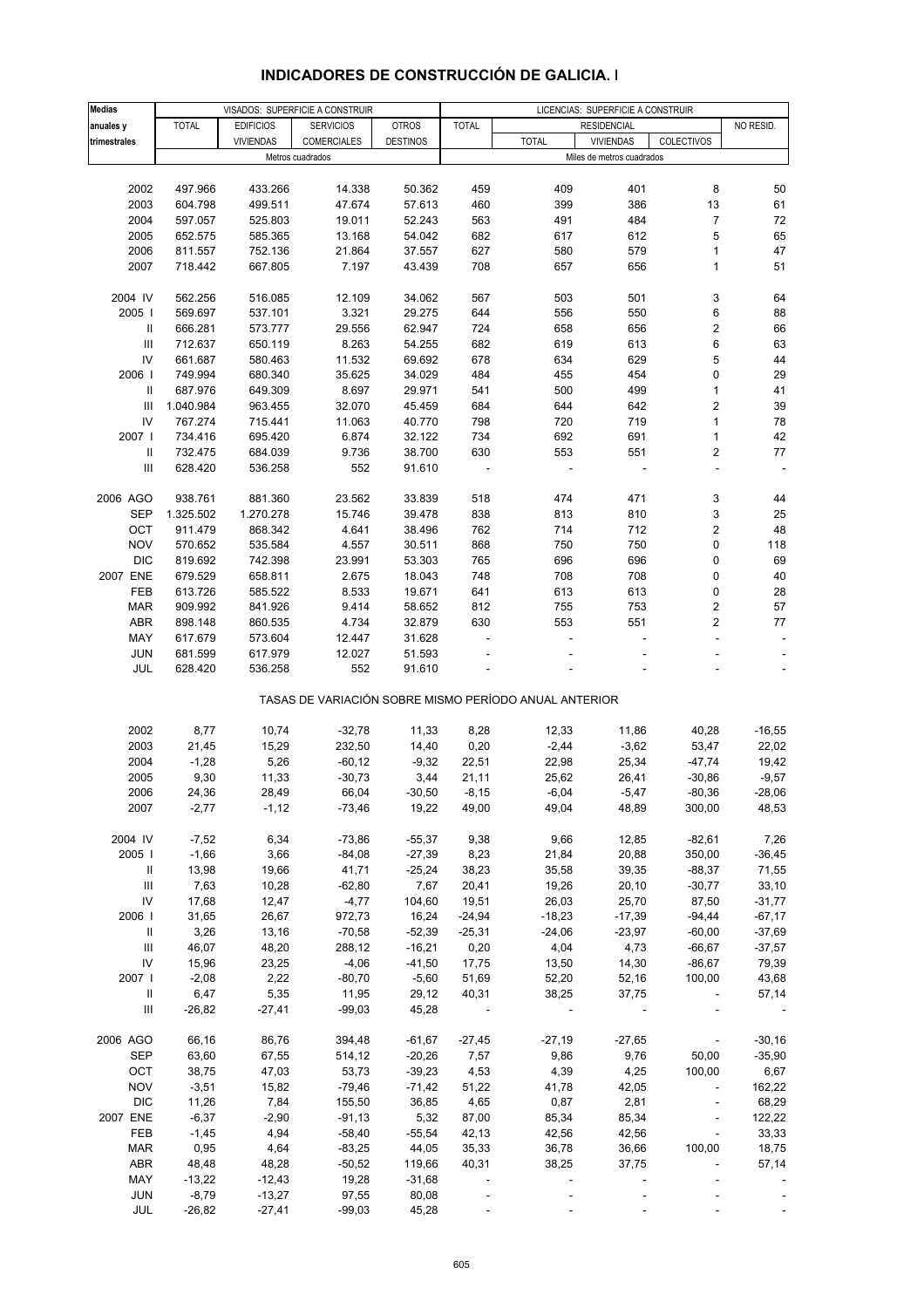| <b>Medias</b>                      | VIVIENDAS VISADAS COLEGIO ARQUITECTOS TÉCNICOS |              |            |                                                       |          |                 | LICENCIAS MUNIC.: Nº DE VIVIENDAS |          |               |
|------------------------------------|------------------------------------------------|--------------|------------|-------------------------------------------------------|----------|-----------------|-----------------------------------|----------|---------------|
| anuales y                          | <b>TOTAL</b>                                   |              | OBRA NUEVA |                                                       | Α        | A               | <b>OBRA</b>                       | REHABI-  | DEMO-         |
| trimestrales                       |                                                | <b>TOTAL</b> | EDIF.VIV.  | OTROS EDIF.                                           | AMPLIAR  | <b>REFORMAR</b> | <b>NUEVA</b>                      | LITACIÓN | <b>LICIÓN</b> |
|                                    |                                                |              |            |                                                       | Unidades |                 |                                   |          |               |
|                                    |                                                |              |            |                                                       |          |                 |                                   |          |               |
|                                    |                                                |              | 2.250      |                                                       |          |                 |                                   |          |               |
| 2002                               | 2.467                                          | 2.271        |            | 21                                                    | 60       | 137             | 2.066                             | 58       | 69            |
| 2003                               | 3.014                                          | 2.808        | 2.762      | 46                                                    | 66       | 140             | 2.126                             | 90       | 88            |
| 2004                               | 3.082                                          | 2.892        | 2.876      | 16                                                    | 69       | 121             | 2.709                             | 108      | 128           |
| 2005                               | 3.488                                          | 3.281        | 3.269      | 12                                                    | 65       | 143             | 3.004                             | 105      | 108           |
| 2006                               | 4.530                                          | 4.363        | 4.363      | 0                                                     | 58       | 109             | 3.427                             | 95       | 98            |
| 2007                               | 4.226                                          | 4.080        | 4.080      | $\mathbf{1}$                                          | 36       | 109             | 3.946                             | 94       | 127           |
|                                    |                                                |              |            |                                                       |          |                 |                                   |          |               |
| 2004 IV                            | 3.028                                          | 2.862        | 2.861      | 1                                                     | 92       | 74              | 2.891                             | 114      | 135           |
| 2005                               | 3.181                                          | 2.979        | 2.975      | 4                                                     | 72       | 130             | 2.726                             | 119      | 110           |
| $\mathsf{I}$                       | 3.386                                          | 3.194        | 3.187      | $\overline{7}$                                        | 49       | 143             | 2.527                             | 95       | 108           |
| $\ensuremath{\mathsf{III}}\xspace$ | 3.810                                          | 3.644        | 3.609      | 35                                                    | 58       | 109             | 3.256                             | 97       | 98            |
| IV                                 | 3.575                                          | 3.305        | 3.304      | 1                                                     | 80       | 191             | 3.507                             | 108      | 116           |
| 2006                               | 4.171                                          | 4.023        | 4.022      | 0                                                     | 52       | 97              | 2.585                             | 149      | 105           |
|                                    | 3.835                                          | 3.632        | 3.632      | 0                                                     | 83       | 120             | 2.799                             | 67       | 106           |
| $\ensuremath{\mathsf{III}}\xspace$ | 5.683                                          | 5.483        | 5.483      | 0                                                     | 62       | 138             | 3.864                             | 80       | 76            |
| IV                                 | 4.429                                          | 4.316        | 4.316      | 0                                                     | 33       | 80              | 4.458                             | 83       | 106           |
| 2007 l                             | 4.393                                          | 4.249        | 4.249      | 0                                                     | 36       | 108             | 4.120                             | 85       | 140           |
| Ш                                  | 4.359                                          | 4.216        | 4.215      | 1                                                     | 38       | 105             | 3.425                             | 119      | 88            |
| $\ensuremath{\mathsf{III}}\xspace$ | 3.324                                          | 3.165        | 3.165      | 0                                                     | 32       | 127             |                                   |          |               |
|                                    |                                                |              |            |                                                       |          |                 |                                   |          |               |
| 2006 AGO                           | 5.121                                          | 4.944        | 4.944      | 0                                                     | 35       | 142             | 2.696                             | 81       | 72            |
| SEP                                | 7.504                                          | 7.297        | 7.297      | 0                                                     | 50       | 157             | 5.004                             | 54       | 86            |
| OCT                                | 5.153                                          | 5.020        | 5.020      | 0                                                     | 31       | 102             | 4.087                             | 102      | 118           |
| <b>NOV</b>                         | 3.267                                          | 3.172        | 3.172      | 0                                                     | 34       | 61              | 4.575                             | 107      | 118           |
| <b>DIC</b>                         | 4.867                                          | 4.755        | 4.755      | 0                                                     | 35       | 77              | 4.713                             | 40       | 81            |
| 2007 ENE                           | 4.073                                          | 3.941        | 3.941      | 0                                                     | 49       | 83              | 4.331                             | 76       | 131           |
| FEB                                | 3.658                                          | 3.540        | 3.540      | 0                                                     | 28       | 90              | 3.662                             | 67       | 140           |
| <b>MAR</b>                         | 5.447                                          | 5.266        | 5.266      | 0                                                     | 31       | 150             | 4.367                             | 113      | 149           |
| <b>ABR</b>                         | 5.558                                          | 5.417        | 5.414      | 3                                                     | 53       | 88              | 3.425                             | 119      | 88            |
| MAY                                | 3.670                                          | 3.533        | 3.532      | $\mathbf{1}$                                          | 28       | 109             |                                   |          |               |
| <b>JUN</b>                         | 3.849                                          | 3.699        | 3.699      | 0                                                     | 32       | 118             |                                   |          |               |
| JUL                                | 3.324                                          | 3.165        | 3.165      | 0                                                     | 32       | 127             |                                   |          |               |
|                                    |                                                |              |            | TASAS DE VARIACIÓN SOBRE MISMO PERÍODO ANUAL ANTERIOR |          |                 |                                   |          |               |
|                                    |                                                |              |            |                                                       |          |                 |                                   |          |               |
| 2002                               | 11,10                                          | 9,47         | 9,13       | 65,13                                                 | 3,78     | 54,04           | 10, 17                            | $-24,95$ | $-14,00$      |
| 2003                               | 22,17                                          | 23,67        | 22,78      | 119,52                                                | 10,78    | 2,20            | 2,91                              | 54,44    | 26,90         |
| 2004                               | 2,28                                           | 3,00         | 4,12       | $-64,25$                                              | 4,68     | $-13,31$        | 27,43                             | 19,94    | 45,63         |
| 2005                               | 13,17                                          | 13,42        | 13,66      | $-29,44$                                              | $-6,28$  | 18,25           | 10,90                             | $-2,63$  | $-15,34$      |
| 2006                               | 29,85                                          | 33,01        | 33,48      | $-98,56$                                              | $-11,08$ | $-24,11$        | 14,06                             | $-9,69$  | $-9,33$       |
| 2007                               | 4,00                                           | 5,11         | 5,10       | 100,00                                                | $-49,90$ | 0, 13           | 56,61                             | $-26,18$ | 27,00         |
| 2004 IV                            | $-1,93$                                        | 1,89         | 3,47       | $-96,99$                                              | 43,75    | $-65,53$        | 18,05                             | 18,28    | 25,86         |
| 2005                               | 3,97                                           | 4,06         | 4,67       | $-80,33$                                              | 34,78    | $-9,53$         | 8,68                              | 26,60    | 0,61          |
| Ш                                  | 20,01                                          | 22,24        | 22,20      | 42,86                                                 | $-22,63$ | $-1,38$         | $-3,28$                           | $-15,88$ | $-19,55$      |
| $\ensuremath{\mathsf{III}}\xspace$ | 11,41                                          | 12,76        | 13,05      | $-11,02$                                              | $-13,93$ | $-10,44$        | 15,35                             | $-11,28$ | $-25,57$      |
| IV                                 | 18,06                                          | 15,47        | 15,50      | $-50,00$                                              | $-13,41$ | 157,66          | 21,29                             | $-5,25$  | $-14, 11$     |
| 2006                               | 31,12                                          | 35,02        | 35,19      | $-91,67$                                              | $-28,11$ | $-25,45$        | $-5,18$                           | 25,21    | $-4,83$       |
| Ш                                  | 13,26                                          | 13,74        | 13,96      | $-95,00$                                              | 69,39    | $-16,51$        | 10,75                             | $-29,37$ | $-2,46$       |
| Ш                                  | 49,14                                          | 50,47        | 51,93      | $\overline{\phantom{a}}$                              | 6,94     | 26,99           | 18,69                             | $-17,87$ | $-22,79$      |
| IV                                 | 23,88                                          | 30,58        | 30,61      | $\overline{\phantom{a}}$                              | $-58,16$ | $-58,04$        | 27,13                             | $-23,38$ | $-8,65$       |
| 2007                               | 5,31                                           | 5,63         | 5,64       | $\overline{\phantom{a}}$                              | $-30,77$ | 11,38           | 59,40                             | $-42,73$ | 33,33         |
| Ш                                  | 13,66                                          | 16,08        | 16,05      | 300,00                                                | $-54,62$ | $-12,26$        | 47,31                             | 95,08    | 3,53          |
| Ш                                  | $-24,85$                                       | $-24,79$     | $-24,79$   |                                                       | $-68,00$ | 10,43           |                                   |          |               |
|                                    |                                                |              |            |                                                       |          |                 |                                   |          |               |
| 2006 AGO                           | 91,65                                          | 93,05        | 93,13      |                                                       | $-14,63$ | 102,86          | $-18,92$                          | 14,08    | $-11,11$      |
| <b>SEP</b>                         | 66,50                                          | 68,83        | 68,83      | $\overline{\phantom{a}}$                              | 13,64    | 11,35           | 25,13                             | $-53,85$ | $-31,20$      |
| OCT                                | 46,23                                          | 56,24        | 56,24      | $\Box$                                                | $-31,11$ | $-61,65$        | 4,29                              | $-42,37$ | $-19,18$      |
| <b>NOV</b>                         | 15,69                                          | 20,98        | 20,98      |                                                       | $-35,85$ | $-59,06$        | 56,04                             | 46,58    | 2,61          |
| <b>DIC</b>                         | 11,17                                          | 16,54        | 16,60      |                                                       | $-75,18$ | $-50,96$        | 28,42                             | $-46,67$ | $-5,81$       |
| 2007 ENE                           | $-1,16$                                        | $-1,89$      | $-1,87$    | $\Box$                                                | $-2,00$  | 53,70           | 118,52                            | $-59,79$ | 45,56         |
| FEB                                | 10,48                                          | 11,88        | 11,88      |                                                       | $-49,09$ | $-2,17$         | 51,64                             | $-51,09$ | 33,33         |
| <b>MAR</b>                         | 7,18                                           | 7,76         | 7,76       | $\blacksquare$                                        | $-39,22$ | 4,17            | 30,09                             | $-6,61$  | 24,17         |
| <b>ABR</b>                         | 59,99                                          | 66,32        | 66,28      | 200,00                                                | $-44,79$ | $-27,27$        | 47,31                             | 95,08    | 3,53          |
| MAY                                | $-4,08$                                        | $-2,86$      | $-2,89$    |                                                       | $-58,21$ | $-10,66$        |                                   |          |               |
| <b>JUN</b>                         | $-8,47$                                        | $-7,59$      | $-7,59$    |                                                       | $-62,79$ | 1,72            |                                   |          |               |
| JUL                                | $-24,85$                                       | $-24,79$     | $-24,79$   | $\mathcal{L}_{\mathcal{A}}$                           | $-68,00$ | 10,43           |                                   |          |               |

# **INDICADORES DE CONSTRUCCIÓN DE GALICIA. II**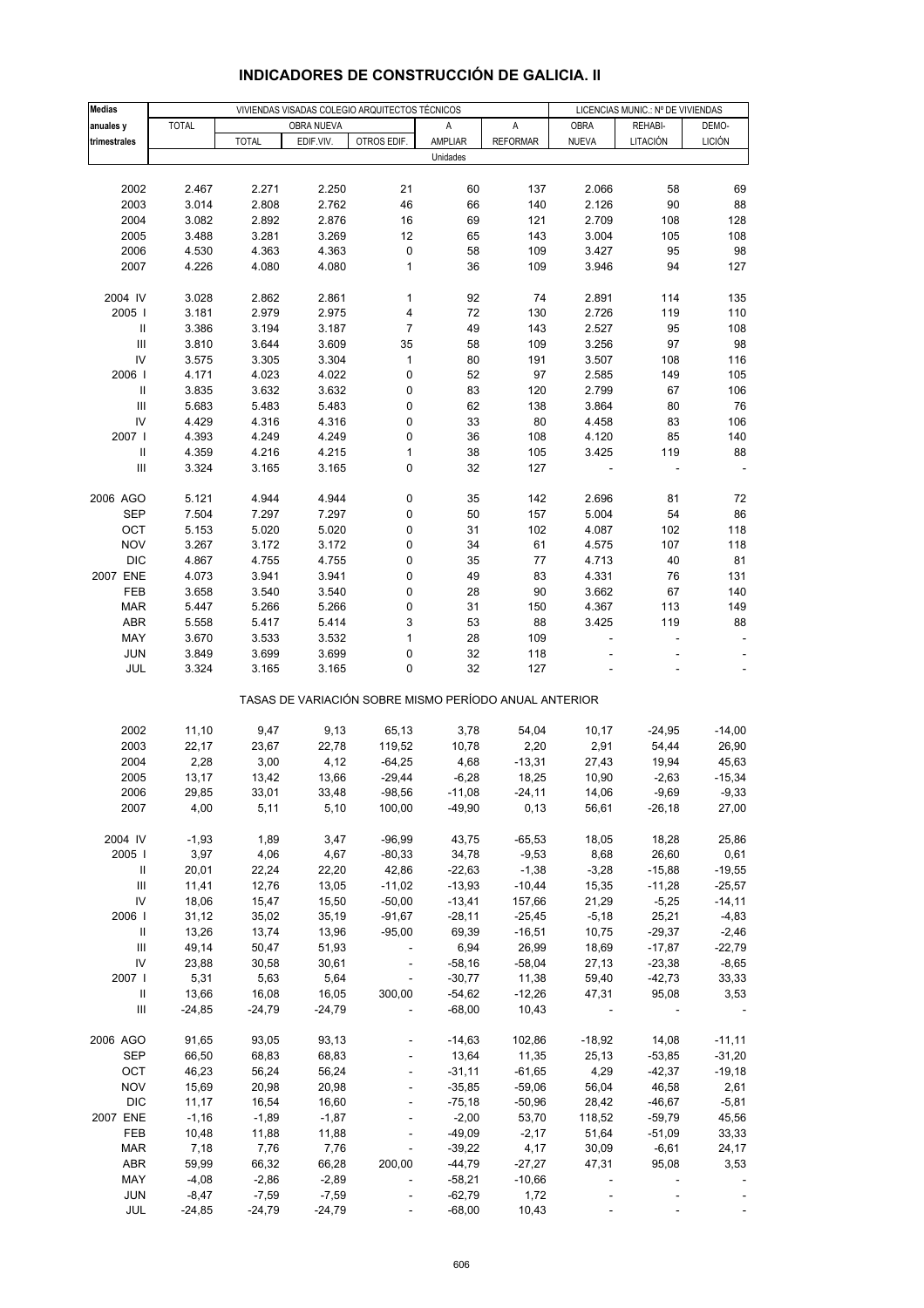| <b>Medias</b>                      | VIVIENDAS (2) |                          |                          |              |                   | PROYECTOS VISADOS<br>CERTIFICAC. |                |                                                       |                          |              |                                 |
|------------------------------------|---------------|--------------------------|--------------------------|--------------|-------------------|----------------------------------|----------------|-------------------------------------------------------|--------------------------|--------------|---------------------------------|
|                                    |               | <b>INICIADAS</b>         |                          |              | <b>TERMINADAS</b> |                                  |                | POR EL COLEGIO DE ARQUITECTOS                         |                          | FIN DE OBRA  | LIQUIDACIÓN<br><b>EJECUCIÓN</b> |
| anuales y                          | <b>TOTAL</b>  | <b>PROTEGIDAS</b>        | <b>LIBRES</b>            | <b>TOTAL</b> | <b>PROTEGIDAS</b> | <b>LIBRES</b>                    | <b>TOTAL</b>   | <b>PROTEGIDOS</b>                                     | <b>LIBRES</b>            | Nº VIVIENDAS | MAT. OBRA                       |
| trimestrales                       |               |                          |                          |              | Unidades          |                                  |                |                                                       |                          | Unidades     | Miles $\epsilon$                |
|                                    |               |                          |                          |              |                   |                                  |                |                                                       |                          |              |                                 |
| 2002                               | 2.463         | 228                      | 2.234                    | 2.697        | 212               | 2.485                            | 2.755          | 95                                                    | 2.660                    | 1.727        | 78.580                          |
| 2003                               | 3.100         | 403                      | 2.697                    |              |                   | 2.180                            | 3.248          |                                                       | 3.014                    |              | 89.143                          |
|                                    |               |                          |                          | 2.328        | 148               |                                  |                | 235                                                   |                          | 1.848        |                                 |
| 2004                               | 2.876         | 291                      | 2.585                    | 2.696        | 251               | 2.445                            | 3.317          | 392                                                   | 2.926                    | 1.985        | 101.423                         |
| 2005                               | 3.200         | 222                      | 2.978                    | 2.911        | 254               | 2.657                            | 3.908          | 326                                                   | 3.582                    | 2.323        | 130.174                         |
| 2006                               | 3.541         | 353                      | 3.187                    | 2.774        | 274               | 2.500                            | 4.015          | 234                                                   | 3.781                    | 2.222        | 126.781                         |
| 2007                               | 3.776         | 268                      | 3.508                    | 2.863        | 393               | 2.469                            | $\blacksquare$ | Ĭ.                                                    | $\overline{\phantom{a}}$ | 2.829        | 147.435                         |
|                                    |               |                          |                          |              |                   |                                  |                |                                                       |                          |              |                                 |
| 2004 IV                            | 3.094         | 350                      | 2.743                    | 2.872        | 246               | 2.626                            | 3.517          | 324                                                   | 3.193                    | 2.021        | 104.669                         |
| 2005                               | 3.109         | 236                      | 2.873                    | 2.341        | 153               | 2.188                            | 3.778          | 520                                                   | 3.258                    | 1.804        | 96.248                          |
| Ш                                  | 3.057         | 282                      | 2.775                    | 3.132        | 282               | 2.850                            | 4.215          | 213                                                   | 4.001                    | 2.752        | 146.391                         |
| $\ensuremath{\mathsf{III}}\xspace$ | 3.685         | 289                      | 3.396                    | 3.247        | 242               | 3.005                            | 3.627          | 271                                                   | 3.356                    | 2.206        | 128.154                         |
| IV                                 | 2.950         | 82                       | 2.868                    | 2.925        | 339               | 2.586                            | 4.012          | 301                                                   | 3.711                    | 2.527        | 149.903                         |
| 2006                               | 3.408         | 273                      | 3.134                    | 2.732        | 293               | 2.439                            | 4.628          | 289                                                   | 4.340                    | 2.125        | 130.866                         |
| $\mathbf{II}$                      | 3.550         | 494                      | 3.056                    | 2.558        | 305               | 2.253                            | 4.283          | 279                                                   | 4.004                    | 2.269        | 129.781                         |
| $\ensuremath{\mathsf{III}}\xspace$ | 3.019         | 171                      | 2.848                    | 2.896        | 281               | 2.615                            | 5.785          | 315                                                   | 5.470                    | 2.229        | 119.178                         |
| IV                                 | 4.186         | 475                      | 3.710                    | 2.911        | 218               | 2.692                            | 1.363          | 52                                                    | 1.311                    | 2.264        | 127.298                         |
| 2007 l                             | 3.776         | 268                      | 3.508                    | 2.863        | 393               | 2.469                            |                | l,                                                    | $\overline{\phantom{a}}$ | 2.694        | 132.285                         |
| $\sf II$                           | ÷             | $\blacksquare$           | $\overline{\phantom{a}}$ |              | $\blacksquare$    | $\qquad \qquad \blacksquare$     |                |                                                       | ÷,                       | 3.032        | 163.581                         |
| III                                |               |                          |                          |              |                   |                                  |                |                                                       |                          | 2.627        | 144.445                         |
|                                    |               |                          |                          |              |                   |                                  |                |                                                       |                          |              |                                 |
| 2006 AGO                           | 3.004         | 217                      | 2.787                    | 2.628        | 221               | 2.407                            | 4.467          | 177                                                   | 4.290                    | 2.655        | 136.144                         |
| <b>SEP</b>                         | 3.259         | 109                      | 3.150                    | 2.908        | 332               | 2.576                            | 8.442          | 239                                                   | 8.203                    | 1.860        | 98.075                          |
| OCT                                | 4.214         | 594                      | 3.620                    | 2.480        | 148               | 2.332                            | 951            | 48                                                    | 903                      | 2.418        | 134.039                         |
| <b>NOV</b>                         | 4.644         | 368                      | 4.276                    | 3.176        | 307               | 2.869                            | 1.252          | 95                                                    | 1.157                    | 2.111        | 116.670                         |
| <b>DIC</b>                         | 3.699         | 464                      | 3.235                    | 3.076        | 200               | 2.876                            | 1.886          | 12                                                    | 1.874                    | 2.263        | 131.187                         |
| 2007 ENE                           | 4.365         | 381                      | 3.984                    | 2.563        | 376               | 2.187                            |                |                                                       |                          | 3.543        | 143.709                         |
| FEB                                | 2.710         | 187                      | 2.523                    | 2.621        | 276               | 2.345                            |                | ä,                                                    | $\overline{\phantom{a}}$ | 2.034        | 117.687                         |
| <b>MAR</b>                         | 4.253         | 235                      | 4.018                    | 3.404        | 528               | 2.876                            |                |                                                       | ÷,                       | 2.505        | 135.459                         |
| <b>ABR</b>                         | ÷,            | ÷,                       |                          |              | ÷,                |                                  |                |                                                       | ÷,                       |              | 126.428                         |
|                                    |               |                          |                          |              |                   |                                  |                |                                                       |                          | 2.455        |                                 |
| MAY                                |               |                          |                          |              |                   |                                  |                |                                                       | ÷,                       | 3.144        | 175.211                         |
| <b>JUN</b>                         |               |                          |                          |              |                   |                                  |                |                                                       |                          | 3.496        | 189.105                         |
| JUL                                |               |                          |                          |              |                   |                                  |                |                                                       | $\bar{a}$                | 2.627        | 144.445                         |
|                                    |               |                          |                          |              |                   |                                  |                | TASAS DE VARIACIÓN SOBRE MISMO PERÍODO ANUAL ANTERIOR |                          |              |                                 |
|                                    |               |                          |                          |              |                   |                                  |                |                                                       |                          |              |                                 |
| 2002                               | $-3,83$       | $-25,51$                 | $-0,88$                  | 13,45        | $-11,71$          | 16,28                            | 3,82           | $-58,84$                                              | 9,79                     | 17,40        | 22,47                           |
| 2003                               | 25,89         | 76,45                    | 20,72                    | $-13,68$     | $-30,26$          | $-12,27$                         | 17,92          | 146,84                                                | 13,32                    | 7,00         | 13,44                           |
| 2004                               | $-7,23$       | $-27,66$                 | $-4,18$                  | 15,82        | 69,92             | 12,15                            | 2,12           | 67,02                                                 | $-2,93$                  | 7,44         | 13,78                           |
| 2005                               | 11,28         | $-23,74$                 | 15,23                    | 7,97         | 1,30              | 8,66                             | 17,80          | $-16,72$                                              | 22,43                    | 16,98        | 28,35                           |
| 2006                               | 10,63         | 59,08                    | 7,01                     | -4,71        | 7,93              | -5,92                            | 2,74           | -28,41                                                | 5,57                     | -4,33        | -2,61                           |
| 2007                               | 10,81         | $-2,07$                  | 11,93                    | 4,77         | 34,24             | 1,23                             |                |                                                       |                          | 28,97        | 14,01                           |
|                                    |               |                          |                          |              |                   |                                  |                |                                                       |                          |              |                                 |
| 2004 IV                            | $-9,37$       | $-31,22$                 | $-5,54$                  | 37,07        | 58,03             | 35,39                            | 5,06           | $-22,05$                                              | 8,90                     | 0,41         | 4,17                            |
| 2005                               | 10,30         | 69,95                    | 7,21                     | $-4,86$      | 15,29             | $-6,01$                          | 14,56          | 12,24                                                 | 14,93                    | 8,65         | 30, 16                          |
| Ш                                  | 7,22          | $-5,79$                  | 8,75                     | 19,12        | 29,56             | 18,17                            | 36,65          | $-53,45$                                              | 52,37                    | 26,62        | 25,61                           |
| $\mathbf{III}$                     | 34,47         | $-23,43$                 | 43,71                    | 14,99        | $-40,54$          | 24,35                            | 7,62           | $-15,66$                                              | 10,07                    | 5,75         | 15,94                           |
| IV                                 | $-4,63$       | $-76,50$                 | 4,54                     | 1,86         | 37,94             | $-1,52$                          | 14,09          | $-7,20$                                               | 16,25                    | 25,06        | 43,22                           |
| 2006                               | 9,61          | 15,98                    | 9,08                     | 16,72        | 91,09             | 11,50                            | 22,52          | $-44,45$                                              | 33,20                    | 17,77        | 35,97                           |
| Ш                                  | 16,13         | 75,30                    | 10,11                    | $-18,35$     | 8,04              | $-20,96$                         | 1,61           | 30,78                                                 | 0,06                     | $-17,55$     | $-11,35$                        |
| $\ensuremath{\mathsf{III}}\xspace$ | $-18,08$      | $-40,88$                 | $-16,14$                 | $-10,80$     | 16,25             | $-12,98$                         | 59,51          | 16,11                                                 | 63,02                    | 1,04         | $-7,00$                         |
| IV                                 | 41,87         | 477,33                   | 29,37                    | $-0,49$      | $-35,66$          | 4,13                             | $-66,03$       | $-82,82$                                              | $-64,67$                 | $-10,41$     | $-15,08$                        |
| 2007 l                             | 10,81         | $-2,07$                  | 11,93                    | 4,77         | 34,24             | 1,23                             |                |                                                       |                          | 26,78        | 1,08                            |
|                                    |               |                          |                          |              |                   |                                  |                |                                                       | $\overline{\phantom{a}}$ |              |                                 |
| Ш<br>$\mathbf{III}$                |               |                          |                          |              |                   |                                  |                |                                                       |                          | 33,59        | 26,04<br>17,14                  |
|                                    |               |                          |                          |              |                   |                                  |                |                                                       | $\blacksquare$           | 20,89        |                                 |
| 2006 AGO                           | $-20,74$      | 11,86                    | $-22,50$                 | $-4,85$      | 497,30            | $-11,67$                         | 8,34           | $-43,81$                                              | 12,66                    | 46,77        | 35,63                           |
| <b>SEP</b>                         | $-11,85$      | $-60,93$                 | $-7,84$                  | $-5,46$      | $-23,33$          | $-2,53$                          | 224,94         | $-33,43$                                              | 266,37                   | $-23,39$     | $-28,64$                        |
| OCT                                | 12,82         | 140,49                   | 3,78                     | $-9,22$      | $-46,95$          | $-4,93$                          | $-73,83$       | $-85,32$                                              | $-72,69$                 | $-5,84$      | $-0,08$                         |
| <b>NOV</b>                         | 42,37         | $\sim 100$               | 31,09                    | 29,32        | 14,98             | 31,06                            | $-66,35$       | $-66,55$                                              | $-66,34$                 | $-20,34$     | $-27,66$                        |
| <b>DIC</b>                         | 99,51         | $\overline{\phantom{a}}$ | 74,49                    | $-14,25$     | $-57,63$          | $-7,67$                          | $-59,71$       | $-95,88$                                              | $-57,31$                 | $-4,23$      | $-14,97$                        |
| 2007 ENE                           | 52,73         | 605,56                   | 42,08                    | 20,44        | 12,91             | 21,84                            |                |                                                       |                          | 82,91        | 3,90                            |
| FEB                                |               |                          | $-12,91$                 | $-7,71$      |                   |                                  |                |                                                       |                          |              |                                 |
|                                    | $-7,03$       | 938,89                   |                          |              | 142,11            | $-13,98$                         |                |                                                       | ÷,                       | 25,25        | 12,84                           |
| <b>MAR</b>                         | $-4,43$       | $-68,58$                 | 8,54                     | 5,42         | 22,22             | 2,82                             |                |                                                       | $\blacksquare$           | $-10,98$     | $-9,69$                         |
| <b>ABR</b>                         |               |                          |                          |              |                   |                                  |                |                                                       | $\overline{\phantom{a}}$ | 45,78        | 20,41                           |
| MAY                                |               |                          |                          |              |                   |                                  |                |                                                       | ÷,                       | 22,96        | 27,05                           |
| <b>JUN</b>                         |               |                          |                          |              |                   |                                  |                |                                                       |                          | 36,19        | 29,14                           |
| JUL                                |               |                          |                          |              |                   |                                  |                |                                                       |                          | 20,89        | 17,14                           |

## **INDICADORES DE CONSTRUCCIÓN DE GALICIA. III**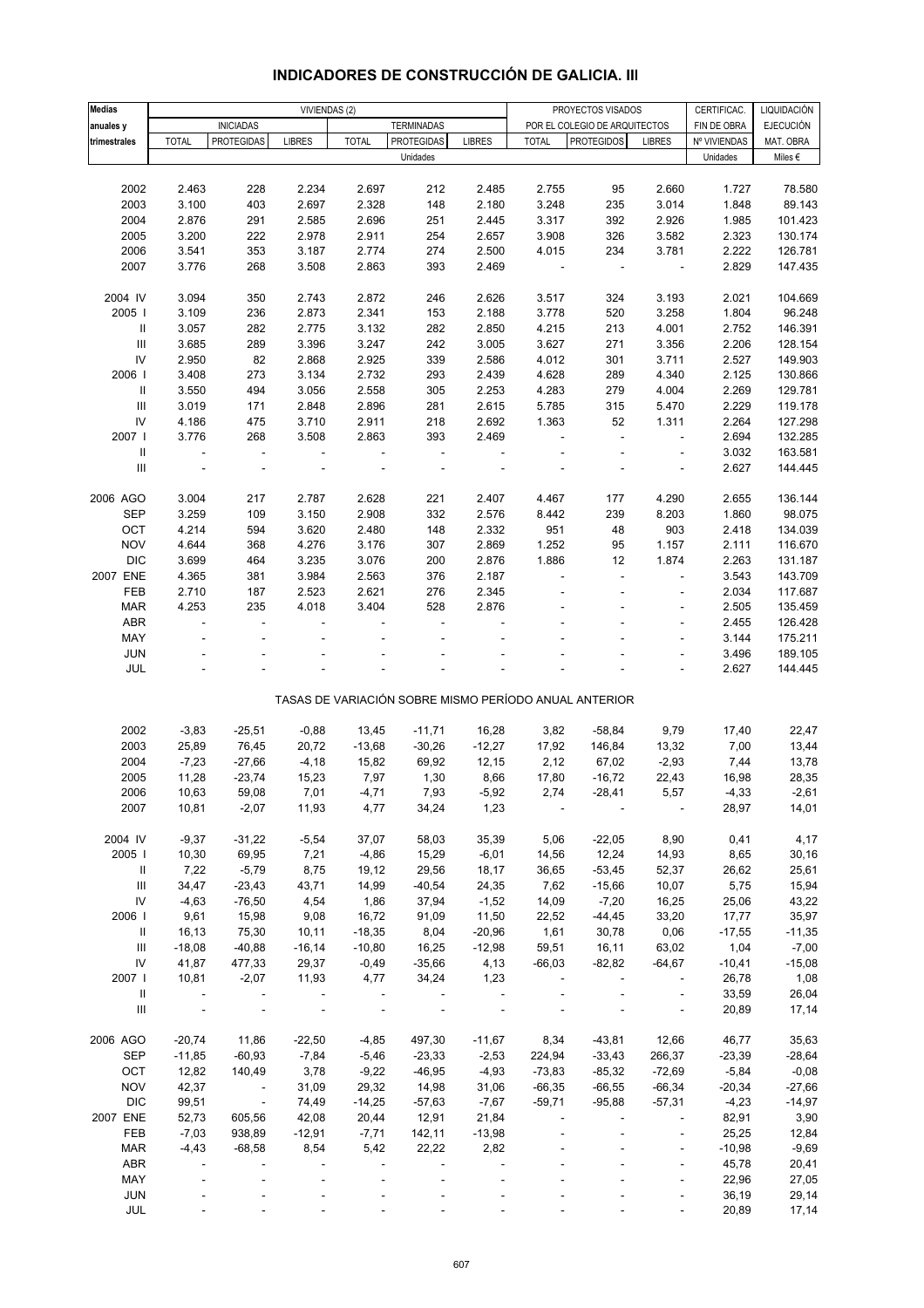| Medias                                                | CONSUMO                  |                          | LICITACIÓN OFICIAL (SEOPAN) |            |                  | LICITACIÓN OFICIAL (FOMENTO) |              |  |  |
|-------------------------------------------------------|--------------------------|--------------------------|-----------------------------|------------|------------------|------------------------------|--------------|--|--|
| anuales y                                             | DE                       | <b>TOTAL</b>             | <b>EDIFICACIÓN</b>          | OBRA CIVIL | <b>TOTAL</b>     | <b>EDIFICACIÓN</b>           | INGENIERÍA   |  |  |
| trimestrales                                          | CEMENTO (4)              |                          |                             |            |                  |                              | <b>CIVIL</b> |  |  |
|                                                       | Toneladas                |                          |                             |            | Miles $\epsilon$ |                              |              |  |  |
|                                                       |                          |                          |                             |            |                  |                              |              |  |  |
| 2002                                                  | 230.258                  | 109.788,9                | 29.895,0                    | 79.893,9   | 99.092           | 33.642                       | 65.449       |  |  |
| 2003                                                  | 242.906                  | 137.984,7                | 34.718,3                    | 103.266,4  | 122.037          | 25.623                       | 96.413       |  |  |
| 2004                                                  | 232.819                  | 214.749,8                | 29.003,0                    | 185.746,9  | 191.100          | 17.474                       | 173.627      |  |  |
| 2005                                                  | 230.288                  | 187.501,8                | 44.406,5                    | 143.095,3  | 146.624          | 30.382                       | 116.243      |  |  |
| 2006                                                  | 244.906                  | 207.383,6                | 35.857,3                    | 171.526,3  | 181.753          | 25.684                       | 161.775      |  |  |
| 2007                                                  |                          | 250.292,7                | 67.864,7                    | 182.428,0  | 239.548          | 73.102                       | 166.446      |  |  |
|                                                       |                          |                          |                             |            |                  |                              |              |  |  |
| 2004 IV                                               | 192.460                  | 182.547,7                | 23.741,2                    | 158.806,6  | 140.225          | 20.534                       | 119.691      |  |  |
| 2005                                                  | 204.735                  | 113.192,3                | 10.712,3                    | 102.480,0  | 82.164           | 9.493                        | 72.672       |  |  |
|                                                       | 251.402                  | 273.116,3                | 102.058,7                   | 171.057,7  | 209.189          | 64.005                       | 145.184      |  |  |
| $\ensuremath{\mathsf{III}}\xspace$                    | 252.406                  | 298.232,3                | 40.538,3                    | 257.694,0  | 240.878          | 31.249                       | 209.629      |  |  |
| IV                                                    | 212.611                  | 65.466,3                 | 24.316,7                    | 41.149,7   | 54.266           | 16.780                       | 37.486       |  |  |
| 2006                                                  | 231.297                  | 114.568,3                | 16.304,0                    | 98.264,3   | 135.914          | 8.462                        | 127.452      |  |  |
|                                                       | 258.560                  | 192.300,0                | 31.959,7                    | 160.340,3  | 155.684          | 27.833                       | 150.675      |  |  |
| Ш                                                     | 244.773                  | 305.839,0                | 51.788,7                    | 254.050,3  | 238.515          | 26.838                       | 211.677      |  |  |
| IV                                                    |                          | 216.827,0                | 43.376,7                    | 173.450,3  | 196.898          | 39.603                       | 157.295      |  |  |
| 2007 I                                                | $\frac{1}{2}$            | 228.633,3                | 29.661,7                    | 198.971,7  | 239.368          | 62.630                       | 176.739      |  |  |
| Ш                                                     | $\overline{a}$           | 271.952,0                | 106.067,7                   | 165.884,3  | 255.815          | 101.663                      | 154.153      |  |  |
| III                                                   |                          |                          |                             |            |                  |                              |              |  |  |
|                                                       |                          |                          |                             |            | 191.284          | 18.834                       | 172.451      |  |  |
|                                                       |                          |                          |                             |            |                  |                              |              |  |  |
| 2006 AGO                                              |                          | 698.911,0                | 87.412,0                    | 611.499,0  | 516.248          | 21.728<br>47.190             | 494.520      |  |  |
| <b>SEP</b>                                            |                          | 123.589,0                | 55.672,0                    | 67.917,0   | 105.635          |                              | 58.445       |  |  |
| OCT                                                   | $\overline{\phantom{a}}$ | 136.537,0                | 39.605,0                    | 96.932,0   | 109.522          | 33.144                       | 76.377       |  |  |
| <b>NOV</b>                                            | $\frac{1}{2}$            | 199.411,0                | 51.547,0                    | 147.864,0  | 184.231          | 52.026                       | 132.205      |  |  |
| <b>DIC</b>                                            | $\overline{a}$           | 314.533,0                | 38.978,0                    | 275.555,0  | 296.942          | 33.639                       | 263.303      |  |  |
| 2007 ENE                                              | $\overline{\phantom{a}}$ | 345.189,0                | 16.357,0                    | 328.832,0  | 416.246          | 72.905                       | 343.341      |  |  |
| FEB                                                   | ÷,                       | 96.199,0                 | 45.180,0                    | 51.019,0   | 75.717           | 39.366                       | 36.351       |  |  |
| <b>MAR</b>                                            | ÷,                       | 244.512,0                | 27.448,0                    | 217.064,0  | 226.142          | 75.618                       | 150.524      |  |  |
| <b>ABR</b>                                            | $\blacksquare$           | 233.287,0                | 36.472,0                    | 196.815,0  | 223.006          | 49.189                       | 173.817      |  |  |
| MAY                                                   | ÷,                       | 395.924,0                | 249.357,0                   | 146.567,0  | 359.705          | 230.338                      | 129.367      |  |  |
| JUN                                                   |                          | 186.645,0                | 32.374,0                    | 154.271,0  | 184.735          | 25.461                       | 159.274      |  |  |
| JUL                                                   |                          |                          |                             |            | 191.284          | 18.834                       | 172.451      |  |  |
| TASAS DE VARIACIÓN SOBRE MISMO PERÍODO ANUAL ANTERIOR |                          |                          |                             |            |                  |                              |              |  |  |
| 2002                                                  | 1,59                     | 25,99                    | $-14,37$                    | 52,97      | 20,03            | 32,51                        | 14,48        |  |  |
| 2003                                                  | 5,49                     | 25,68                    | 16,13                       | 29,25      | 23,16            | $-23,84$                     | 47,31        |  |  |
| 2004                                                  | $-4, 15$                 | 55,63                    | $-16,46$                    | 79,87      | 56,59            | $-31,81$                     | 80,09        |  |  |
| 2005                                                  | $-1,09$                  | $-12,69$                 | 53,11                       | $-22,96$   | $-23,27$         | 73,87                        | $-33,05$     |  |  |
| 2006                                                  | 6,50                     | 10,60                    | $-19,25$                    | 19,87      | 23,96            | $-15,46$                     | 39,17        |  |  |
| 2007                                                  |                          | 63,13                    | 181,22                      | 41,09      | 73,14            | 324,72                       | 27,14        |  |  |
|                                                       |                          |                          |                             |            |                  |                              |              |  |  |
| 2004 IV                                               | $-18,70$                 | 13,60                    | $-33,72$                    | 27,18      | 7,20             | 69,04                        | 0,86         |  |  |
| 2005                                                  | $-9,45$                  | $-77,26$                 | $-64, 10$                   | $-78,10$   | $-82,73$         | 13,20                        | $-84,45$     |  |  |
| Ш                                                     | $-1,65$                  | 217,72                   | 165,71                      | 259,72     | 207,76           | 221,96                       | 201,89       |  |  |
| Ш                                                     | $-1,83$                  | 221,56                   | 68,78                       | 274,96     | 199,13           | 48,13                        | 252,73       |  |  |
| IV                                                    | 10,47                    | $-64,14$                 | 2,42                        | $-74,09$   | $-61,30$         | $-18,28$                     | $-68,68$     |  |  |
| 2006                                                  | 12,97                    | 1,22                     | 52,20                       | $-4, 11$   | 65,42            | $-10,86$                     | 75,38        |  |  |
| Ш                                                     | 2,85                     | $-29,59$                 | $-68,69$                    | $-6,27$    | $-25,58$         | $-56,51$                     | 3,78         |  |  |
| Ш                                                     | 1,44                     | 2,55                     | 27,75                       | $-1,41$    | $-0,98$          | $-14, 11$                    | 0,98         |  |  |
| IV                                                    |                          | 231,20                   | 78,38                       | 321,51     | 262,84           | 136,02                       | 319,61       |  |  |
| 2007                                                  |                          | 99,56                    | 81,93                       | 102,49     | 76,12            | 640,13                       | 38,67        |  |  |
| Ш                                                     |                          | 41,42                    | 231,88                      | 3,46       | 64,32            | 265,26                       | 2,31         |  |  |
| Ш                                                     |                          | $\overline{\phantom{a}}$ |                             |            | 104,23           | 62,40                        | 110,14       |  |  |
|                                                       |                          |                          |                             |            |                  |                              |              |  |  |
| 2006 AGO                                              |                          | 24,58                    | 17,28                       | 25,70      | 1,56             | $-38,02$                     | 4,49         |  |  |
| <b>SEP</b>                                            |                          | $-0,76$                  | 226,71                      | $-36,82$   | $-26,10$         | 5,83                         | $-40,58$     |  |  |
| OCT                                                   |                          | 223,75                   | 78,26                       | 385,73     | 196,64           | 101,34                       | 273,32       |  |  |
| <b>NOV</b>                                            |                          | 246,05                   | 75,59                       | 423,08     | 438,20           | 238,53                       | 600,87       |  |  |
| <b>DIC</b>                                            |                          | 225,60                   | 82,35                       | 266,31     | 224,01           | 81,74                        | 260,02       |  |  |
| 2007 ENE                                              |                          | 44,94                    | 118,71                      | 42,55      | 37,34            | $\overline{\phantom{a}}$     | 14,87        |  |  |
| FEB                                                   |                          | 55,38                    | 107,11                      | 27,23      | 63,36            | 226,28                       | 6,02         |  |  |
| <b>MAR</b>                                            |                          | 460,36                   | 39,91                       | 803,83     | 287,81           | 727,78                       | 206,08       |  |  |
| <b>ABR</b>                                            |                          | 64,22                    | $-32,78$                    | 124,16     | 282,43           | 3,72                         | 119,03       |  |  |
| MAY                                                   |                          | 210,75                   | 931,08                      | 41,99      | 199,17           |                              | 28,60        |  |  |
| <b>JUN</b>                                            |                          | $-39,29$                 | 85,62                       | $-46,80$   | $-35,97$         | 54,90                        | $-41,46$     |  |  |
| JUL                                                   |                          |                          |                             |            | 104,23           | 62,40                        | 110,14       |  |  |

### **INDICADORES DE CONSTRUCCIÓN DE GALICIA. IV**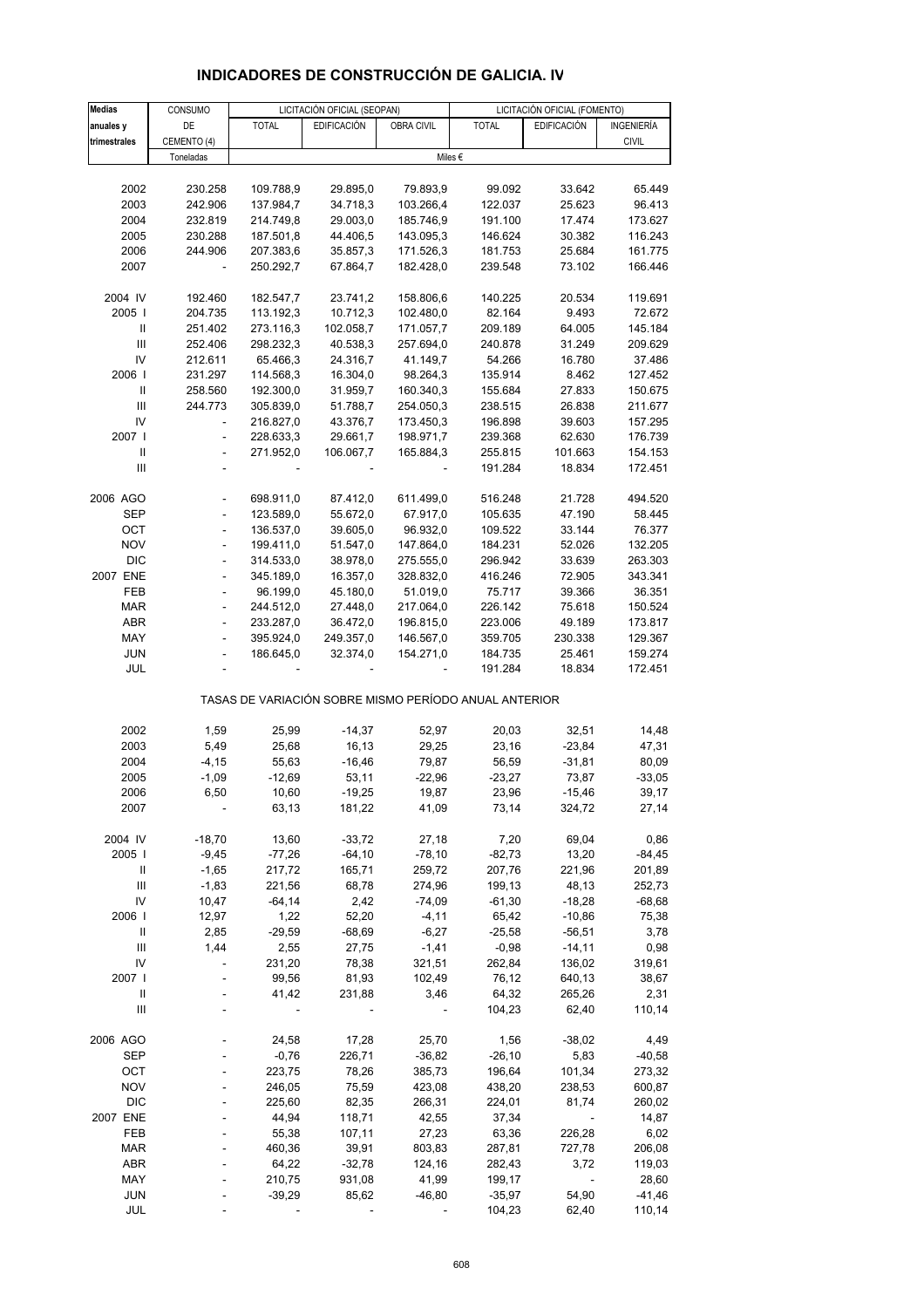| <b>Medias</b>                      |              |                    |                    | ESTABLECIMIENTOS HOTELEROS                            |                          |                    |                  |
|------------------------------------|--------------|--------------------|--------------------|-------------------------------------------------------|--------------------------|--------------------|------------------|
| anuales y                          |              | NUMERO DE VIAJEROS |                    |                                                       | NÚMERO DE PERNOCTACIONES |                    | <b>GRADO DE</b>  |
| trimestrales                       | <b>TOTAL</b> | <b>ESPAÑOLES</b>   | <b>EXTRANJEROS</b> | <b>TOTAL</b>                                          | ESPAÑOLES                | <b>EXTRANJEROS</b> | <b>OCUPACIÓN</b> |
|                                    |              |                    | Unidades           |                                                       |                          |                    | $\%$             |
|                                    |              |                    |                    |                                                       |                          |                    |                  |
| 2002                               | 217.705      | 178.201            | 39.504             | 521.965                                               | 442.467                  | 79.498             | 33,37            |
| 2003                               | 254.282      | 209.957            | 44.325             | 540.025                                               | 456.755                  | 83.270             | 31,67            |
| 2004                               | 306.332      | 257.428            | 48.904             | 656.164                                               | 561.335                  | 94.829             | 36,47            |
| 2005                               | 294.159      | 241.939            | 52.220             | 632.898                                               | 532.787                  | 100.112            | 34,64            |
| 2006                               | 299.846      | 245.312            | 54.534             | 645.828                                               | 543.119                  | 102.709            | 35,62            |
| 2007                               | 320.834      | 257.679            | 63.155             | 693.975                                               | 569.579                  | 124.396            | 36,95            |
| 2004 IV                            | 255.068      | 218.363            | 36.705             | 521.252                                               | 451.879                  | 69.372             | 31,40            |
| 2005                               | 187.385      | 163.881            | 23.504             | 376.400                                               | 330.312                  | 46.088             | 24,06            |
| Ш                                  | 286.959      | 226.244            | 60.714             | 580.606                                               | 468.621                  | 111.985            | 32,54            |
| III                                | 459.516      | 376.553            | 82.964             | 1.082.701                                             | 921.485                  | 161.216            | 52,12            |
| IV                                 | 242.775      | 201.079            | 41.696             | 491.886                                               | 410.730                  | 81.156             | 29,84            |
| 2006                               | 193.693      | 167.027            | 26.666             | 383.436                                               | 328.801                  | 54.635             | 25,13            |
| Ш                                  | 318.552      | 252.517            | 66.035             | 643.513                                               | 526.430                  | 117.083            | 36,27            |
| Ш                                  | 447.132      | 361.467            | 85.666             | 1.064.951                                             | 902.188                  | 162.763            | 51,07            |
| IV                                 | 240.007      | 200.237            | 39.770             | 491.411                                               | 415.055                  | 76.356             | 29,99            |
| 2007                               | 199.116      | 170.237            | 28.879             | 400.189                                               | 333.805                  | 66.384             | 26,10            |
| Ш                                  | 322.457      | 246.133            | 76.324             | 656.973                                               | 513.187                  | 143.786            | 36,02            |
| III                                | 500.977      | 406.162            | 94.815             | 1.190.157                                             | 1.007.825                | 182.332            | 54,60            |
| 2006 SEP                           | 367.531      | 285.468            | 82.063             | 787.653                                               | 642.109                  | 145.544            | 40,31            |
| OCT                                | 308.570      | 247.078            | 61.492             | 647.844                                               | 536.562                  | 111.282            | 37,15            |
| <b>NOV</b>                         | 217.424      | 188.564            | 28.860             | 436.660                                               | 373.588                  | 63.072             | 27,66            |
| <b>DIC</b>                         | 194.027      | 165.068            | 28.959             | 389.730                                               | 335.016                  | 54.714             | 25,16            |
| 2007 ENE                           | 170.363      | 148.108            | 22.255             | 345.219                                               | 290.868                  | 54.351             | 22,47            |
| FEB                                | 188.116      | 158.251            | 29.865             | 365.804                                               | 299.666                  | 66.138             | 26,04            |
| <b>MAR</b>                         | 238.868      | 204.352            | 34.516             | 489.544                                               | 410.882                  | 78.662             | 29,80            |
| ABR                                | 313.073      | 253.172            | 59.901             | 640.178                                               | 527.413                  | 112.765            | 36,65            |
| MAY                                | 301.808      | 222.195            | 79.613             | 597.877                                               | 450.486                  | 147.391            | 32,80            |
| <b>JUN</b>                         | 352.491      | 263.032            | 89.459             | 732.864                                               | 561.663                  | 171.201            | 38,62            |
| JUL                                | 441.524      | 355.246            | 86.278             | 1.006.543                                             | 839.841                  | 166.702            | 46,66            |
| <b>AGO</b>                         | 560.429      | 457.077            | 103.352            | 1.373.770                                             | 1.175.809                | 197.961            | 62,54            |
|                                    |              |                    |                    | TASAS DE VARIACIÓN SOBRE MISMO PERÍODO ANUAL ANTERIOR |                          |                    |                  |
| 2002                               | 3,67         | 3,65               | 3,77               | 7,04                                                  | 6,97                     | 7,46               | 2,79             |
| 2003                               | 16,80        | 17,82              | 12,20              | 3,46                                                  | 3,23                     | 4,74               | $-5,09$          |
| 2004                               | 20,47        | 22,61              | 10,33              | 21,51                                                 | 22,90                    | 13,88              | 15,13            |
| 2005                               | $-3,97$      | $-6,02$            | 6,78               | $-3,55$                                               | $-5,09$                  | 5,57               | $-5,00$          |
| 2006                               | 1,93         | 1,39               | 4,43               | 2,04                                                  | 1,94                     | 2,59               | 2,81             |
| 2007                               | 2,23         | 0, 19              | 11,52              | 1,16                                                  | $-1,59$                  | 16,00              | $-0,51$          |
| 2004 IV                            | 25,04        | 27,44              | 12,46              | 24,22                                                 | 27,05                    | 8,50               | 15,90            |
| 2005                               | 4,31         | 4,51               | 2,96               | 4,71                                                  | 6,14                     | $-4,53$            | $-0,65$          |
| Ш                                  | $-10,66$     | $-14,60$           | 7,88               | $-11,72$                                              | $-15,51$                 | 8,70               | $-12,83$         |
| Ш                                  | $-2,11$      | $-3,35$            | 3,96               | $-0,33$                                               | $-0,66$                  | 1,62               | $-1,49$          |
| IV                                 | $-4,82$      | $-7,92$            | 13,60              | $-5,63$                                               | $-9,11$                  | 16,99              | $-4,97$          |
| 2006                               | 3,37         | 1,92               | 13,45              | 1,87                                                  | $-0,46$                  | 18,54              | 4,43             |
| Ш                                  | 11,01        | 11,61              | 8,76               | 10,83                                                 | 12,34                    | 4,55               | 11,47            |
| $\ensuremath{\mathsf{III}}\xspace$ | $-2,70$      | $-4,01$            | 3,26               | $-1,64$                                               | $-2,09$                  | 0,96               | $-2,02$          |
| IV                                 | $-1,14$      | $-0,42$            | $-4,62$            | $-0, 10$                                              | 1,05                     | $-5,91$            | 0,50             |
| 2007                               | 2,80         | 1,92               | 8,30               | 4,37                                                  | 1,52                     | 21,50              | 3,87             |
| Ш                                  | 1,23         | $-2,53$            | 15,58              | 2,09                                                  | $-2,52$                  | 22,81              | $-0,69$          |
| Ш                                  | 2,88         | 1,68               | 8,40               | $-1, 12$                                              | $-2,36$                  | 6,39               | $-3,28$          |
| 2006 SEP                           | $-1,25$      | $-3,44$            | 7,19               | $-3,21$                                               | $-4,40$                  | 2,39               | $-3,77$          |
| OCT                                | 2,42         | 2,61               | 1,65               | 4,08                                                  | 5,26                     | $-1,27$            | 3,40             |
| <b>NOV</b>                         | $-6,08$      | $-4,54$            | $-15,05$           | $-6,43$                                               | $-4,80$                  | $-15,05$           | $-5,34$          |
| DIC                                | $-0,77$      | 0,09               | $-5,43$            | 0,82                                                  | 1,51                     | $-3,17$            | 3,24             |
| 2007 ENE                           | $-1,57$      | $-0,38$            | $-8,83$            | 1,14                                                  | 0,26                     | 6,11               | 0,54             |
| FEB                                | 1,78         | 0,42               | 9,64               | 1,01                                                  | $-2,68$                  | 21,97              | 2,08             |
| <b>MAR</b>                         | 7,04         | 4,90               | 21,75              | 9,56                                                  | 5,79                     | 34,56              | 8,25             |
| ABR                                | $-1,26$      | $-2,99$            | 6,78               | 0,03                                                  | $-3,22$                  | 18,66              | $-3,70$          |
| MAY                                | 0,09         | $-4,18$            | 14,27              | 0,33                                                  | $-5,17$                  | 21,95              | $-2,26$          |
| <b>JUN</b>                         | 4,59         | $-0,63$            | 23,67              | 5,50                                                  | 0,43                     | 26,49              | 3,82             |
| JUL                                | 1,26         | $-0,38$            | 8,59               | $-4,44$                                               | $-6,09$                  | 4,85               | $-6,21$          |
| <b>AGO</b>                         | 4,20         | 3,33               | 8,25               | 1,47                                                  | 0,48                     | 7,73               | $-0,97$          |

### **INDICADORES DE SERVICIOS DE GALICIA. I**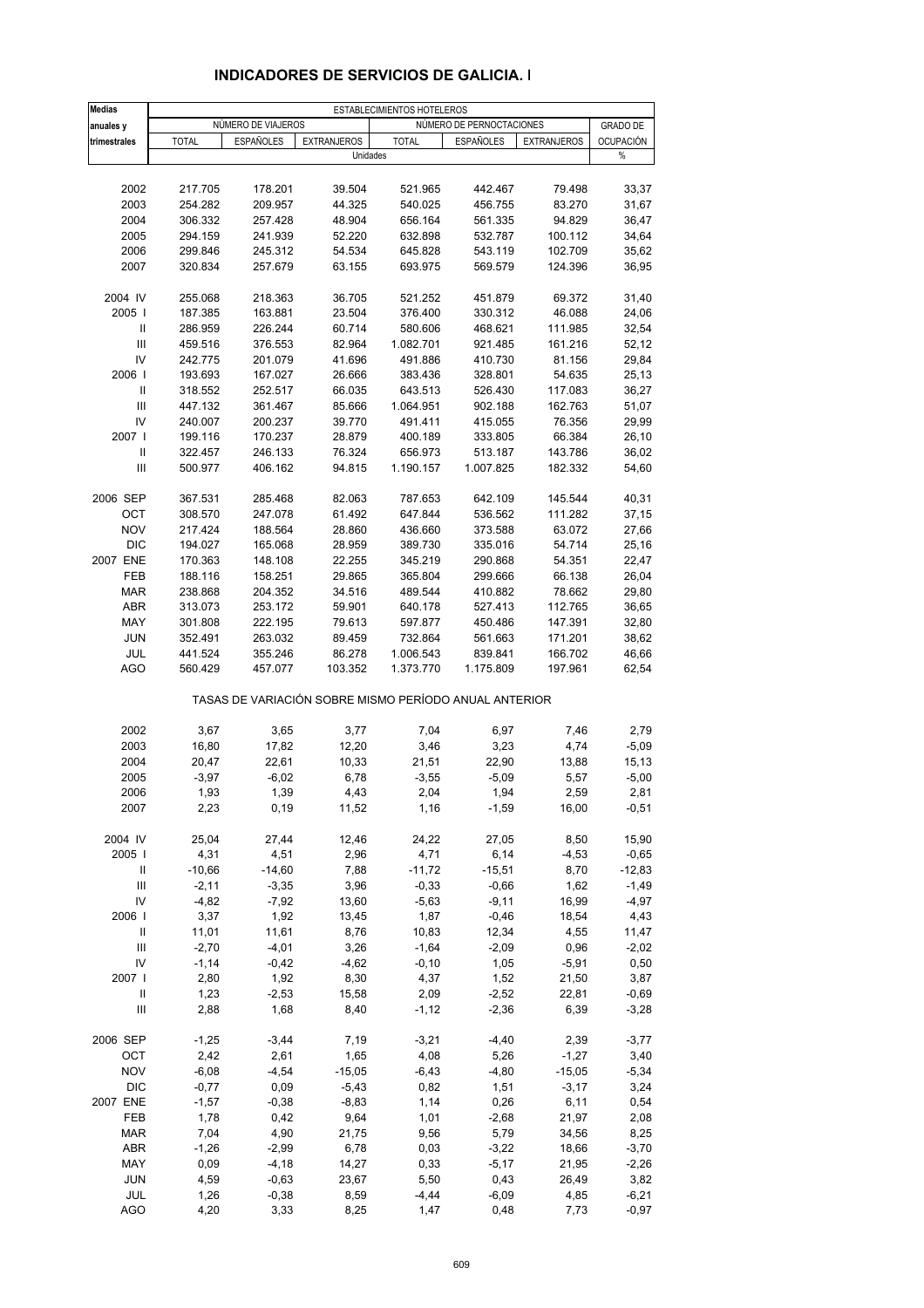| <b>Medias</b>                      | ACAMPAMENTOS TURÍSTICOS (5) |                          |                                                       |              |                          |                    |                  |
|------------------------------------|-----------------------------|--------------------------|-------------------------------------------------------|--------------|--------------------------|--------------------|------------------|
| anuales y                          |                             | NÚMERO DE VIAJEROS       |                                                       |              | NÚMERO DE PERNOCTACIONES |                    | <b>GRADO DE</b>  |
| trimestrales                       | <b>TOTAL</b>                | <b>ESPAÑOLES</b>         | <b>EXTRANJEROS</b>                                    | <b>TOTAL</b> | <b>ESPAÑOLES</b>         | <b>EXTRANJEROS</b> | <b>OCUPACIÓN</b> |
|                                    |                             |                          | Unidades                                              |              |                          |                    | %                |
|                                    |                             |                          |                                                       |              |                          |                    |                  |
| 2002                               | 17.443                      | 13.492                   | 3.951                                                 | 70.805       | 60.385                   | 10.420             | 16,93            |
| 2003                               | 15.966                      | 12.178                   | 3.787                                                 | 63.785       | 55.084                   | 8.701              | 10,22            |
| 2004                               | 19.432                      | 14.925                   | 4.519                                                 | 69.769       | 58.946                   | 10.842             | 12,64            |
| 2005                               | 21.449                      | 16.374                   | 5.075                                                 | 74.644       | 63.019                   | 11.625             | 15,60            |
| 2006                               | 2.977                       | 2.051                    | 925                                                   | 8.425        | 6.283                    | 2.142              | 11,83            |
| 2007                               | 26.612                      | 19.962                   | 6.650                                                 | 97.120       | 81.180                   | 15.940             | 17,70            |
| 2004 IV                            | 674                         | 547                      | 126                                                   | 1.633        | 1.304                    | 329                | 7,76             |
| 2005                               | 495                         | 425                      | 70                                                    | 1.692        | 1.535                    | 157                | 10,73            |
| Ш                                  | 8.308                       | 5.754                    | 2.554                                                 | 23.546       | 17.432                   | 6.114              | 10,84            |
| III                                | 76.613                      | 59.026                   | 17.587                                                | 272.160      | 232.472                  | 39.688             | 29,64            |
| IV                                 | 381                         | 292                      | 89                                                    | 1.176        | 637                      | 539                | 11,17            |
| 2006                               | 248                         | 159                      | 89                                                    | 411          | 287                      | 124                | 12,56            |
| Ш                                  | 4.134                       | 2.919                    | 1.216                                                 | 10.226       | 7.244                    | 2.982              | 12,03            |
| Ш                                  | 6.748                       | 4.443                    | 2.306                                                 | 21.422       | 16.165                   | 5.258              | 12,18            |
| IV                                 | 776                         | 685                      | 91                                                    | 1.642        | 1.437                    | 204                | 10,57            |
| 2007 l                             | 484                         | 358                      | 126                                                   | 916          | 698                      | 218                | 11,71            |
| Ш                                  | 7.783                       | 5.786                    | 1.997                                                 | 24.670       | 19.534                   | 5.136              | 12,20            |
| III                                |                             |                          | 23.414                                                |              |                          | 55.730             |                  |
|                                    | 94.048                      | 70.634                   |                                                       | 350.101      | 294.372                  |                    | 34,94            |
| 2006 SEP                           | 12.429                      | 8.196                    | 4.233                                                 | 45.367       | 36.434                   | 8.933              | 12,83            |
| OCT                                | 1.042                       | 876                      | 166                                                   | 2.404        | 2.078                    | 326                | 8,25             |
| <b>NOV</b>                         | 870                         | 784                      | 86                                                    | 1.645        | 1.482                    | 163                | 10,57            |
| <b>DIC</b>                         | 416                         | 396                      | 20                                                    | 876          | 752                      | 124                | 12,90            |
| 2007 ENE                           | 308                         | 294                      | 14                                                    | 614          | 591                      | 23                 | 11,02            |
| FEB                                | 482                         | 429                      | 53                                                    | 928          | 841                      | 87                 | 14,54            |
| <b>MAR</b>                         | 663                         | 351                      | 312                                                   | 1.205        | 661                      | 544                | 9,56             |
| ABR                                | 5.240                       | 4.623                    | 617                                                   | 13.738       | 12.050                   | 1.688              | 12,07            |
| MAY                                | 4.126                       | 2.558                    | 1.568                                                 | 10.169       | 6.223                    | 3.946              | 11,15            |
| <b>JUN</b>                         | 13.982                      | 10.176                   | 3.806                                                 | 50.102       | 40.328                   | 9.774              | 13,38            |
| JUL                                | 71.761                      | 57.273                   | 14.488                                                | 278.925      | 240.565                  | 38.360             | 28,96            |
| <b>AGO</b>                         | 116.335                     | 83.995                   | 32.340                                                | 421.277      | 348.178                  | 73.099             | 40,92            |
|                                    |                             |                          | TASAS DE VARIACIÓN SOBRE MISMO PERÍODO ANUAL ANTERIOR |              |                          |                    |                  |
| 2002                               | 4,13                        | 4,46                     | 3,04                                                  | 7,54         | 6,23                     | 15,79              | 81,52            |
| 2003                               | $-8,47$                     | $-9,74$                  | $-4,14$                                               | $-9,91$      | $-8,78$                  | $-16,50$           | $-39,60$         |
| 2004                               | 21,71                       | 22,56                    | 19,31                                                 | 9,38         | 7,01                     | 24,61              | 23,61            |
| 2005                               | 10,38                       | 9,71                     | 12,31                                                 | 6,99         | 6,91                     | 7,21               | 23,41            |
| 2006                               | $-86,12$                    | $-87,47$                 | $-81,77$                                              | $-88,71$     | $-90,03$                 | $-81,57$           | $-24, 12$        |
| 2007                               | 915,54                      |                          | 706,15                                                |              |                          | 689,16             | 45,29            |
| 2004 IV                            | 264,80                      | 215,77                   |                                                       | 287,50       | 276,42                   | 338,67             | 83,74            |
| 2005                               | 83,68                       | 37,06                    | 813,04                                                | 260,77       | 199,67                   | 351,92             | 48,14            |
|                                    |                             |                          |                                                       |              |                          |                    |                  |
| Ш                                  | 5,36                        | $-3,55$                  | 33,05                                                 | $-16,30$     | $-23,03$                 | 11,45              | 5,28             |
| $\ensuremath{\mathsf{III}}\xspace$ | 11,19                       | 11,63                    | 9,77                                                  | 9,37         | 10,01                    | 5,78               | 17,42            |
| IV                                 | $-43,39$                    | $-46,65$                 | $-29,29$                                              | $-27,95$     | $-51,11$                 | 63,83              | 43,90            |
| 2006                               | $-49,87$                    | $-62,62$                 | 27,62                                                 | $-75,71$     | $-81,31$                 | $-20,85$           | 17,02            |
| Ш                                  | $-50,24$                    | $-49,28$                 | $-52,40$                                              | $-56,57$     | $-58,45$                 | $-51,22$           | 10,94            |
| $\ensuremath{\mathsf{III}}\xspace$ | $-91,19$                    | $-92,47$                 | $-86,89$                                              | $-92,13$     | $-93,05$                 | $-86,75$           | $-58,92$         |
| IV                                 | 103,50                      | 134,70                   | 1,49                                                  | 39,56        | 125,52                   | $-62,09$           | $-5,31$          |
| 2007                               | 95,03                       | 125,16                   | 41,42                                                 | 122,79       | 143,09                   | 75,81              | $-6,77$          |
| Ш                                  | 88,24                       | 98,23                    | 64,27                                                 | 141,24       | 169,67                   | 72,21              | 1,41             |
| Ш                                  |                             | $\overline{\phantom{a}}$ |                                                       |              |                          |                    | 194,85           |
| 2006 SEP                           | $-11,01$                    | $-11,21$                 | $-10,62$                                              | $-11,78$     | $-14,79$                 | 3,07               | 11,86            |
| OCT                                | 57,88                       | 103,25                   | $-27,51$                                              | 26,79        | 98,47                    | $-61,60$           | $-7,92$          |
| <b>NOV</b>                         | 224,63                      | 242,36                   | 120,51                                                | 51,47        | 277,10                   | $-76,48$           | $-14,34$         |
| <b>DIC</b>                         | 92,59                       | 83,33                    |                                                       | 60,15        | 59,32                    | 65,33              | 5,74             |
| 2007 ENE                           | 71,11                       | 135,20                   | $-74,55$                                              | 99,35        | 145,23                   | $-65,67$           | $-12,61$         |
| FEB                                | 45,18                       | 99,53                    | $-54,70$                                              | 68,12        | 112,37                   | $-44,23$           | 12,36            |
| <b>MAR</b>                         | 184,55                      | 156,20                   | 225,00                                                | 223,06       | 195,09                   | 265,10             | $-21,12$         |
| ABR                                | 14,24                       | 27,57                    | $-35,93$                                              | 16,64        | 24,60                    | $-19,89$           | $-2,58$          |
| MAY                                | 5,58                        | $-0,31$                  | 16,84                                                 | 7,61         | 3,20                     | 15,38              | $-5,91$          |
|                                    |                             |                          |                                                       |              |                          |                    |                  |
| <b>JUN</b>                         | 257,78                      | 296,57                   | 183,61                                                | 430,18       | 568,79                   | 185,79             | 12,91            |
| JUL                                |                             |                          | 979,58                                                |              |                          |                    | 144,39           |
| <b>AGO</b>                         |                             |                          |                                                       |              |                          |                    | 245,32           |

### **INDICADORES DE SERVICIOS DE GALICIA. II**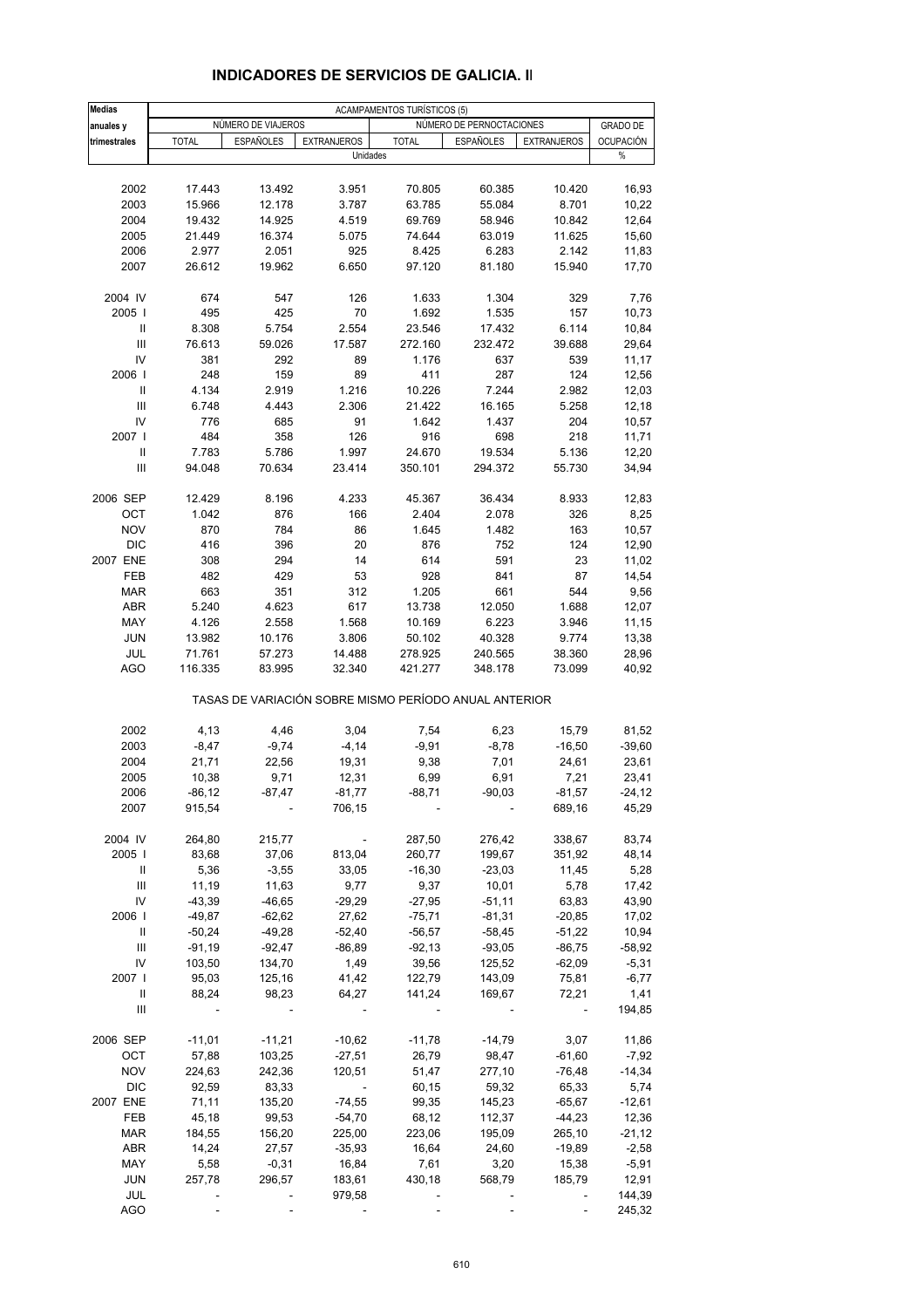| <b>Medias</b>                      |                    |                    |                    | APARTAMENTOS TURÍSTICOS (5)                           |                          |                    |                   |
|------------------------------------|--------------------|--------------------|--------------------|-------------------------------------------------------|--------------------------|--------------------|-------------------|
| anuales y                          |                    | NÚMERO DE VIAJEROS |                    |                                                       | NÚMERO DE PERNOCTACIONES |                    | <b>GRADO DE</b>   |
| trimestrales                       | <b>TOTAL</b>       | <b>ESPAÑOLES</b>   | <b>EXTRANJEROS</b> | <b>TOTAL</b>                                          | <b>ESPAÑOLES</b>         | <b>EXTRANJEROS</b> | <b>OCUPACIÓN</b>  |
|                                    |                    |                    | Unidades           |                                                       |                          |                    | %                 |
|                                    |                    |                    |                    |                                                       |                          |                    |                   |
| 2002                               | 2.112              | 1.833              | 279                | 10.295                                                | 8.914                    | 1.381              | 25,98             |
| 2003                               | 1.987              | 1.772              | 215                | 9.395                                                 | 8.215                    | 1.180              | 21,74             |
| 2004                               | 2.082              | 1.849              | 233                | 11.467                                                | 10.054                   | 1.413              | 23,18             |
| 2005                               | 2.576              | 2.194              | 382                | 14.565                                                | 11.789                   | 2.776              | 23,74             |
| 2006                               | 2.255              | 1.896              | 360                | 8.385                                                 | 6.602                    | 1.784              | 15,53             |
| 2007                               | 4.234              | 3.668              | 566                | 19.584                                                | 16.500                   | 3.084              | 25,24             |
| 2004 IV                            | 1.634              | 1.432              | 202                | 6.234                                                 | 5.043                    | 1.191              | 15,73             |
| 2005                               | 1.563              | 1.201              | 362                | 6.352                                                 | 4.306                    | 2.046              | 16,72             |
| Ш                                  | 1.940              | 1.523              | 417                | 8.342                                                 | 4.976                    | 3.366              | 16,89             |
| Ш                                  | 5.208              | 4.694              | 514                | 36.103                                                | 32.367                   | 3.736              | 45,84             |
| IV                                 | 1.594              | 1.359              | 235                | 7.463                                                 | 5.507                    | 1.956              | 15,52             |
| 2006                               | 1.630              | 1.319              | 310                | 7.239                                                 | 5.463                    | 1.776              | 15,18             |
| Ш                                  | 2.231              | 1.872              | 359                | 7.858                                                 | 6.068                    | 1.790              | 15,16             |
| Ш                                  | 3.173              | 2.653              | 520                | 10.824                                                | 8.572                    | 2.252              | 16,96             |
| IV                                 | 1.988              | 1.738              | 250                | 7.618                                                 | 6.303                    | 1.315              | 14,81             |
| 2007                               | 1.799              | 1.458              | 341                | 6.488                                                 | 4.496                    | 1.992              | 12,72             |
| Ш                                  | 4.011              | 3.426              | 585                | 12.635                                                | 9.798                    | 2.837              | 18,46             |
| $\ensuremath{\mathsf{III}}\xspace$ | 8.219              | 7.345              | 874                | 49.650                                                | 44.558                   | 5.092              | 54,20             |
|                                    |                    |                    |                    |                                                       |                          |                    |                   |
| 2006 SEP                           | 5.711              | 4.927              | 784                | 18.105                                                | 15.274                   | 2.831              | 23,21             |
| OCT                                | 2.741              | 2.518              | 223                | 9.656                                                 | 8.436                    | 1.220              | 18,30             |
| <b>NOV</b>                         | 1.160              | 1.064              | 96                 | 5.762                                                 | 4.706                    | 1.056              | 11,73             |
| <b>DIC</b>                         | 2.064              | 1.632              | 432                | 7.437                                                 | 5.767                    | 1.670              | 14,39             |
| 2007 ENE                           | 1.946              | 1.587              | 359                | 5.305                                                 | 3.678                    | 1.627              | 10,57             |
| FEB                                | 1.648              | 1.292              | 356                | 6.846                                                 | 4.646                    | 2.200              | 14,49             |
| <b>MAR</b>                         | 1.802              | 1.494              | 308                | 7.314                                                 | 5.165                    | 2.149              | 13,09             |
| ABR                                | 3.398              | 2.963              | 435                | 11.035                                                | 8.386                    | 2.649              | 18,52             |
| MAY                                | 2.401              | 1.974              | 427                | 8.223                                                 | 5.601                    | 2.622              | 13,56             |
| <b>JUN</b>                         | 6.235              | 5.342              | 893                | 18.648                                                | 15.408                   | 3.240              | 23,30             |
| JUL                                | 7.598              | 6.827              | 771                | 37.721                                                | 33.497                   | 4.224              | 41,57             |
| AGO                                | 8.840              | 7.863              | 977                | 61.579                                                | 55.619                   | 5.960              | 66,83             |
|                                    |                    |                    |                    | TASAS DE VARIACIÓN SOBRE MISMO PERÍODO ANUAL ANTERIOR |                          |                    |                   |
|                                    |                    |                    |                    |                                                       |                          |                    |                   |
| 2002                               | 6,50               | 6,02               | 9,79               | $-0,54$                                               | $-0,95$                  | 2,16               | $-9,37$           |
| 2003                               | $-5,92$            | $-3,31$            | $-23,06$           | $-8,75$                                               | $-7,84$                  | $-14,59$           | $-16,31$          |
| 2004                               | 4,76               | 4,34               | 8,18               | 22,06                                                 | 22,38                    | 19,82              | 6,63              |
| 2005                               | 23,76              | 18,67              | 64,27              | 27,02                                                 | 17,26                    | 96,40              | 2,42              |
| 2006<br>2007                       | $-12,45$<br>120,08 | $-13,61$<br>132,76 | $-5,78$<br>62,63   | $-42,43$<br>162,61                                    | $-44,00$<br>193,11       | $-35,75$<br>68,69  | $-34,61$<br>70,15 |
|                                    |                    |                    |                    |                                                       |                          |                    |                   |
| 2004 IV                            | 65,80              | 73,05              | 27,85              | 57,13                                                 | 71,88                    | 15,26              | 14,85             |
| 2005                               | 73,99              | 69,00              | 92,90              | 46,21                                                 | 29,47                    | 100,88             | $-0,02$           |
| Ш                                  | $-5,69$            | $-16, 19$          | 73,99              | $-2,18$                                               | $-31,62$                 | 169,14             | $-3,72$           |
| Ш                                  | 39,35              | 36,60              | 70,84              | 34,90                                                 | 31,74                    | 70,29              | 7,27              |
| IV                                 | $-2,43$            | $-5,08$            | 16,34              | 19,71                                                 | 9,19                     | 64,26              | $-1,31$           |
| 2006                               | 4,27               | 9,85               | $-14,27$           | 13,97                                                 | 26,86                    | $-13,17$           | $-9,25$           |
| Ш                                  | 14,96              | 22,89              | $-13,99$           | $-5,80$                                               | 21,95                    | $-46,82$           | $-10,24$          |
| $\ensuremath{\mathsf{III}}\xspace$ | $-39,07$           | $-43,48$           | 1,23               | $-70,02$                                              | $-73,52$                 | $-39,71$           | $-62,99$          |
| IV                                 | 24,74              | 27,89              | 6,52               | 2,08                                                  | 14,46                    | $-32,77$           | $-4,62$           |
| 2007                               | 10,37              | 10,49              | 9,88               | $-10,37$                                              | $-17,69$                 | 12,14              | $-16,21$          |
| Ш                                  | 79,83              | 83,03              | 63,10              | 60,80                                                 | 61,48                    | 58,49              | 21,79             |
| Ш                                  | 331,67             | 384,50             | 125,26             | 591,12                                                | 753,44                   | 159,40             | 291,62            |
|                                    |                    |                    |                    |                                                       |                          |                    |                   |
| 2006 SEP                           | 102,66             | 89,94              | 250,00             | 16,66                                                 | 13,82                    | 34,81              | 28,94             |
| OCT                                | 70,14              | 77,57              | 15,54              | 21,22                                                 | 47,10                    | $-45,32$           | 15,97             |
| <b>NOV</b>                         | $-13,56$           | $-15,42$           | 14,29              | $-8,54$                                               | $-8,41$                  | $-9,12$            | $-18,65$          |
| <b>DIC</b>                         | 12,85              | 16,49              | 0,93               | $-8,45$                                               | 2,13                     | $-32,55$           | $-12,10$          |
| 2007 ENE                           | 6,40               | 13,28              | $-16, 12$          | $-34,69$                                              | $-34,87$                 | $-34,29$           | $-35,43$          |
| FEB                                | $-5,18$            | $-6,65$            | 0,56               | $-9,56$                                               | $-19,23$                 | 21,01              | $-15,26$          |
| <b>MAR</b>                         | 36,31              | 27,37              | 106,71             | 21,39                                                 | 3,51                     | 107,63             | 8,54              |
| ABR                                | 17,82              | 14,67              | 45,00              | 19,87                                                 | 8,04                     | 83,45              | 4,10              |
| MAY                                | 26,10              | 30,21              | 10,05              | 14,46                                                 | 7,28                     | 33,57              | $-2,02$           |
| <b>JUN</b>                         | 227,47             | 252,37             | 130,15             | 159,58                                                | 195,12                   | 65,05              | 68,35             |
| JUL                                | 299,05             | 350,33             | 98,71              | 425,07                                                | 541,58                   | 115,18             | 200,36            |
| AGO                                | 364,29             | 418,67             | 151,80             | 757,17                                                | 965,29                   | 203,62             | 382,88            |

### **INDICADORES DE SERVICIOS DE GALICIA. III**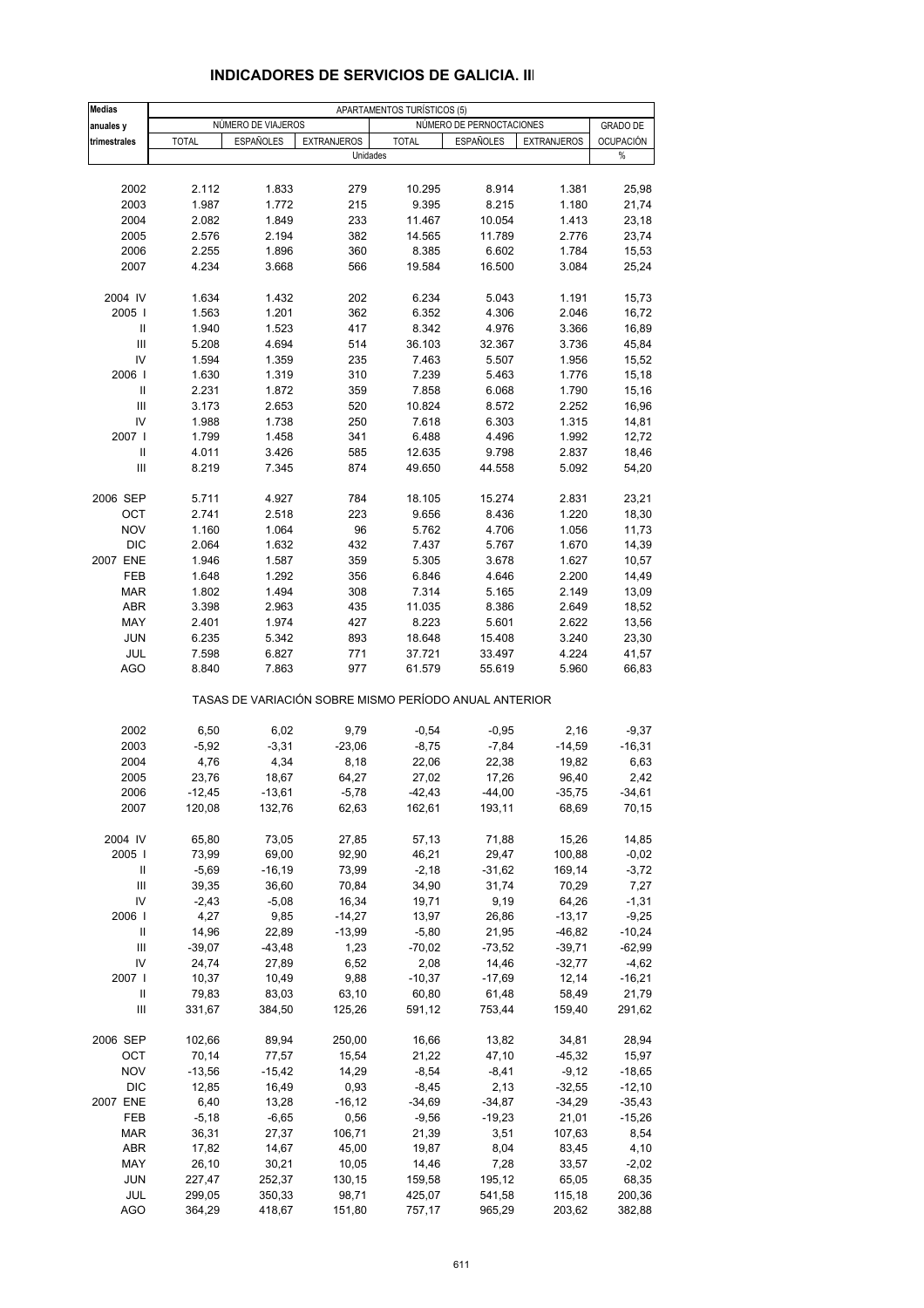| <b>Medias</b>         | TRANSPORTE AÉREO DE PASAJEROS |                                                       |                    |                |                  |                  |                |  |
|-----------------------|-------------------------------|-------------------------------------------------------|--------------------|----------------|------------------|------------------|----------------|--|
| anuales y             | <b>TOTAL</b>                  |                                                       | <b>INTERIOR</b>    |                |                  | INTERNACIONAL    |                |  |
| trimestrales          |                               | <b>TOTAL</b>                                          | <b>REGULAR</b>     | NO REGULAR     | <b>TOTAL</b>     | <b>REGULAR</b>   | NO REGULAR     |  |
|                       |                               |                                                       |                    | Unidades       |                  |                  |                |  |
|                       |                               |                                                       |                    |                |                  |                  |                |  |
| 2002                  | 209.325                       | 178.730                                               | 169.914            | 8.816          | 30.595           | 27.573           | 3.022          |  |
| 2003                  | 226.755                       | 195.133                                               | 185.569            | 9.564          | 31.623           | 29.778           | 1.845          |  |
| 2004                  | 252.168                       | 217.586                                               | 206.612            | 10.974         | 34.582           | 31.237           | 3.346          |  |
| 2005                  | 312.020<br>345.183            | 282.247                                               | 273.914            | 8.332          | 29.773<br>40.425 | 27.136           | 2.637<br>2.906 |  |
| 2006<br>2007          | 379.007                       | 304.758<br>334.294                                    | 298.345<br>326.701 | 6.413<br>7.594 | 44.712           | 37.519<br>41.806 | 2.906          |  |
|                       |                               |                                                       |                    |                |                  |                  |                |  |
| 2004 IV               | 241.761                       | 218.903                                               | 209.941            | 8.962          | 22.858           | 20.107           | 2.751          |  |
| 2005                  | 246.103                       | 229.125                                               | 219.352            | 9.773          | 16.978           | 14.493           | 2.484          |  |
| Ш                     | 323.727                       | 295.620                                               | 288.216            | 7.404          | 28.107           | 25.853           | 2.254          |  |
| $\mathsf{III}\,$      | 365.517                       | 325.457                                               | 315.674            | 9.783          | 40.061           | 36.417           | 3.644          |  |
| IV                    | 312.732                       | 278.785                                               | 272.416            | 6.369          | 33.947           | 31.782           | 2.165          |  |
| 2006                  | 289.067                       | 257.956                                               | 250.895            | 7.061          | 31.111           | 30.184           | 927            |  |
| $\mathsf{I}$          | 361.807                       | 320.564                                               | 314.054            | 6.510          | 41.243           | 37.195           | 4.048          |  |
| Ш                     | 384.555                       | 335.681                                               | 329.395            | 6.285          | 48.875           | 45.613           | 3.262          |  |
| IV<br>2007            | 345.304                       | 304.831                                               | 299.035            | 5.796          | 40.473           | 37.084           | 3.389          |  |
|                       | 323.452                       | 284.464                                               | 277.119            | 7.345          | 38.988           | 37.542<br>41.708 | 1.446          |  |
| Ш<br>$\mathsf{III}\,$ | 406.819                       | 361.414                                               | 353.438            | 7.976          | 45.405<br>59.810 | 54.893           | 3.696          |  |
|                       | 462.235                       | 402.425                                               | 395.231            | 7.194          |                  |                  | 4.917          |  |
| 2006 AGO              | 388.828                       | 337.662                                               | 330.574            | 7.088          | 51.166           | 47.460           | 3.706          |  |
| SEP                   | 381.231                       | 336.546                                               | 330.938            | 5.608          | 44.685           | 41.925           | 2.760          |  |
| OCT                   | 381.566                       | 334.754                                               | 330.172            | 4.582          | 46.812           | 43.669           | 3.143          |  |
| <b>NOV</b>            | 326.444                       | 290.149                                               | 284.196            | 5.953          | 36.295           | 33.639           | 2.656          |  |
| <b>DIC</b>            | 327.901                       | 289.589                                               | 282.736            | 6.853          | 38.312           | 33.945           | 4.367          |  |
| 2007 ENE              | 296.218                       | 257.445                                               | 251.722            | 5.723          | 38.773           | 37.804           | 969            |  |
| FEB                   | 302.407                       | 262.876                                               | 257.101            | 5.775          | 39.531           | 38.658           | 873            |  |
| <b>MAR</b>            | 371.730                       | 333.071                                               | 322.535            | 10.536         | 38.659           | 36.163           | 2.496          |  |
| <b>ABR</b>            | 393.357                       | 345.875                                               | 329.354            | 16.521         | 47.482           | 39.959           | 7.523          |  |
| MAY                   | 407.915                       | 365.224                                               | 360.260            | 4.964          | 42.691           | 40.359           | 2.332          |  |
| <b>JUN</b>            | 419.185                       | 373.144                                               | 370.701            | 2.443          | 46.041           | 44.807           | 1.234          |  |
| JUL                   | 462.235                       | 402.425                                               | 395.231            | 7.194          | 59.810           | 54.893           | 4.917          |  |
|                       |                               | TASAS DE VARIACIÓN SOBRE MISMO PERÍODO ANUAL ANTERIOR |                    |                |                  |                  |                |  |
| 2002                  | $-6,31$                       | $-6,95$                                               | $-8,70$            | 47,67          | $-2,39$          | $-3,61$          | 10,35          |  |
| 2003                  | 8,33                          | 9,18                                                  | 9,21               | 8,48           | 3,36             | 8,00             | $-38,93$       |  |
| 2004                  | 11,21                         | 11,51                                                 | 11,34              | 14,74          | 9,36             | 4,90             | 81,33          |  |
| 2005                  | 23,73                         | 29,72                                                 | 32,57              | $-24,07$       | $-13,91$         | $-13,13$         | $-21,19$       |  |
| 2006                  | 10,63                         | 7,98                                                  | 8,92               | $-23,03$       | 35,78            | 38,26            | 10,22          |  |
| 2007                  | 13,56                         | 13,13                                                 | 13,13              | 13,40          | 16,86            | 17,25            | 11,51          |  |
| 2004 IV               | 8,47                          | 13,60                                                 | 13,47              | 16,57          | $-24,26$         | $-28,62$         | 37,01          |  |
| 2005                  | 12,71                         | 21,26                                                 | 22,19              | 3,55           | $-42,24$         | $-47,38$         | 34,39          |  |
| Ш                     | 23,09                         | 31,97                                                 | 35,62              | $-35,51$       | $-27,95$         | $-24, 13$        | $-54,36$       |  |
| Ш                     | 28,00                         | 36,47                                                 | 40,63              | $-30,20$       | $-14,89$         | $-15,75$         | $-5,27$        |  |
| IV                    | 29,36                         | 27,36                                                 | 29,76              | $-28,93$       | 48,51            | 58,06            | $-21,28$       |  |
| 2006                  | 17,46                         | 12,58                                                 | 14,38              | $-27,74$       | 83,25            | 108,26           | $-62,67$       |  |
| Ш                     | 11,76                         | 8,44                                                  | 8,96               | $-12,07$       | 46,74            | 43,87            | 79,60          |  |
| Ш                     | 5,21                          | 3,14                                                  | 4,35               | $-35,75$       | 22,00            | 25,25            | $-10,49$       |  |
| IV                    | 10,42                         | 9,34                                                  | 9,77               | $-9,00$        | 19,22            | 16,68            | 56,50          |  |
| 2007 l                | 11,90                         | 10,28                                                 | 10,45              | 4,01           | 25,32            | 24,38            | 55,93          |  |
| Ш                     | 12,44                         | 12,74                                                 | 12,54              | 22,52          | 10,09            | 12, 13           | $-8,68$        |  |
| Ш                     | 20,50                         | 20,91                                                 | 20,99              | 16,79          | 17,80            | 15,68            | 48,15          |  |
| 2006 AGO              | 5,36                          | 3,60                                                  | 5,08               | $-37,62$       | 18,70            | 22,84            | $-17,09$       |  |
| SEP                   | 8,36                          | 6, 16                                                 | 7,23               | $-33,17$       | 28,42            | 32,56            | $-12,93$       |  |
| OCT                   | 16,42                         | 12,62                                                 | 12,44              | 26,78          | 53,45            | 54,69            | 38,03          |  |
| <b>NOV</b>            | 4,49                          | 4,48                                                  | 4,95               | $-13,89$       | 4,58             | 3,69             | 17,26          |  |
| <b>DIC</b>            | 10,02                         | 10,78                                                 | 11,83              | $-20,13$       | 4,60             | $-2,10$          | 123,49         |  |
| 2007 ENE              | 8,60                          | 6,91                                                  | 6,75               | 14,35          | 21,36            | 21,40            | 19,78          |  |
| FEB                   | 12,35                         | 8,88                                                  | 9,35               | $-8,36$        | 42,52            | 43,37            | 12,79          |  |
| <b>MAR</b>            | 14,28                         | 14,21                                                 | 14,47              | 6,67           | 14,90            | 11,45            | 108,17         |  |
| <b>ABR</b>            | 11,15                         | 11,17                                                 | 11,04              | 13,75          | 11,00            | 9,79             | 17,86          |  |
| MAY                   | 11,77                         | 12,35                                                 | 11,92              | 56,20          | 7,07             | 10,62            | $-31,17$       |  |
| <b>JUN</b><br>JUL     | 14,35                         | 14,64                                                 | 14,53              | 33,64          | 12,08            | 15,76            | $-47,98$       |  |
|                       | 20,50                         | 20,91                                                 | 20,99              | 16,79          | 17,80            | 15,68            | 48,15          |  |

### **INDICADORES DE SERVICIOS DE GALICIA. IV**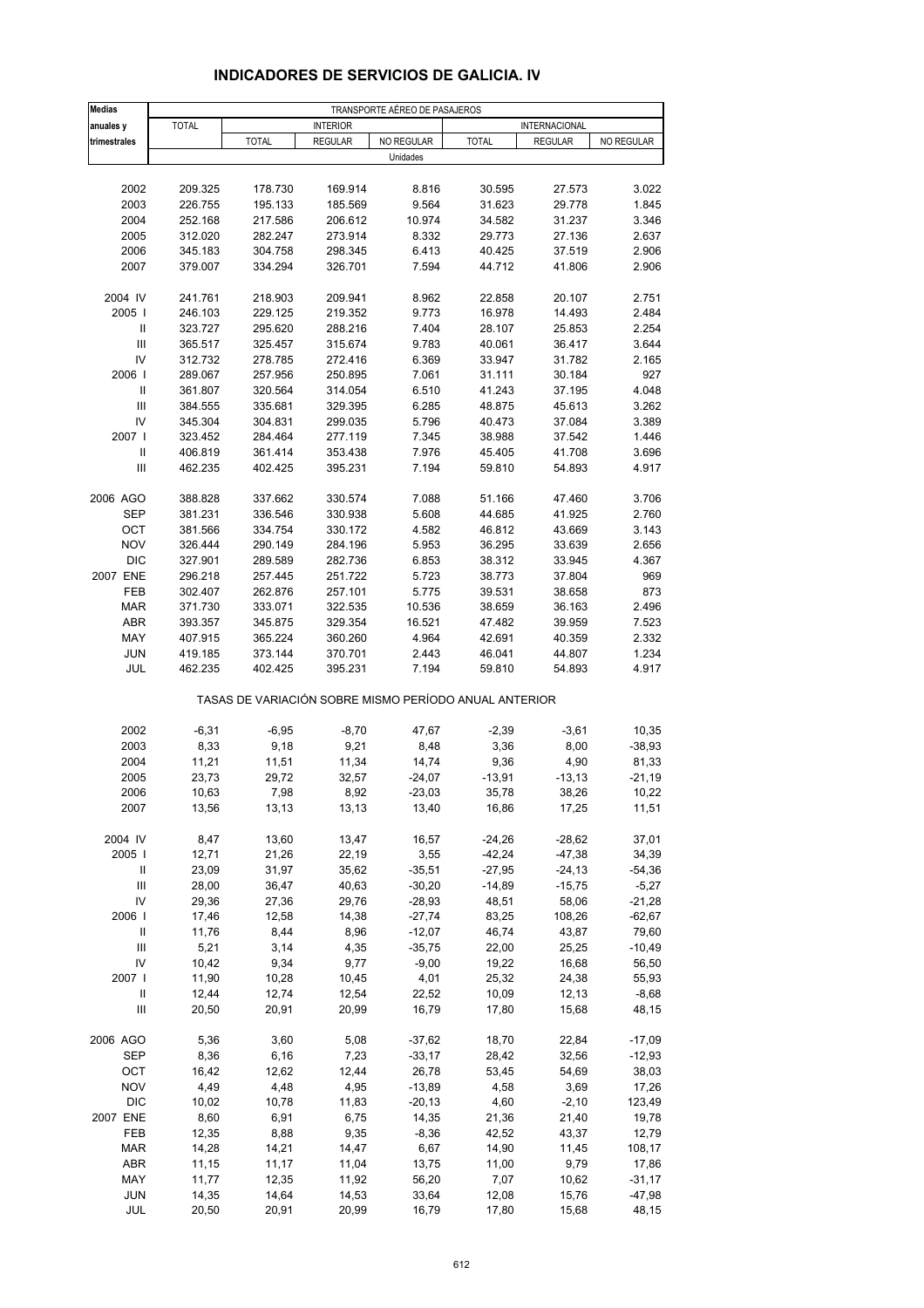| <b>Medias</b> |                                                       |                    | CONSUMO         |              |                  |
|---------------|-------------------------------------------------------|--------------------|-----------------|--------------|------------------|
| anuales y     | IPI. INE                                              | GASOLINA           | MATRICULACIÓN   | E. ELÉCTRICA | <b>ÍNDICE</b>    |
| trimestrales  | <b>B.CONSUMO</b>                                      | <b>AUTO</b>        | <b>TURISMOS</b> | USOS DOM.    | COMERC. MENOR    |
|               | <b>Base 2000</b>                                      | Toneladas          | Unidades        | Gwh          | <b>Base 2005</b> |
|               |                                                       |                    |                 |              |                  |
| 2002          | 91,8                                                  | 34.091             | 5.715           | 234,995      | 84,45            |
| 2003          | 95,0                                                  | 33.213             | 6.094           | 250,079      | 90,52            |
| 2004          | 95,0                                                  | 32.646             | 6.626           | 262,378      | 95,94            |
| 2005          | 100,4                                                 | 31.223             | 6.669           | 266,822      | 100,00           |
| 2006          | 112,3                                                 | 29.957             | 6.717           | 276,967      | 105,83           |
| 2007          | 112,1                                                 | 28.936             | 6.889           | 299,766      | 108,11           |
|               |                                                       |                    |                 |              |                  |
| 2004 IV       | 93,2                                                  | 31.088             | 6.933           | 239,517      | 103,33           |
| 2005          | 91,3                                                  | 28.556             | 6.183           | 370,016      | 93,08            |
| Ш             | 99,7                                                  | 30.325             | 6.818           | 257,468      | 95,63            |
| Ш             | 110,8                                                 | 36.875             | 6.798           | 214,141      | 104,17           |
| IV            | 99,7                                                  | 29.136             | 6.878           | 225,664      | 107,12           |
| 2006          | 106,7                                                 | 27.110             | 6.573           | 393,493      | 97,40            |
| Ш             | 110,3                                                 | 30.189             | 6.713           | 262,793      | 101,80           |
| Ш             | 116,8                                                 | 33.756             | 6.443           | 210,299      | 110,97           |
| IV            | 115,4                                                 | 28.771             | 7.138           | 241,285      | 113,14           |
| 2007 l        | 110,2                                                 | 27.169             | 6.831           | 380,779      | 104,00           |
| Ш             | 108,1                                                 | 29.349             | 6.890           | 270,813      | 106,01           |
| Ш             | 129,4                                                 | 32.997             | 6.974           | 221,676      | 117,43           |
|               |                                                       |                    |                 |              |                  |
| 2006 SEP      | 119,7                                                 | 30.127             | 5.898           | 225,299      | 108,85           |
| OCT           | 122,5                                                 | 28.924             | 6.654           | 207,173      | 106,56           |
| <b>NOV</b>    | 122,5                                                 | 27.279             | 7.157           | 252,061      | 102,91           |
| <b>DIC</b>    | 101,2                                                 | 30.111             | 7.604           | 264,622      | 129,94           |
| 2007 ENE      | 103,3                                                 | 26.796             | 7.211           | 403,378      | 111,32           |
| FEB           | 103,4                                                 | 24.882             | 6.200           | 345,506      | 94,21            |
| <b>MAR</b>    | 123,9                                                 | 29.829             | 7.082           | 393,453      | 106,46           |
| <b>ABR</b>    | 100,1                                                 | 29.277             | 6.120           | 290,977      | 101,76           |
| MAY           | 107,7                                                 | 28.806             | 7.089           | 296,541      | 106,05           |
| <b>JUN</b>    | 116,6                                                 | 29.965             | 7.460           | 224,920      | 110,22           |
| JUL           | 129,4                                                 | 32.997             | 7.773           | 223,281      | 118,17           |
| AGO           |                                                       |                    | 6.175           | 220,071      | 116,70           |
|               | TASAS DE VARIACIÓN SOBRE MISMO PERÍODO ANUAL ANTERIOR |                    |                 |              |                  |
| 2002          |                                                       | $-11,43$           | $-13,74$        | 4,10         |                  |
| 2003          | 3,52                                                  | $-2,58$            | 6,63            | 6,42         | 7,18             |
| 2004          | $-0,06$                                               | $-1,71$            | 8,73            | 4,92         | 5,99             |
| 2005          | 5,70                                                  | $-4,36$            | 0,65            | 1,69         | 4,23             |
|               | 11,88                                                 |                    |                 |              |                  |
| 2006          | 2,44                                                  | $-4,06$<br>$-1,31$ | 0,72<br>3,41    | 3,80         | 5,82             |
| 2007          |                                                       |                    |                 | 1,00         | 5,26             |
| 2004 IV       | $-2,95$                                               | $-3,02$            | 2,18            | 1,66         | 4,95             |
| 2005          | 0,96                                                  | $-4,69$            | $-2,49$         | 6,83         | 5,92             |
| Ш             | 7,12                                                  | $-6,83$            | 2,50            | $-0,22$      | 3,31             |
| Ш             | 7,40                                                  | $-0,30$            | 3,33            | 4,15         | 4,18             |
| IV            | 6,98                                                  | $-6,28$            | $-0,79$         | $-5,78$      | 3,67             |
| 2006          | 16,87                                                 | $-5,06$            | 6,31            | 6,34         | 4,65             |
| Ш             | 10,59                                                 | $-0,45$            | $-1,54$         | 2,07         | 6,44             |
| Ш             | 5,42                                                  | $-8,46$            | $-5,21$         | $-1,79$      | 6,52             |
| IV            | 15,79                                                 | $-1,25$            | 3,79            | 6,92         | 5,62             |
| 2007 l        | 3,28                                                  | 0,22               | 3,92            | $-3,23$      | 6,77             |
| Ш             | $-1,96$                                               | $-2,78$            | 2,63            | 3,05         | 4,14             |
| Ш             | 12,82                                                 | $-1,03$            | 3,84            | 9,31         | 4,83             |
|               |                                                       |                    |                 |              |                  |
| 2006 SEP      | 0,59                                                  | $-3,53$            | $-7,41$         | $-0,29$      | 5,92             |
| ОСТ           | 18,59                                                 | $-4,27$            | 16,06           | 8,53         | 4,42             |
| <b>NOV</b>    | 16,44                                                 | 0,15               | 1,94            | 3,62         | 6,27             |
| <b>DIC</b>    | 11,82                                                 | 0,52               | $-3,49$         | 8,97         | 6,10             |
| 2007 ENE      | 3,20                                                  | $-0,90$            | 16,48           | $-3,96$      | 6,33             |
| FEB           | 3,09                                                  | $-2,78$            | 2,43            | 5,19         | 6,38             |
| MAR           | 3,51                                                  | 3,94               | $-5,27$         | $-8,92$      | 7,59             |
| ABR           | 1,52                                                  | $-2,23$            | 1,64            | 1,28         | 4,98             |
| MAY           | $-4,86$                                               | $-3,03$            | 6,30            | 8,16         | 3,67             |
| <b>JUN</b>    | $-2,10$                                               | $-3,08$            | 0, 13           | $-0,88$      | 3,81             |
| JUL           | 12,82                                                 | $-1,03$            | 7,24            | 10,05        | 5,28             |
| <b>AGO</b>    |                                                       |                    | $-0, 15$        | 8,57         | 4,37             |

### **INDICADORES DE DEMANDA DE GALICIA. I**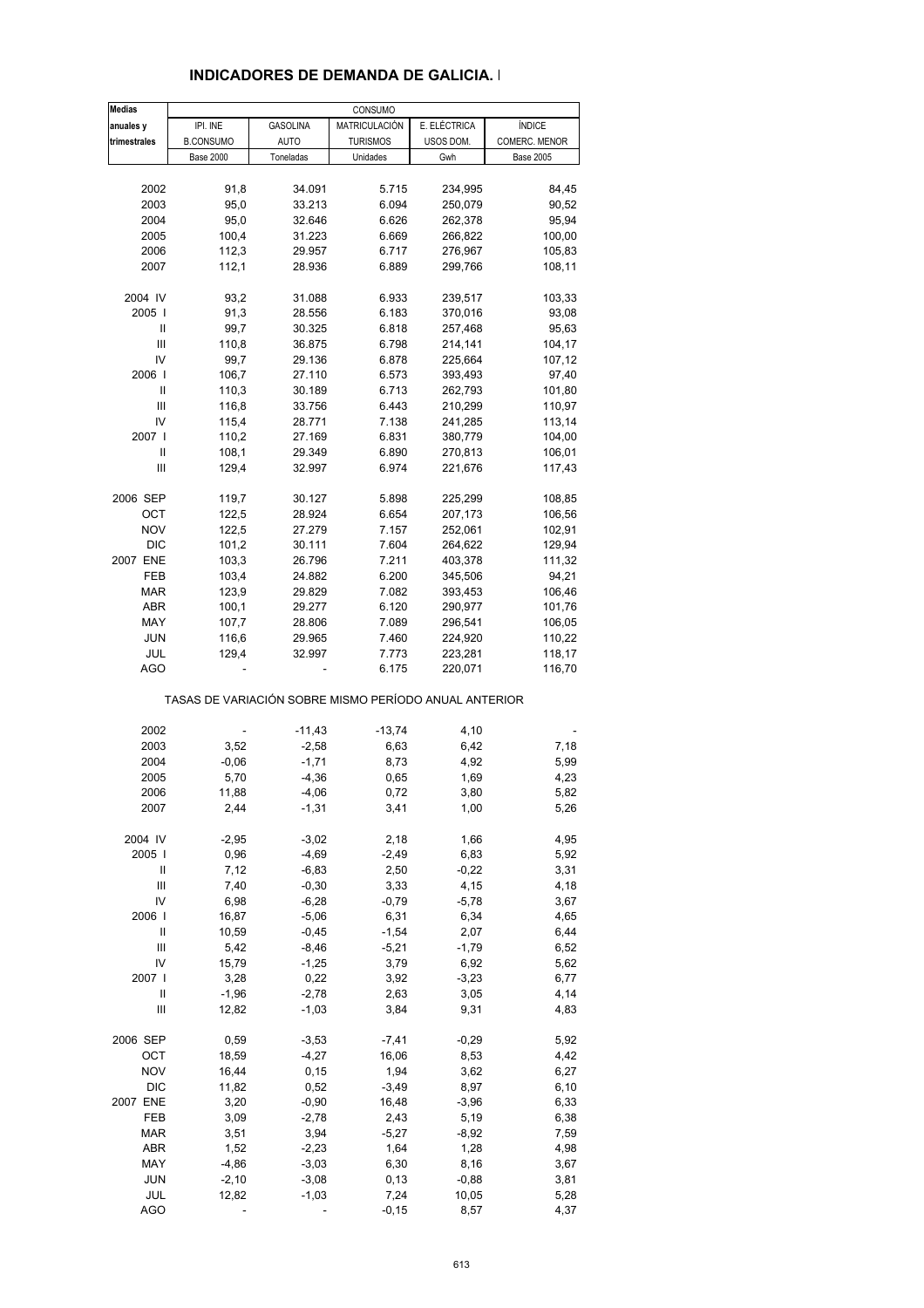### **INDICADORES DE DEMANDA DE GALICIA. II**

| <b>Medias</b>  |                  |                       | <b>INVERSIÓN</b> |                                                       |                     |
|----------------|------------------|-----------------------|------------------|-------------------------------------------------------|---------------------|
| anuales y      |                  | IPI. INE              |                  | MATRICULACIÓN                                         | <b>INSCRIPCIÓN</b>  |
| trimestrales   | <b>B. EQUIPO</b> | <b>B. INTERMEDIOS</b> | <b>ENERGÍA</b>   | VEHÍCULOS CARGA                                       | MAQUINARIA AGRICOLA |
|                |                  | <b>Base 2000</b>      |                  |                                                       | Unidades            |
|                |                  |                       |                  |                                                       |                     |
| 2002           | 92,9             | 109,2                 | 110,2            | 979                                                   | 155                 |
| 2003           | 96,1             | 112,7                 | 115,7            | 1.023                                                 | 153                 |
| 2004           | 95,6             | 116,6                 | 113,8            | 1.086                                                 | 168                 |
| 2005           | 93,1             | 116,4                 | 102,5            | 1.161                                                 | 151                 |
| 2006           | 103,5            | 117,5                 | 113,7            | 1.144                                                 | 146                 |
| 2007           | 118,3            | 124,2                 | 119,8            | 1.192                                                 | 161                 |
| 2004 IV        | 94,6             | 114,9                 | 112,3            | 1.084                                                 | 160                 |
| 2005           | 88,4             | 113,1                 | 111,2            | 1.101                                                 | 127                 |
| Ш              | 103,0            | 125,0                 | 87,9             | 1.228                                                 | 187                 |
| Ш              | 85,5             | 113,6                 | 93,5             | 1.123                                                 | 144                 |
| IV             | 95,6             | 113,9                 | 117,4            | 1.192                                                 | 145                 |
| 2006           | 103,3            | 120,5                 | 125,8            | 1.099                                                 | 112                 |
|                |                  |                       |                  |                                                       |                     |
| Ш              | 110,0            | 123,0                 | 107,1            | 1.156                                                 | 180                 |
| Ш              | 90,4             | 110,9                 | 95,6             | 1.121                                                 | 138                 |
| IV             | 110,2            | 115,7                 | 126,3            | 1.201                                                 | 152                 |
| 2007 l         | 118,7            | 122,3                 | 135,8            | 1.219                                                 | 138                 |
| $\mathbf{I}$   | 120,1            | 125,6                 | 109,9            | 1.180                                                 | 165                 |
| Ш              | 111,4            | 125,5                 | 101,6            | 1.169                                                 | 191                 |
| 2006 SEP       | 109,5            | 124,7                 | 88,6             | 1.041                                                 | 156                 |
| ОСТ            | 114,1            | 124,8                 | 103,2            | 1.130                                                 | 165                 |
| NOV            | 129,1            | 120,7                 | 127,3            | 1.194                                                 | 147                 |
|                |                  |                       |                  |                                                       |                     |
| <b>DIC</b>     | 87,3             | 101,5                 | 148,4            | 1.279                                                 | 144                 |
| 2007 ENE       | 118,9            | 119,2                 | 136,6            | 1.280                                                 | 133                 |
| FEB            | 118,2            | 115,1                 | 129,9            | 1.038                                                 | 130                 |
| <b>MAR</b>     | 119,1            | 132,7                 | 140,9            | 1.338                                                 | 150                 |
| ABR            | 110,1            | 118,2                 | 110,8            | 1.084                                                 | 143                 |
| MAY            | 125,8            | 128,4                 | 117,3            | 1.160                                                 | 184                 |
| <b>JUN</b>     | 124,4            | 130,2                 | 101,6            | 1.296                                                 | 169                 |
| JUL            | 111,4            | 125,5                 | 101,6            | 1.295                                                 | 223                 |
| <b>AGO</b>     |                  |                       |                  | 1.042                                                 | 158                 |
|                |                  |                       |                  | TASAS DE VARIACIÓN SOBRE MISMO PERÍODO ANUAL ANTERIOR |                     |
| 2002           |                  |                       |                  | 4,40                                                  | $-10,78$            |
| 2003           | 3,46             | 3,22                  | 4,98             | 4,48                                                  | $-1,56$             |
| 2004           | $-0,52$          | 3,45                  | $-1,63$          | 6, 10                                                 | 10,15               |
| 2005           | $-2,55$          | $-0,17$               | $-9,95$          | 6,95                                                  | $-10,35$            |
|                |                  |                       | 10,92            |                                                       |                     |
| 2006<br>2007   | 11,10<br>11,28   | 0,97<br>2,88          | 4,15             | $-1,46$<br>4,93                                       | $-3,43$<br>13,56    |
|                |                  |                       |                  |                                                       |                     |
| 2004 IV        | $-4, 41$         | 1,44                  | $-5,42$          | 2,78                                                  | 10,09               |
| 2005           | $-10,17$         | $-0,09$               | $-10,27$         | 2,80                                                  | $-19,28$            |
| Ш              | $-0,29$          | $-0, 16$              | $-21,20$         | 8,35                                                  | $-7,88$             |
| $\mathbf{III}$ | $-0,54$          | 0,41                  | $-12,99$         | 6,58                                                  | $-5,68$             |
| IV             | 1,09             | $-0,84$               | 4,48             | 9,93                                                  | $-9,17$             |
| 2006           | 16,90            | 6,54                  | 13,10            | $-0,24$                                               | -11,81              |
| Ш              | 6,76             | $-1,60$               | 21,85            | $-5,89$                                               | $-3,57$             |
| Ш              | 5,73             | $-2,32$               | 2,21             | $-0,15$                                               | $-3,94$             |
| IV             | 15,20            | 1,55                  | 7,61             | 0,76                                                  | 4,59                |
|                |                  |                       |                  | 10,92                                                 |                     |
| 2007           | 14,94            | 1,55                  | 7,98             |                                                       | 22,92               |
| Ш              | 9,18             | 2,11                  | 2,65             | 2,11                                                  | $-8,32$             |
| $\mathbf{III}$ | 7,01             | 9,51                  | $-4,87$          | 0,65                                                  | 47,10               |
| 2006 SEP       | 4,58             | $-0,32$               | $-9,50$          | $-6,38$                                               | 2,63                |
| ОСТ            | 13,31            | 11,03                 | $-7,28$          | 15,42                                                 | 10,00               |
| <b>NOV</b>     | 21,56            | $-0,98$               | 11,28            | $-2,05$                                               | 0,68                |
| <b>DIC</b>     | 9,13             | $-5,49$               | 17,41            | $-7,18$                                               | 2,86                |
| 2007 ENE       | 28,26            | 4,20                  | 8,16             | 37,78                                                 | 66,25               |
| FEB            | 17,85            | $-1,29$               | 17,98            | $-8,14$                                               | 30,00               |
|                |                  |                       |                  |                                                       |                     |
| MAR            | 1,88             | 1,76                  | 0,00             | 8,16                                                  | $-3,85$             |
| ABR            | 11,89            | 5,35                  | 0,27             | 6,27                                                  | 19,17               |
| MAY            | 8,92             | $-0,08$               | 7,81             | $-0,68$                                               | 0,00                |
| <b>JUN</b>     | 7,15             | 1,48                  | $-0,29$          | 1,33                                                  | $-28,69$            |
| JUL            | 7,01             | 9,51                  | $-4,87$          | 6,50                                                  | 68,94               |
| <b>AGO</b>     |                  |                       |                  | $-5,79$                                               | 24,41               |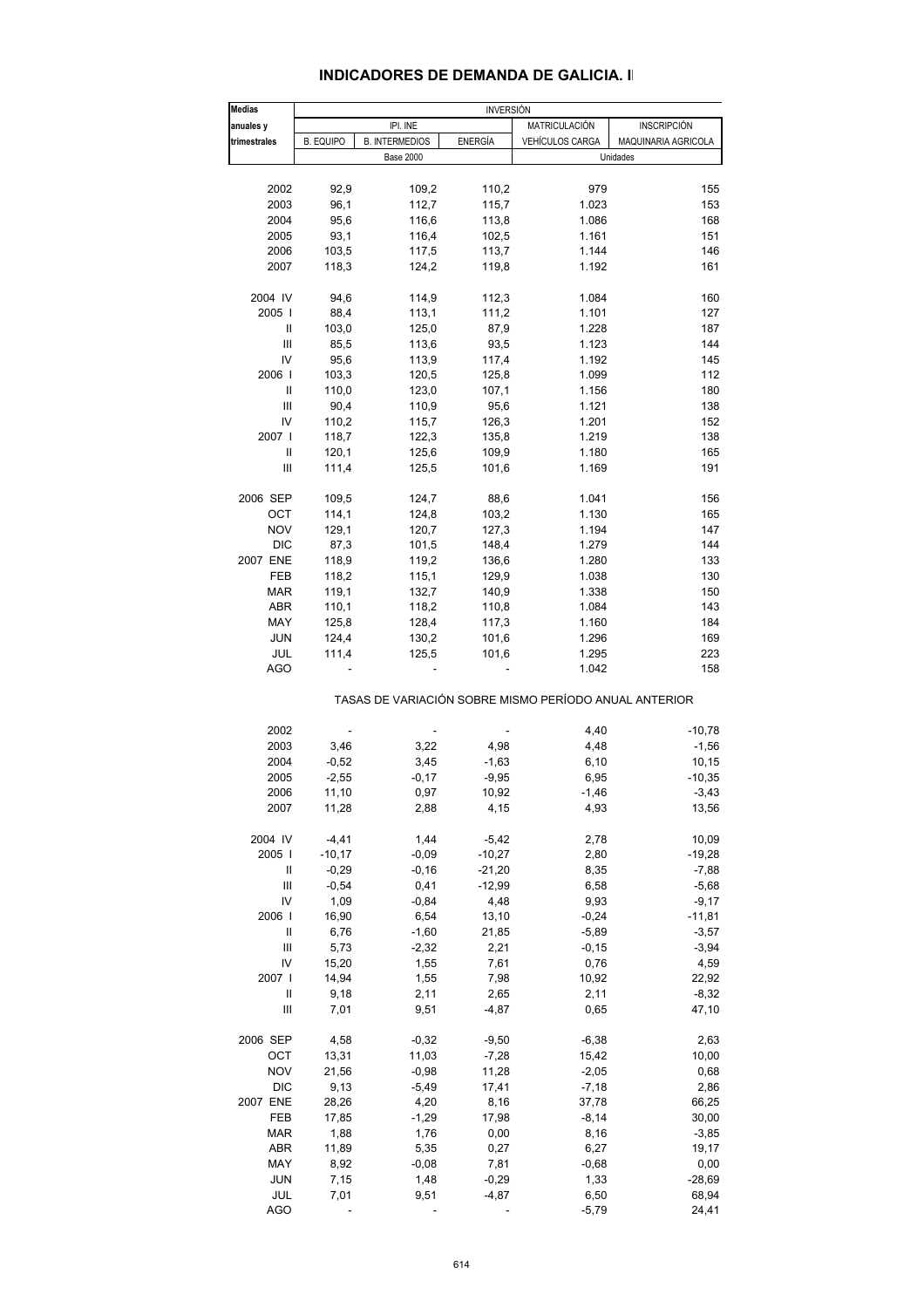## **INDICADORES DEL MERCADO DE TRABAJO DE GALICIA. I**

| <b>Medias</b>                                                             |              | POBLACIÓN ACTIVA (8) |                |                   |           | POBLACIÓN OCUPADA (8)                                 |              |                  |
|---------------------------------------------------------------------------|--------------|----------------------|----------------|-------------------|-----------|-------------------------------------------------------|--------------|------------------|
| anuales y                                                                 |              |                      |                |                   |           |                                                       |              |                  |
| trimestrales                                                              | <b>TOTAL</b> | VARONES              | <b>MUJERES</b> | <b>TOTAL</b>      | AGRICULT. | <b>INDUSTRIA</b>                                      | CONSTRUC.    | <b>SERVICIOS</b> |
|                                                                           |              |                      |                | Miles de personas |           |                                                       |              |                  |
|                                                                           |              |                      |                |                   |           |                                                       |              |                  |
| 2002                                                                      | 1.178,628    | 679,080              | 499,545        | 1.035,273         | 136,443   | 209,485                                               | 128,068      | 561,280          |
| 2003                                                                      | 1.225,213    | 696,170              | 529,043        | 1.069,428         | 135,618   | 206,240                                               | 125,445      | 602,128          |
| 2004                                                                      | 1.254,248    | 704,063              | 550,183        | 1.083,645         | 124,578   | 206,633                                               | 130,908      | 621,520          |
| 2005                                                                      | 1.254,825    | 706,600              | 548,250        | 1.130,050         | 120,950   | 217,400                                               | 125,050      | 666,675          |
| 2006                                                                      | 1.272,050    | 704,175              | 567,850        | 1.164,225         | 110,875   | 213,950                                               | 138,950      | 700,500          |
| 2007                                                                      | 1.286,400    | 716,600              | 569,800        | 1.181,100         | 105,250   | 218,450                                               | 144,450      | 713,000          |
| 2004 III                                                                  | 1.252,140    | 703,840              | 548,290        | 1.089,890         | 122,310   | 206,710                                               | 134,930      | 625,930          |
| IV                                                                        | 1.264,700    | 710,580              | 554,120        | 1.105,720         | 127,010   | 213,110                                               | 132,750      | 632,850          |
| 2005 l                                                                    | 1.248,300    | 707,700              | 540,600        | 1.112,300         | 129,100   | 218,300                                               | 115,800      | 649,200          |
| Ш                                                                         | 1.252,600    | 704,700              | 547,900        | 1.113,400         | 123,300   | 216,500                                               | 121,100      | 652,500          |
| Ш                                                                         | 1.266,700    | 718,100              | 548,700        | 1.157,100         | 121,100   | 223,900                                               | 132,900      | 679,200          |
| IV                                                                        | 1.251,700    | 695,900              | 555,800        | 1.137,400         | 110,300   | 210,900                                               | 130,400      | 685,800          |
| 2006                                                                      | 1.269,300    | 702,200              | 567,100        | 1.142,500         | 113,000   | 202,100                                               | 132,400      | 695,000          |
| Ш                                                                         | 1.261,300    | 701,800              | 559,400        | 1.152,800         | 109,600   | 211,700                                               | 136,200      | 695,300          |
| Ш                                                                         | 1.284,600    | 709,300              | 575,300        | 1.191,100         | 113,000   | 214,700                                               | 144,300      | 719,200          |
| IV                                                                        | 1.273,000    | 703,400              | 569,600        | 1.170,500         | 107,900   | 227,300                                               | 142,900      | 692,500          |
| 2007 l                                                                    | 1.278,600    | 714,600              | 564,000        | 1.166,000         | 103,500   | 225,800                                               | 141,100      | 695,600          |
| Ш                                                                         | 1.294,200    | 718,600              | 575,600        | 1.196,200         | 107,000   | 211,100                                               | 147,800      | 730,400          |
| 2006 JUL                                                                  |              |                      |                |                   |           |                                                       |              |                  |
| <b>AGO</b>                                                                |              |                      |                |                   |           |                                                       |              |                  |
| SEP                                                                       |              |                      |                |                   |           |                                                       |              |                  |
| ОСТ                                                                       |              |                      |                |                   |           |                                                       |              |                  |
| <b>NOV</b>                                                                |              |                      |                |                   |           |                                                       |              |                  |
| <b>DIC</b>                                                                |              |                      |                |                   |           |                                                       |              |                  |
| 2007 ENE                                                                  |              |                      |                |                   |           |                                                       |              |                  |
| FEB                                                                       |              |                      |                |                   |           |                                                       |              |                  |
| MAR                                                                       |              |                      |                |                   |           |                                                       |              |                  |
| ABR                                                                       |              |                      |                |                   |           |                                                       |              |                  |
| MAY                                                                       |              |                      |                |                   |           |                                                       |              |                  |
| <b>JUN</b>                                                                |              |                      |                |                   |           |                                                       |              |                  |
|                                                                           |              |                      |                |                   |           | TASAS DE VARIACIÓN SOBRE MISMO PERÍODO ANUAL ANTERIOR |              |                  |
|                                                                           |              |                      |                |                   |           |                                                       |              |                  |
| 2002                                                                      | 1,73         | 1,30                 | 2,31           | 0,42              | $-12,69$  | 5,12                                                  | 3,08         | 1,83             |
| 2003                                                                      | 3,95         | 2,52                 | 5,90           | 3,30              | $-0,60$   | $-1,55$                                               | $-2,05$      | 7,28             |
| 2004                                                                      | 2,37         | 1,13                 | 4,00           | 1,33              | $-8,14$   | 0, 19                                                 | 4,35         | 3,22             |
| 2005                                                                      | 0,05         | 0,36                 | $-0,35$        | 4,28              | $-2,91$   | 5,21                                                  | $-4,47$      | 7,27             |
| 2006                                                                      | 1,37         | -0,34                | 3,58           | 3,02              | -8,33     | -1,59                                                 | 11,12        | 5,07             |
| 2007                                                                      | 1,67         | 2,08                 | 1,16           | 2,91              | $-5,44$   | 5,58                                                  | 7,56         | 2,57             |
| 2004 III                                                                  |              |                      |                |                   | $-11,53$  |                                                       |              |                  |
| IV                                                                        | 1,43<br>2,27 | 0,54<br>1,92         | 2,59<br>2,71   | 0,93<br>3,36      | $-3,45$   | 0,20<br>6,14                                          | 7,98<br>4,36 | 2,55<br>3,71     |
| 2005 l                                                                    | $-0,05$      | 1,26                 | $-1,72$        | 4,41              | 3,35      | 8,33                                                  | $-7,49$      | 5,78             |
| $\, \parallel$                                                            | 0,11         | 0,25                 | $-0,06$        | 3,71              | $-0,62$   | 5,51                                                  | $-7,40$      | 6,35             |
| III                                                                       | 1,16         | 2,03                 | 0,07           | 6,17              | $-0,99$   | 8,32                                                  | $-1,50$      | 8,51             |
| IV                                                                        | $-1,03$      | $-2,07$              | 0,30           | 2,87              | $-13,16$  | $-1,04$                                               | $-1,77$      | 8,37             |
| 2006 l                                                                    | 1,68         | $-0,78$              | 4,90           | 2,72              | $-12,47$  | $-7,42$                                               | 14,34        | 7,05             |
| $\, \parallel$                                                            | 0,69         | $-0,41$              | 2,10           | 3,54              | $-11,11$  | $-2,22$                                               | 12,47        | 6,56             |
| III                                                                       | 1,41         | $-1,23$              | 4,85           | 2,94              | $-6,69$   | $-4, 11$                                              | 8,58         | 5,89             |
| IV                                                                        | 1,70         | 1,08                 | 2,48           | 2,91              | $-2,18$   | 7,78                                                  | 9,59         | 0,98             |
| 2007 l                                                                    | 0,73         | 1,77                 | $-0,55$        | 2,06              | $-8,41$   | 11,73                                                 | 6,57         | 0,09             |
| $\label{eq:1} \prod_{i=1}^n \left\{ \prod_{i=1}^n \frac{1}{n_i} \right\}$ | 2,61         | 2,39                 | 2,90           | 3,76              | $-2,37$   | $-0,28$                                               | 8,52         | 5,05             |
|                                                                           |              |                      |                |                   |           |                                                       |              |                  |
| 2006 JUL                                                                  |              |                      |                |                   |           |                                                       |              |                  |
| <b>AGO</b><br><b>SEP</b>                                                  |              |                      |                |                   |           |                                                       |              |                  |
| OCT                                                                       |              |                      |                |                   |           |                                                       |              |                  |
| <b>NOV</b>                                                                |              |                      |                |                   |           |                                                       |              |                  |
| <b>DIC</b>                                                                |              |                      |                |                   |           |                                                       |              |                  |
| 2007 ENE                                                                  |              |                      |                |                   |           |                                                       |              |                  |
| FEB                                                                       |              |                      |                |                   |           |                                                       |              |                  |
| <b>MAR</b>                                                                |              |                      |                |                   |           |                                                       |              |                  |
| ABR                                                                       |              |                      |                |                   |           |                                                       |              |                  |
| MAY                                                                       |              |                      |                |                   |           |                                                       |              |                  |
| <b>JUN</b>                                                                |              |                      |                |                   |           |                                                       |              |                  |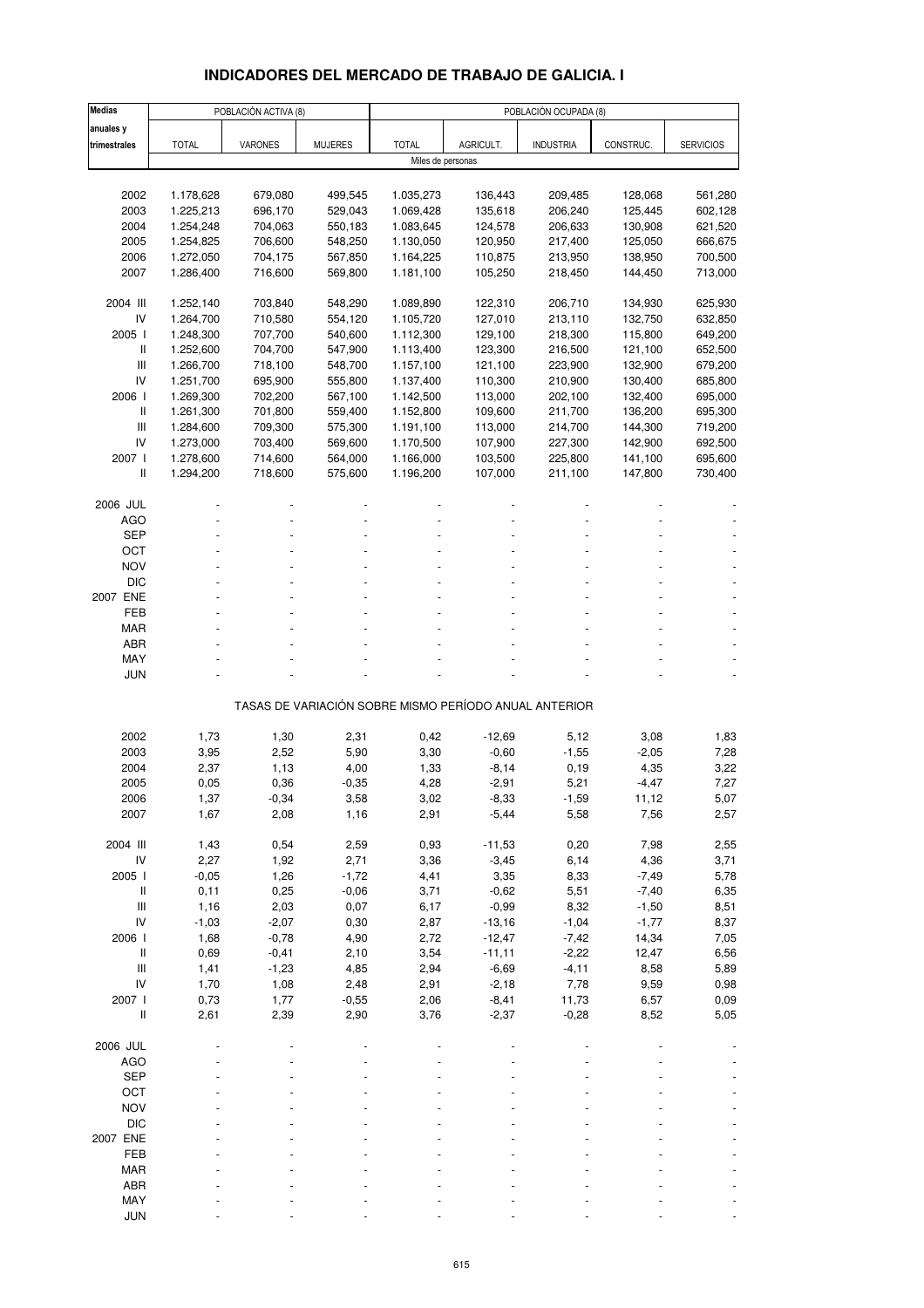### **INDICADORES DEL MERCADO DE TRABAJO DE GALICIA. II**

| <b>Medias</b>                                         | POBLACIÓN ASALARIADA (8) |                 |                   |                 |                  |  |  |  |  |
|-------------------------------------------------------|--------------------------|-----------------|-------------------|-----------------|------------------|--|--|--|--|
| anuales y                                             |                          |                 |                   |                 |                  |  |  |  |  |
| trimestrales                                          | <b>TOTAL</b>             | AGRICULT.       | <b>INDUSTRIA</b>  | CONSTRUC.       | <b>SERVICIOS</b> |  |  |  |  |
|                                                       |                          |                 | Miles de Personas |                 |                  |  |  |  |  |
|                                                       |                          |                 |                   |                 |                  |  |  |  |  |
| 2002                                                  | 749,608                  | 26,928          | 190,440           | 99,783          | 432,458          |  |  |  |  |
| 2003                                                  | 787,795                  | 28,473          | 182,695           | 99,280          | 477,348          |  |  |  |  |
| 2004                                                  | 800,940                  | 23,988          | 181,373           | 101,570         | 494,010          |  |  |  |  |
| 2005                                                  | 840,800                  | 23,800          | 191,450           | 92,675          | 532,875          |  |  |  |  |
| 2006                                                  | 890,675                  | 29,475          | 186,600           | 104,275         | 570,325          |  |  |  |  |
| 2007                                                  | 913,550                  | 29,750          | 192,200           | 112,300         | 579,300          |  |  |  |  |
| 2004 III                                              | 805,860                  | 23,230          | 180,880           | 103,480         | 498,270          |  |  |  |  |
| IV                                                    | 817,210                  | 22,230          | 189,160           | 100,780         | 505,040          |  |  |  |  |
| 2005 l                                                | 807,600                  | 21,100          | 189,700           | 83,400          | 513,400          |  |  |  |  |
| Ш                                                     | 826,600                  | 25,500          | 190,300           | 93,200          | 517,600          |  |  |  |  |
| Ш                                                     | 873,400                  | 25,100          | 198,400           | 99,400          | 550,500          |  |  |  |  |
| IV                                                    | 855,600                  | 23,500          | 187,400           | 94,700          | 550,000          |  |  |  |  |
| 2006 l                                                | 865,300                  | 28,400          | 177,000           | 96,900          | 563,000          |  |  |  |  |
| Ш                                                     | 886,000                  | 30,200          | 185,000           | 103,200         | 567,600          |  |  |  |  |
| Ш                                                     | 912,000                  | 30,600          | 186,700           | 109,700         | 585,000          |  |  |  |  |
| IV                                                    | 899,400                  | 28,700          | 197,700           | 107,300         | 565,700          |  |  |  |  |
| 2007 l                                                | 898,000                  | 29,800          | 196,700           | 108,800         | 562,600          |  |  |  |  |
| Ш                                                     | 929,100                  | 29,700          | 187,700           | 115,800         | 596,000          |  |  |  |  |
| 2006 JUL                                              |                          |                 |                   |                 |                  |  |  |  |  |
| AGO                                                   |                          |                 |                   |                 |                  |  |  |  |  |
| SEP                                                   |                          |                 |                   |                 |                  |  |  |  |  |
| ост                                                   |                          |                 |                   |                 |                  |  |  |  |  |
| <b>NOV</b>                                            |                          |                 |                   |                 |                  |  |  |  |  |
| <b>DIC</b>                                            |                          |                 |                   |                 |                  |  |  |  |  |
| 2007 ENE                                              |                          |                 |                   |                 |                  |  |  |  |  |
| FEB                                                   |                          |                 |                   |                 |                  |  |  |  |  |
| MAR                                                   |                          |                 |                   |                 |                  |  |  |  |  |
| ABR                                                   |                          |                 |                   |                 |                  |  |  |  |  |
| MAY                                                   |                          |                 |                   |                 |                  |  |  |  |  |
| JUN                                                   |                          |                 |                   |                 |                  |  |  |  |  |
| TASAS DE VARIACIÓN SOBRE MISMO PERÍODO ANUAL ANTERIOR |                          |                 |                   |                 |                  |  |  |  |  |
| 2002                                                  |                          |                 |                   |                 |                  |  |  |  |  |
| 2003                                                  | 3,73<br>5,09             | $-5,11$<br>5,74 | 8,14<br>$-4,07$   | 3,01<br>$-0,50$ | 2,65<br>10,38    |  |  |  |  |
| 2004                                                  | 1,67                     | $-15,75$        | $-0,72$           | 2,31            | 3,49             |  |  |  |  |
| 2005                                                  | 4,98                     | $-0,78$         | 5,56              | $-8,76$         | 7,87             |  |  |  |  |
|                                                       |                          |                 |                   |                 |                  |  |  |  |  |
| 2006<br>2007                                          | 5,93                     | 23,84<br>1,54   | -2,53<br>6,19     | 12,52<br>12,24  | 7,03<br>2,48     |  |  |  |  |
|                                                       | 4,33                     |                 |                   |                 |                  |  |  |  |  |
| 2004 III                                              | 1,42                     | $-18,03$        | $-0,30$           | 4,69            | 2,53             |  |  |  |  |
| IV                                                    | 3,19                     | $-20,72$        | 7,66              | $-0,68$         | 3,76             |  |  |  |  |
| 2005 l                                                | 2,74                     | $-14,16$        | 7,42              | $-15,88$        | 5,70             |  |  |  |  |
| Ш                                                     | 4,02                     | $-1,58$         | 6,40              | $-9,41$         | 6,28             |  |  |  |  |
| Ш                                                     | 8,38                     | 8,05            | 9,69              | $-3,94$         | 10,48            |  |  |  |  |
| IV                                                    | 4,70                     | 5,71            | $-0,93$           | $-6,03$         | 8,90             |  |  |  |  |
| 2006                                                  | 7,14                     | 34,60           | $-6,69$           | 16,19           | 9,66             |  |  |  |  |
| Ш                                                     | 7,19                     | 18,43           | $-2,79$           | 10,73           | 9,66             |  |  |  |  |
| $\ensuremath{\mathsf{III}}\xspace$                    | 4,42                     | 21,91           | $-5,90$           | 10,36           | 6,27             |  |  |  |  |
| IV                                                    | 5,12                     | 22,13           | 5,50              | 13,31           | 2,85             |  |  |  |  |
| 2007 l                                                | 3,78                     | 4,93            | 11,13             | 12,28           | $-0,07$          |  |  |  |  |
| Ш                                                     | 4,86                     | $-1,66$         | 1,46              | 12,21           | 5,00             |  |  |  |  |
| 2006 JUL                                              |                          |                 |                   |                 |                  |  |  |  |  |
| <b>AGO</b>                                            |                          |                 |                   |                 |                  |  |  |  |  |
| SEP                                                   |                          |                 |                   |                 |                  |  |  |  |  |
| OCT                                                   |                          |                 |                   |                 |                  |  |  |  |  |
| <b>NOV</b>                                            |                          |                 |                   |                 |                  |  |  |  |  |
| $DIC$                                                 |                          |                 |                   |                 |                  |  |  |  |  |
| 2007 ENE                                              |                          |                 |                   |                 |                  |  |  |  |  |
| FEB                                                   |                          |                 |                   |                 |                  |  |  |  |  |
| MAR                                                   |                          |                 |                   |                 |                  |  |  |  |  |
| ABR                                                   |                          |                 |                   |                 |                  |  |  |  |  |
| MAY                                                   |                          |                 |                   |                 |                  |  |  |  |  |
| <b>JUN</b>                                            |                          |                 |                   |                 |                  |  |  |  |  |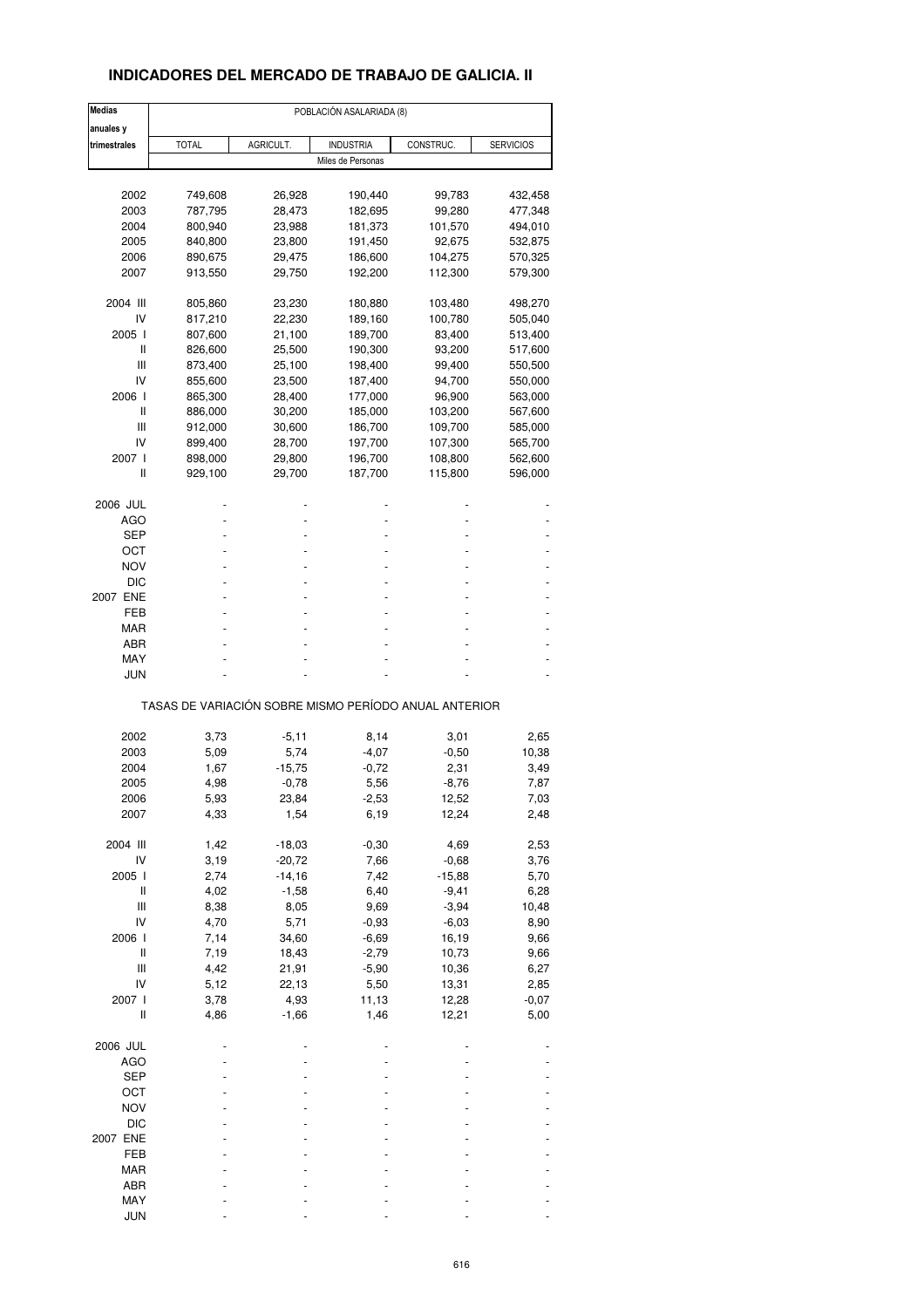## **INDICADORES DEL MERCADO DE TRABAJO DE GALICIA. III**

| <b>Medias</b>                                                             |              | PARADOS (8)       |                |                                                       | TASA DE ACTIVIDAD (8) |                |              | TASA DE PARO (8) |                |
|---------------------------------------------------------------------------|--------------|-------------------|----------------|-------------------------------------------------------|-----------------------|----------------|--------------|------------------|----------------|
| anuales y                                                                 |              |                   |                |                                                       | <b>MENORES</b>        |                |              | <b>MENORES</b>   |                |
| trimestrales                                                              | <b>TOTAL</b> | VARONES           | <b>MUJERES</b> | <b>TOTAL</b>                                          | 20 AÑOS               | <b>MUJERES</b> | <b>TOTAL</b> | 20 AÑOS          | <b>MUJERES</b> |
|                                                                           |              | Miles de personas |                |                                                       |                       | Porcentaje     |              |                  |                |
|                                                                           |              |                   |                |                                                       |                       |                |              |                  |                |
| 2002                                                                      | 143,355      | 56,018            | 87,338         | 50,42                                                 | 18,59                 | 40,80          | 12,17        | 28,30            | 17,49          |
| 2003                                                                      | 155,788      | 58,555            | 97,233         | 52,18                                                 | 19,58                 | 43,05          | 12,72        | 25,86            | 18,37          |
| 2004                                                                      | 170,603      | 64,628            | 105,978        | 53,21                                                 | 15,68                 | 44,61          | 13,61        | 28,17            | 19,27          |
| 2005                                                                      | 124,800      | 50,700            | 74,075         | 53,04                                                 | 19,04                 | 44,30          | 9,95         | 30,55            | 13,52          |
|                                                                           |              |                   |                |                                                       |                       |                |              |                  |                |
| 2006                                                                      | 107,825      | 42,825            | 64,975         | 53,61                                                 | 18,55                 | 45,78          | 8,48         | 21,51            | 11,45          |
| 2007                                                                      | 105,300      | 41,300            | 64,000         | 54,08                                                 | 22,40                 | 45,84          | 8,19         | 24,03            | 11,25          |
|                                                                           |              |                   |                |                                                       |                       |                |              |                  |                |
| 2004 III                                                                  | 162,250      | 61,260            | 100,990        | 53,09                                                 | 16,84                 | 44,44          | 12,96        | 24,66            | 18,42          |
| ${\sf IV}$                                                                | 158,980      | 64,360            | 94,620         | 53,57                                                 | 14,76                 | 44,87          | 12,57        | 33,45            | 17,08          |
| 2005 l                                                                    | 136,100      | 56,900            | 79,100         | 52,83                                                 | 19,46                 | 43,74          | 10,90        | 34,96            | 14,64          |
| Ш                                                                         | 139,200      | 55,800            | 83,400         | 52,97                                                 | 16,71                 | 44,29          | 11,11        | 42,97            | 15,23          |
| $\ensuremath{\mathsf{III}}\xspace$                                        | 109,600      | 44,900            | 64,700         | 53,52                                                 | 23,81                 | 44,32          | 8,65         | 18,40            | 11,79          |
| IV                                                                        | 114,300      | 45,200            | 69,100         | 52,84                                                 | 16,16                 | 44,86          | 9,13         | 25,87            | 12,43          |
| 2006 l                                                                    | 126,800      | 51,500            | 75,300         | 53,54                                                 | 17,90                 | 45,75          | 9,99         | 31,01            | 13,27          |
| Ш                                                                         | 108,500      | 42,300            | 66,200         | 53,18                                                 | 17,98                 | 45,11          | 8,60         | 27,88            | 11,83          |
| $\ensuremath{\mathsf{III}}\xspace$                                        | 93,500       | 39,400            | 54,100         | 54,13                                                 | 21,50                 | 46,38          | 7,28         | 15,52            | 9,41           |
| IV                                                                        | 102,500      | 38,100            | 64,300         | 53,60                                                 | 16,81                 | 45,88          | 8,05         | 11,61            | 11,30          |
| 2007 l                                                                    | 112,600      | 43,800            | 68,800         | 53,78                                                 | 21,24                 | 45,39          | 8,81         | 21,01            | 12,21          |
| Ш                                                                         | 98,000       | 38,800            | 59,200         | 54,38                                                 | 23,56                 | 46,28          | 7,57         | 27,05            | 10,28          |
|                                                                           |              |                   |                |                                                       |                       |                |              |                  |                |
| 2006 JUL                                                                  |              |                   |                |                                                       |                       |                |              |                  |                |
| <b>AGO</b>                                                                |              |                   |                |                                                       |                       |                |              |                  |                |
| <b>SEP</b>                                                                |              |                   |                |                                                       |                       |                |              |                  |                |
| OCT                                                                       |              |                   |                |                                                       |                       |                |              |                  |                |
| <b>NOV</b>                                                                |              |                   |                |                                                       |                       |                |              |                  |                |
| <b>DIC</b>                                                                |              |                   |                |                                                       |                       |                |              |                  |                |
| 2007 ENE                                                                  |              |                   |                |                                                       |                       |                |              |                  |                |
| FEB                                                                       |              |                   |                |                                                       |                       |                |              |                  |                |
| <b>MAR</b>                                                                |              |                   |                |                                                       |                       |                |              |                  |                |
| <b>ABR</b>                                                                |              |                   |                |                                                       |                       |                |              |                  |                |
| MAY                                                                       |              |                   |                |                                                       |                       |                |              |                  |                |
| <b>JUN</b>                                                                |              |                   |                |                                                       |                       |                |              |                  |                |
|                                                                           |              |                   |                |                                                       |                       |                |              |                  |                |
|                                                                           |              |                   |                | TASAS DE VARIACIÓN SOBRE MISMO PERÍODO ANUAL ANTERIOR |                       |                |              |                  |                |
|                                                                           |              |                   |                |                                                       |                       |                |              |                  |                |
| 2002                                                                      | 12,31        | 7,45              | 15,67          |                                                       |                       |                |              |                  |                |
| 2003                                                                      | 8,67         | 4,53              | 11,33          |                                                       |                       |                |              |                  |                |
| 2004                                                                      | 9,51         | 10,37             | 8,99           |                                                       |                       |                |              |                  |                |
| 2005                                                                      | $-26,85$     | $-21,55$          | $-30,10$       |                                                       |                       |                |              |                  |                |
| 2006                                                                      | $-13,60$     | $-15,53$          | -12,28         |                                                       |                       |                |              |                  |                |
| 2007                                                                      | $-10,50$     | $-11,94$          | $-9,54$        |                                                       |                       |                |              |                  |                |
|                                                                           |              |                   |                |                                                       |                       |                |              |                  |                |
| 2004 III                                                                  | 4,90         | 6,08              | 4,20           |                                                       |                       |                |              |                  |                |
| IV                                                                        | $-4,75$      | 5,03              | $-10,42$       |                                                       |                       |                |              |                  |                |
| 2005 l                                                                    | $-25,87$     | $-17,07$          | $-31,21$       |                                                       |                       |                |              |                  |                |
|                                                                           |              |                   |                |                                                       |                       |                |              |                  |                |
| $\mathop{  }$<br>$\ensuremath{\mathsf{III}}\xspace$                       | $-21,62$     | $-13,19$          | $-26,40$       |                                                       |                       |                |              |                  |                |
|                                                                           | $-32,45$     | $-26,71$          | $-35,93$       |                                                       |                       |                |              |                  |                |
| IV                                                                        | $-28,10$     | $-29,77$          | $-26,97$       |                                                       |                       |                |              |                  |                |
| 2006 l                                                                    | $-6,83$      | $-9,49$           | $-4,80$        |                                                       |                       |                |              |                  |                |
| $\mathop{  }$                                                             | $-22,05$     | $-24,19$          | $-20,62$       |                                                       |                       |                |              |                  |                |
| $\ensuremath{\mathsf{III}}\xspace$                                        | $-14,69$     | $-12,25$          | $-16,38$       |                                                       |                       |                |              |                  |                |
| IV                                                                        | $-10,32$     | $-15,71$          | $-6,95$        |                                                       |                       |                |              |                  |                |
| 2007 l                                                                    | $-11,20$     | $-14,95$          | $-8,63$        |                                                       |                       |                |              |                  |                |
| $\label{eq:1} \prod_{i=1}^n \left\{ \prod_{i=1}^n \frac{1}{n_i} \right\}$ | $-9,68$      | $-8,27$           | $-10,57$       |                                                       |                       |                |              |                  |                |
|                                                                           |              |                   |                |                                                       |                       |                |              |                  |                |
| 2006 JUL                                                                  |              |                   |                |                                                       |                       |                |              |                  |                |
| <b>AGO</b>                                                                |              |                   |                |                                                       |                       |                |              |                  |                |
| <b>SEP</b>                                                                |              |                   |                |                                                       |                       |                |              |                  |                |
| OCT                                                                       |              |                   |                |                                                       |                       |                |              |                  |                |
| <b>NOV</b>                                                                |              |                   |                |                                                       |                       |                |              |                  |                |
| <b>DIC</b>                                                                |              |                   |                |                                                       |                       |                |              |                  |                |
| 2007 ENE                                                                  |              |                   |                |                                                       |                       |                |              |                  |                |
| FEB                                                                       |              |                   |                |                                                       |                       |                |              |                  |                |
| <b>MAR</b>                                                                |              |                   |                |                                                       |                       |                |              |                  |                |
| ABR                                                                       |              |                   |                |                                                       |                       |                |              |                  |                |
| MAY                                                                       |              |                   |                |                                                       |                       |                |              |                  |                |
| <b>JUN</b>                                                                |              |                   |                |                                                       |                       |                |              |                  |                |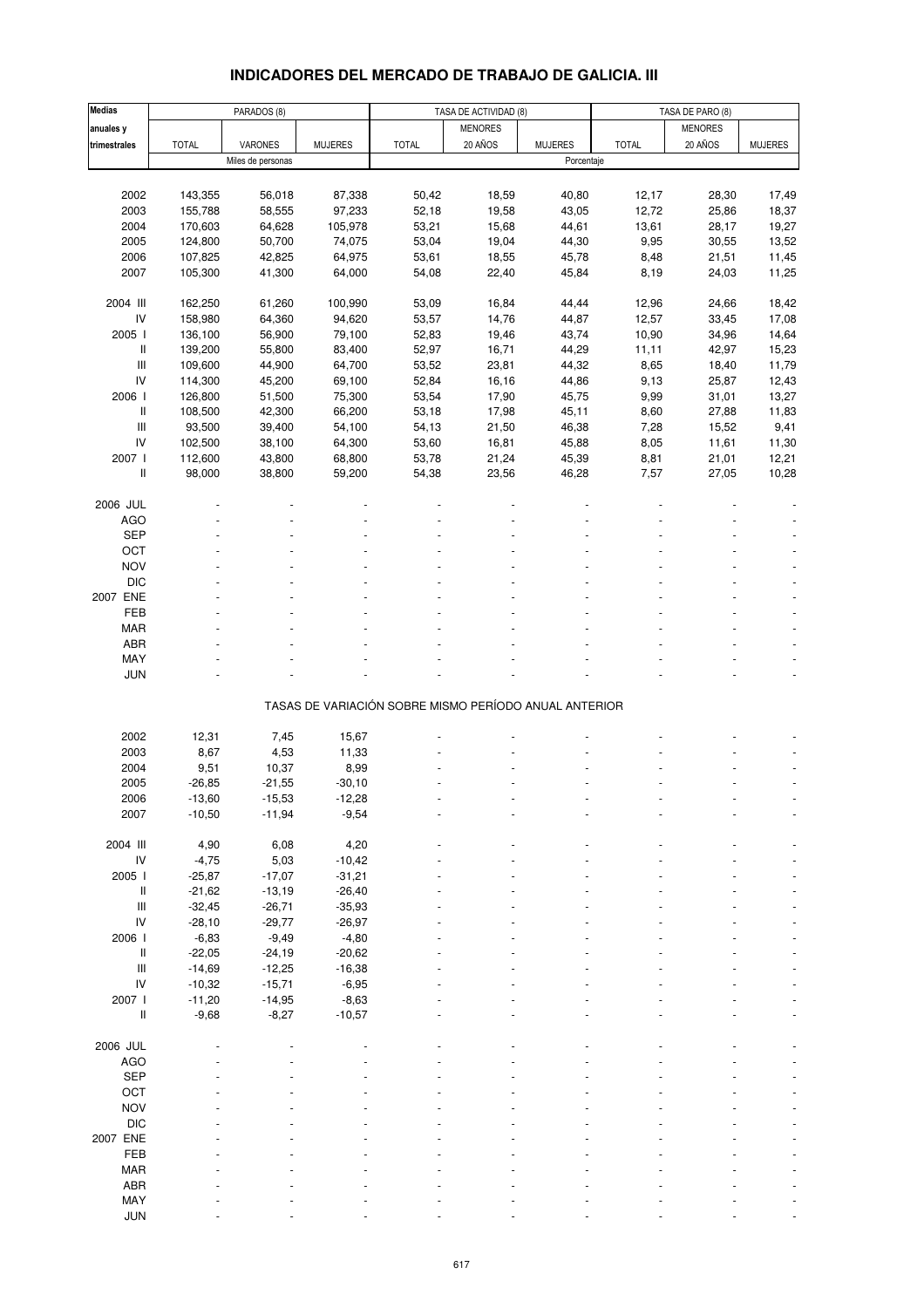| <b>Medias</b>                      |              |                    |                  | PARO REGISTRADO                                       |                  |            |
|------------------------------------|--------------|--------------------|------------------|-------------------------------------------------------|------------------|------------|
| anuales y                          |              |                    |                  |                                                       |                  | SIN EMPLEO |
| trimestrales                       | <b>TOTAL</b> | <b>AGRICULTURA</b> | <b>INDUSTRIA</b> | CONSTRUCCIÓN                                          | <b>SERVICIOS</b> | ANTERIOR   |
|                                    |              |                    |                  | Personas                                              |                  |            |
|                                    |              |                    |                  |                                                       |                  |            |
| 2002                               | 168.381      | 4.564              | 29.008           | 17.549                                                | 87.127           | 30.132     |
| 2003                               | 174.670      | 4.432              | 29.232           | 18.719                                                | 91.426           | 30.862     |
| 2004                               | 176.868      | 4.895              | 28.402           | 19.475                                                | 95.642           | 28.454     |
| 2005                               | 172.070      | 4.938              | 27.602           | 18.896                                                | 95.293           | 25.342     |
| 2006                               | 161.276      | 4.917              | 25.487           | 16.650                                                | 90.682           | 23.539     |
| 2007                               | 151.439      | 4.627              | 23.890           | 15.208                                                | 84.810           | 22.906     |
|                                    |              |                    |                  |                                                       |                  |            |
| 2004 IV                            | 178.267      | 5.235              | 28.261           | 19.786                                                | 98.121           | 26.865     |
| 2005 l                             | 187.424      | 5.439              | 29.631           | 21.588                                                | 104.746          | 26.019     |
| Ш                                  | 171.642      | 4.819              | 27.664           | 18.731                                                | 93.875           | 26.553     |
| $\ensuremath{\mathsf{III}}\xspace$ | 157.278      | 4.375              | 25.469           | 16.761                                                | 86.055           | 24.618     |
| IV                                 | 171.938      | 5.117              | 27.642           | 18.503                                                | 96.498           | 24.178     |
| 2006                               | 178.629      | 5.405              | 27.797           | 19.082                                                | 100.953          | 25.392     |
| Ш                                  | 162.413      | 4.936              | 25.852           | 16.679                                                | 90.905           | 24.040     |
| Ш                                  | 147.097      | 4.468              | 23.503           | 14.929                                                | 82.676           | 21.522     |
| IV                                 | 156.963      | 4.859              | 24.795           | 15.910                                                | 88.196           | 23.203     |
| 2007 l                             | 161.458      | 4.921              | 25.161           | 16.351                                                | 91.161           | 23.864     |
|                                    | 148.948      | 4.573              | 23.717           |                                                       |                  | 22.884     |
| Ш                                  |              |                    |                  | 14.711                                                | 83.063           |            |
| Ш                                  | 140.149      | 4.265              | 22.242           | 14.238                                                | 77.903           | 21.502     |
| 2006 SEP                           | 146.834      | 4.466              | 23.463           | 14.652                                                | 82.745           | 21.508     |
| ОСТ                                | 151.534      | 4.641              | 23.977           | 14.917                                                | 85.691           | 22.308     |
| <b>NOV</b>                         | 158.690      | 4.879              | 24.631           | 15.691                                                | 89.685           | 23.804     |
| <b>DIC</b>                         | 160.666      | 5.056              | 25.778           | 17.123                                                | 89.211           | 23.498     |
| 2007 ENE                           | 163.583      | 5.007              | 25.414           | 16.899                                                | 92.389           | 23.874     |
|                                    |              |                    |                  |                                                       |                  |            |
| FEB                                | 160.904      | 4.896              | 25.108           | 16.326                                                | 90.788           | 23.786     |
| <b>MAR</b>                         | 159.886      | 4.860              | 24.961           | 15.829                                                | 90.305           | 23.931     |
| ABR                                | 155.479      | 4.682              | 24.862           | 15.391                                                | 87.047           | 23.497     |
| MAY                                | 148.209      | 4.660              | 23.625           | 14.673                                                | 82.815           | 22.436     |
| <b>JUN</b>                         | 143.156      | 4.377              | 22.664           | 14.069                                                | 79.327           | 22.719     |
| JUL                                | 139.998      | 4.206              | 22.208           | 14.039                                                | 77.854           | 21.691     |
| <b>AGO</b>                         | 140.299      | 4.324              | 22.275           | 14.437                                                | 77.951           | 21.312     |
|                                    |              |                    |                  | TASAS DE VARIACIÓN SOBRE MISMO PERÍODO ANUAL ANTERIOR |                  |            |
| 2002                               |              |                    |                  | 2,83                                                  | 7,24             | 6,22       |
|                                    | 5,58         | 0,80               | 2,60             |                                                       |                  |            |
| 2003                               | 3,74         | $-2,90$            | 0,77             | 6,67                                                  | 4,93             | 2,42       |
| 2004                               | 1,26         | 10,46              | $-2,84$          | 4,04                                                  | 4,61             | $-7,80$    |
| 2005                               | $-2,71$      | 0,86               | $-2,82$          | $-2,97$                                               | $-0,36$          | $-10,94$   |
| 2006                               | -6,27        | $-0,42$            | -7,66            | -11,88                                                | -4,84            | -7,11      |
| 2007                               | $-8,05$      | $-7,38$            | $-8,11$          | $-11,47$                                              | -8,42            | $-4,24$    |
| 2004 IV                            | $-0,96$      | 8,57               | $-5,19$          | 1,15                                                  | 2,72             | $-11,27$   |
| 2005 l                             | $-1,31$      | 6,69               | $-1,83$          | 2,48                                                  | 2,28             | $-16,47$   |
| Ш                                  | $-3,14$      | 1,30               | $-3,66$          | $-2,60$                                               | $-0,92$          | $-10,79$   |
| Ш                                  | $-2,96$      | $-2,58$            | $-3,69$          | $-5,93$                                               | $-1,41$          | $-5,46$    |
| IV                                 | $-3,55$      |                    | $-2,19$          | $-6,49$                                               |                  | $-10,00$   |
|                                    |              | $-2,25$            |                  |                                                       | $-1,65$          |            |
| 2006 l                             | $-4,69$      | $-0,63$            | $-6,19$          | $-11,61$                                              | $-3,62$          | $-2,41$    |
| $\sf II$                           | $-5,38$      | 2,43               | $-6,55$          | $-10,95$                                              | $-3,16$          | $-9,46$    |
| $\ensuremath{\mathsf{III}}\xspace$ | $-6,47$      | 2,12               | $-7,72$          | $-10,93$                                              | $-3,93$          | $-12,58$   |
| IV                                 | $-8,71$      | $-5,05$            | $-10,30$         | $-14,01$                                              | $-8,60$          | $-4,03$    |
| 2007 l                             | $-9,61$      | $-8,96$            | $-9,48$          | $-14,31$                                              | $-9,70$          | $-6,02$    |
| Ш                                  | $-8,29$      | $-7,36$            | $-8,26$          | $-11,80$                                              | $-8,63$          | $-4,81$    |
| Ш                                  | $-4,81$      | $-4,55$            | $-5,45$          | $-5,50$                                               | $-5,73$          | $-0, 13$   |
| 2006 SEP                           | $-6,54$      | 1,75               | $-7,77$          | $-11,76$                                              | $-3,97$          | $-12,28$   |
| OCT                                | $-7,77$      | $-5,21$            | $-9,16$          | $-14,16$                                              | $-7,90$          | $-1,24$    |
|                                    |              |                    |                  |                                                       |                  |            |
| <b>NOV</b>                         | $-8,19$      | $-3,96$            | $-10,01$         | $-13,30$                                              | $-8,10$          | $-3,62$    |
| $DIC$                              | $-10,08$     | $-5,93$            | $-11,60$         | $-14,53$                                              | $-9,76$          | $-6,93$    |
| 2007 ENE                           | $-9,82$      | $-8,81$            | $-10,25$         | $-14,63$                                              | $-9,85$          | $-5,71$    |
| FEB                                | $-9,79$      | $-10,00$           | $-9,22$          | $-14,19$                                              | $-9,96$          | $-6,43$    |
| MAR                                | $-9,21$      | $-8,04$            | $-8,96$          | $-14,10$                                              | $-9,28$          | $-5,92$    |
| ABR                                | $-8,72$      | $-8,27$            | $-8,41$          | $-12,97$                                              | $-8,95$          | $-5,22$    |
| MAY                                | $-9,16$      | $-5,80$            | $-8,63$          | $-11,51$                                              | $-9,39$          | $-7,99$    |
| <b>JUN</b>                         | $-6,89$      | $-8,01$            | $-7,69$          | $-10,80$                                              | $-7,45$          | $-1,00$    |
| JUL                                | $-5,45$      | $-5,78$            | $-6,32$          | $-7,72$                                               | $-6,09$          | $-0,44$    |

### **INDICADORES DEL MERCADO DE TRABAJO DE GALICIA. IV**

AGO -4,16 -3,33 -4,57 -3,24 -5,38 0,19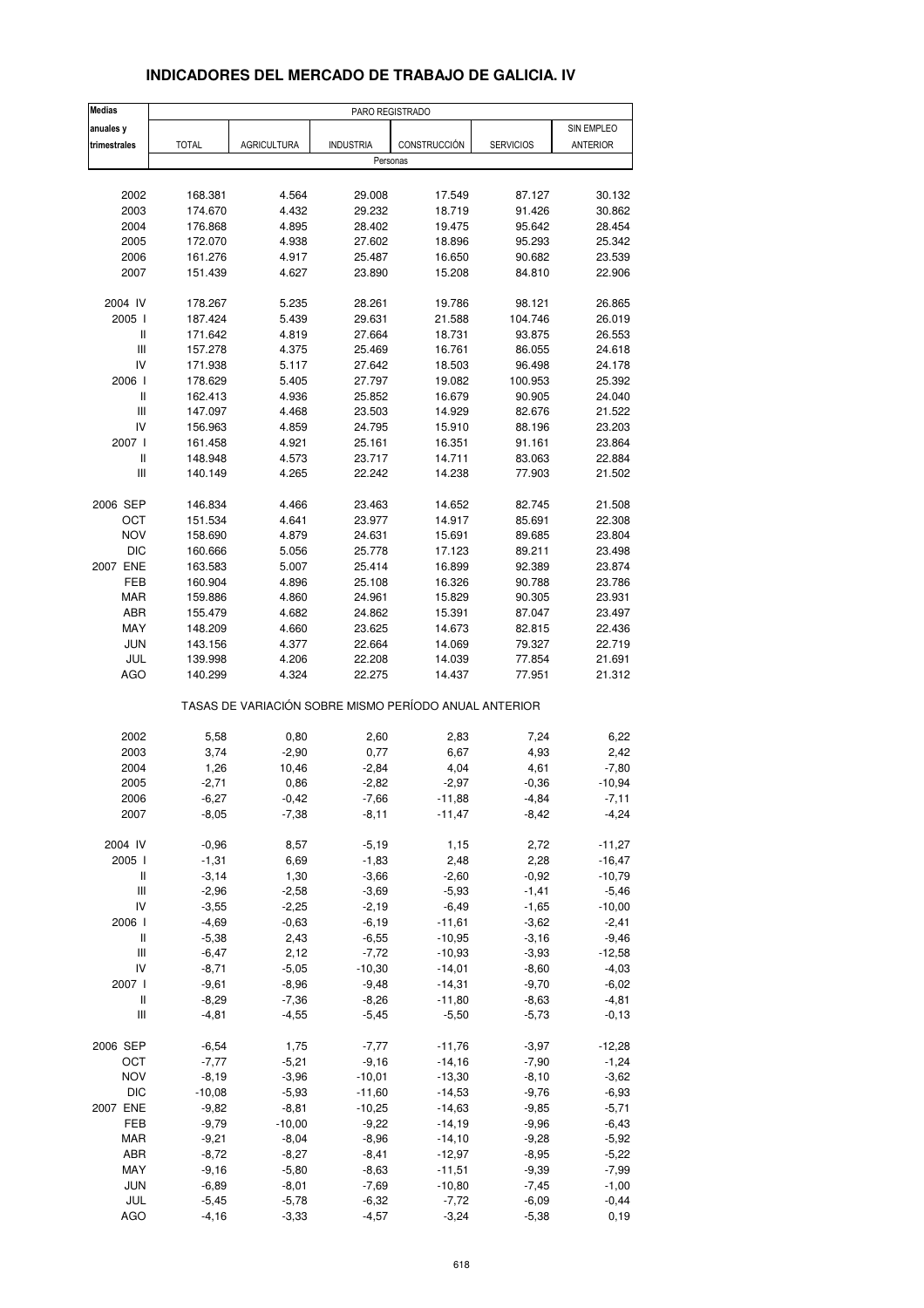### **INDICADORES DEL MERCADO DE TRABAJO DE GALICIA. V**

| <b>Medias</b> | AFILIADOS A LA SEGURIDAD SOCIAL EN ALTA LABORAL       |                    |                  |              |                  |  |  |  |
|---------------|-------------------------------------------------------|--------------------|------------------|--------------|------------------|--|--|--|
| anuales y     |                                                       |                    | <b>TOTAL</b>     |              |                  |  |  |  |
| trimestrales  | <b>TOTAL</b>                                          | <b>AGRICULTURA</b> | <b>INDUSTRIA</b> | CONSTRUCCIÓN | <b>SERVICIOS</b> |  |  |  |
|               |                                                       |                    | Personas         |              |                  |  |  |  |
|               |                                                       |                    |                  |              |                  |  |  |  |
| 2002          | 923.682                                               | 101.633            | 164.885          | 113.743      | 542.970          |  |  |  |
| 2003          | 947.124                                               | 99.743             | 164.646          | 118.111      | 564.193          |  |  |  |
| 2004          | 970.308                                               | 97.367             | 164.683          | 122.074      | 585.855          |  |  |  |
| 2005          | 997.744                                               | 93.601             | 164.404          | 127.522      | 611.960          |  |  |  |
| 2006          | 1.032.530                                             | 89.537             | 167.238          | 134.437      | 641.280          |  |  |  |
| 2007          | 1.065.730                                             |                    |                  | 139.520      |                  |  |  |  |
|               |                                                       | 87.482             | 176.610          |              | 662.105          |  |  |  |
| 2004 IV       | 975.917                                               | 95.866             | 163.707          | 122.575      | 593.490          |  |  |  |
| 2005 l        | 976.483                                               | 94.776             | 163.831          |              | 593.807          |  |  |  |
| Ш             |                                                       |                    |                  | 123.802      |                  |  |  |  |
| Ш             | 992.844                                               | 94.053             | 163.715          | 127.390      | 607.423          |  |  |  |
| IV            | 1.014.072                                             | 93.675             | 166.099          | 129.933      | 624.095          |  |  |  |
|               | 1.007.579                                             | 91.897             | 163.971          | 128.962      | 622.514          |  |  |  |
| 2006          | 1.008.384                                             | 90.495             | 164.742          | 130.542      | 622.497          |  |  |  |
| Ш             | 1.026.116                                             | 89.719             | 166.572          | 133.791      | 636.016          |  |  |  |
| Ш             | 1.050.520                                             | 89.198             | 169.604          | 137.311      | 654.393          |  |  |  |
| IV            | 1.045.098                                             | 88.734             | 168.033          | 136.103      | 652.215          |  |  |  |
| 2007 l        | 1.050.960                                             | 87.748             | 173.860          | 137.116      | 652.224          |  |  |  |
| Ш             | 1.068.510                                             | 87.270             | 177.392          | 140.401      | 663.434          |  |  |  |
| Ш             | 1.083.716                                             | 87.403             | 179.562          | 141.805      | 674.934          |  |  |  |
|               |                                                       |                    |                  |              |                  |  |  |  |
| 2006 SEP      | 1.052.693                                             | 89.247             | 169.939          | 137.858      | 655.635          |  |  |  |
| ост           | 1.044.596                                             | 88.986             | 168.821          | 137.244      | 649.531          |  |  |  |
| <b>NOV</b>    | 1.048.937                                             | 89.064             | 169.460          | 137.555      | 652.845          |  |  |  |
| DIC           | 1.041.762                                             | 88.153             | 165.817          | 133.510      | 654.269          |  |  |  |
| 2007 ENE      | 1.044.255                                             | 88.236             | 170.934          | 136.003      | 649.069          |  |  |  |
| FEB           | 1.050.685                                             | 87.432             | 174.893          | 136.916      | 651.431          |  |  |  |
| <b>MAR</b>    | 1.057.940                                             | 87.576             | 175.752          | 138.428      | 656.171          |  |  |  |
| ABR           | 1.060.144                                             | 87.270             | 175.452          | 139.187      | 658.222          |  |  |  |
| MAY           | 1.066.765                                             | 86.855             | 177.508          | 140.338      | 662.051          |  |  |  |
| <b>JUN</b>    | 1.078.622                                             | 87.684             | 179.217          | 141.678      | 670.030          |  |  |  |
| JUL           | 1.086.636                                             | 87.719             | 179.706          | 142.124      | 677.074          |  |  |  |
| <b>AGO</b>    | 1.080.795                                             | 87.087             | 179.417          | 141.486      | 672.793          |  |  |  |
|               | TASAS DE VARIACIÓN SOBRE MISMO PERÍODO ANUAL ANTERIOR |                    |                  |              |                  |  |  |  |
| 2002          |                                                       |                    |                  |              |                  |  |  |  |
|               | 2,14                                                  | $-3,44$            | 0,92             | 4,50         | 3,32             |  |  |  |
| 2003          | 2,54                                                  | $-1,86$            | $-0,14$          | 3,84         | 3,91             |  |  |  |
| 2004          | 2,45                                                  | $-2,38$            | 0,02             | 3,36         | 3,84             |  |  |  |
| 2005          | 2,83                                                  | $-3,87$            | $-0,17$          | 4,46         | 4,46             |  |  |  |
| 2006          | 3,49                                                  | -4,34              | 1,72             | 5,42         | 4,79             |  |  |  |
| 2007          | 3,94                                                  | $-2,66$            | 6,01             | 4,60         | 4,21             |  |  |  |
|               |                                                       |                    |                  |              |                  |  |  |  |
| 2004 IV       | 2,63                                                  | $-3,24$            | 0,42             | 3,84         | 4,06             |  |  |  |
| 2005 l        | 2,50                                                  | $-3,79$            | $-0,07$          | 3,96         | 4,05             |  |  |  |
| Ш             | 2,69                                                  | $-3,86$            | $-0,66$          | 4,31         | 4,42             |  |  |  |
| Ш             | 2,86                                                  | $-3,69$            | $-0,11$          | 4,35         | 4,45             |  |  |  |
| IV            | 3,24                                                  | $-4, 14$           | 0, 16            | 5,21         | 4,89             |  |  |  |
| 2006          | 3,27                                                  | $-4,52$            | 0,56             | 5,44         | 4,83             |  |  |  |
| $\sf II$      | 3,35                                                  | $-4,61$            | 1,75             | 5,02         | 4,71             |  |  |  |
| Ш             | 3,59                                                  | $-4,78$            | 2,11             | 5,68         | 4,85             |  |  |  |
| IV            | 3,72                                                  | $-3,44$            | 2,48             | 5,54         | 4,77             |  |  |  |
| 2007 l        | 4,22                                                  | $-3,04$            | 5,53             | 5,04         | 4,78             |  |  |  |
| $\sf II$      | 4,13                                                  | $-2,73$            | 6,50             | 4,94         | 4,31             |  |  |  |
| Ш             | 3,27                                                  | $-1,99$            | 5,98             | 3,48         | 3,24             |  |  |  |
|               |                                                       |                    |                  |              |                  |  |  |  |
| 2006 SEP      | 4,24                                                  | $-4,45$            | 2,23             | 6,09         | 5,74             |  |  |  |
| ОСТ           | 3,45                                                  | $-3,86$            | 1,93             | 5,68         | 4,51             |  |  |  |
| <b>NOV</b>    | 3,63                                                  | $-3,37$            | 2,46             | 5,05         | 4,72             |  |  |  |
| DIC           | 4,10                                                  | $-3,09$            | 3,06             | 5,90         | 5,09             |  |  |  |
| 2007 ENE      | 4,09                                                  | $-3,04$            | 4,17             | 5,37         | 4,88             |  |  |  |
| FEB           | 4,09                                                  | $-3,25$            | 6,05             | 4,52         | 4,55             |  |  |  |
| <b>MAR</b>    | 4,48                                                  | $-2,82$            | 6,38             | 5,21         | 4,89             |  |  |  |
| ABR           | 3,79                                                  | $-2,98$            | 6,04             | 4,96         | 3,93             |  |  |  |
| MAY           | 3,91                                                  | $-3,20$            | 6,61             | 4,85         | 4,00             |  |  |  |
| JUN           | 4,69                                                  | $-2,01$            | 6,83             | 5,01         | 5,00             |  |  |  |
| JUL           | 3,49                                                  | $-2,09$            | 6,29             | 3,96         | 3,43             |  |  |  |
| <b>AGO</b>    | 3,04                                                  | $-1,88$            | 5,66             | 3,00         | 3,04             |  |  |  |
|               |                                                       |                    |                  |              |                  |  |  |  |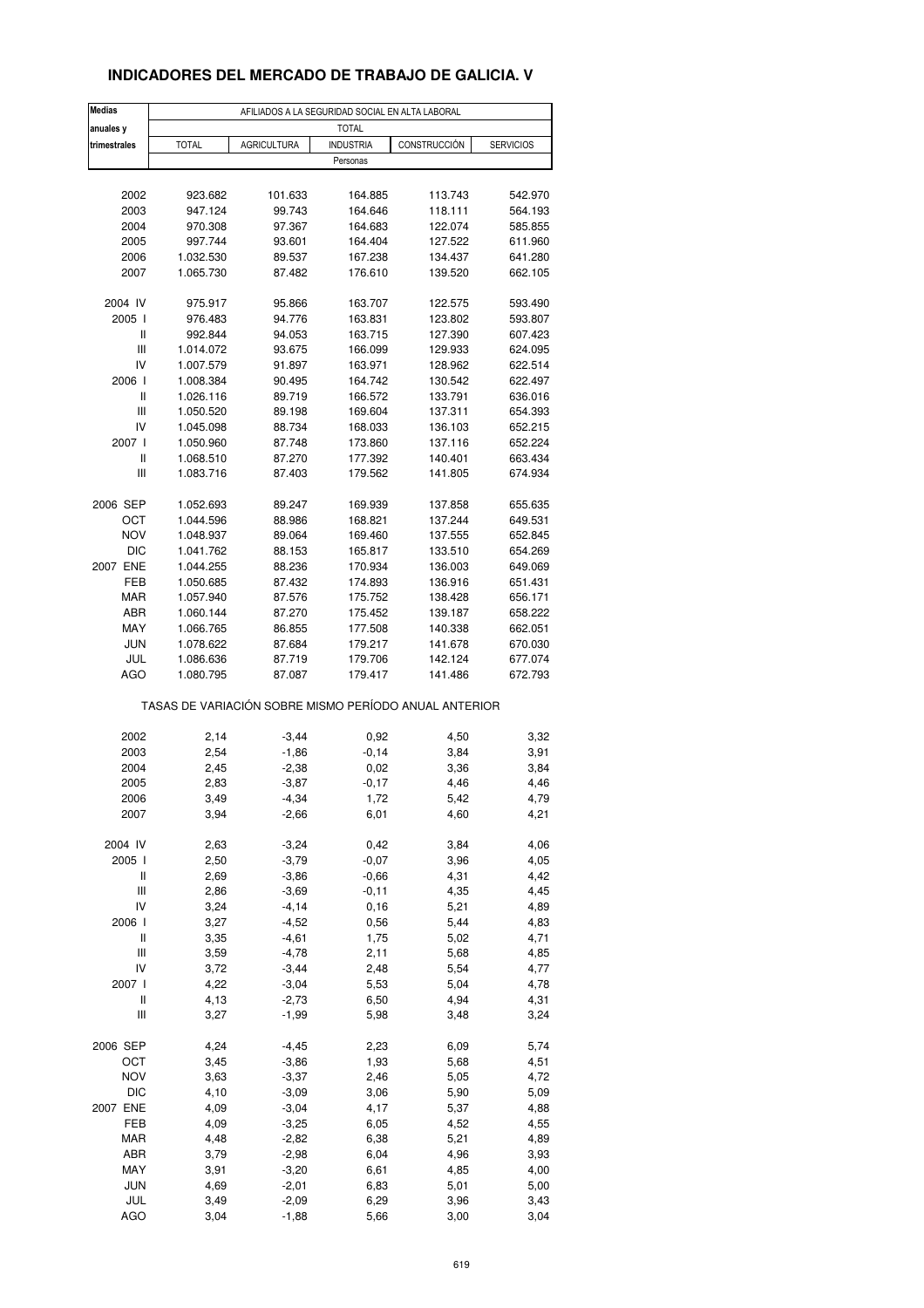### **INDICADORES DEL MERCADO DE TRABAJO DE GALICIA. VI**

| <b>Medias</b>                      | AFILIADOS A LA SEGURIDAD SOCIAL EN ALTA LABORAL       |                    |                     |                    |                    |  |  |  |  |
|------------------------------------|-------------------------------------------------------|--------------------|---------------------|--------------------|--------------------|--|--|--|--|
| anuales y                          |                                                       |                    | <b>CUENTA AJENA</b> |                    |                    |  |  |  |  |
| trimestrales                       | <b>TOTAL</b>                                          | <b>AGRICULTURA</b> | <b>INDUSTRIA</b>    | CONSTRUCCIÓN       | <b>SERVICIOS</b>   |  |  |  |  |
|                                    |                                                       |                    | Personas            |                    |                    |  |  |  |  |
|                                    |                                                       |                    |                     |                    |                    |  |  |  |  |
| 2002                               | 676.851                                               | 24.069             | 148.584             | 88.030             | 415.994            |  |  |  |  |
| 2003                               | 699.059                                               | 24.989             | 148.260             | 91.328             | 434.306            |  |  |  |  |
| 2004<br>2005                       | 718.128<br>743.143                                    | 24.967             | 148.128<br>147.836  | 93.721<br>97.828   | 451.225            |  |  |  |  |
| 2006                               | 776.509                                               | 24.643<br>23.833   | 150.623             | 103.354            | 472.805<br>498.698 |  |  |  |  |
| 2007                               | 808.047                                               | 23.731             | 160.017             | 106.931            | 517.369            |  |  |  |  |
|                                    |                                                       |                    |                     |                    |                    |  |  |  |  |
| 2004 IV                            | 722.664                                               | 24.454             | 147.116             | 93.675             | 457.375            |  |  |  |  |
| 2005                               | 723.058                                               | 24.228             | 147.228             | 94.672             | 456.895            |  |  |  |  |
| Ш                                  | 738.445                                               | 24.764             | 147.148             | 97.822             | 468.677            |  |  |  |  |
| $\ensuremath{\mathsf{III}}\xspace$ | 758.754                                               | 25.360             | 149.544             | 100.002            | 483.804            |  |  |  |  |
| IV                                 | 752.314                                               | 24.221             | 147.422             | 98.818             | 481.842            |  |  |  |  |
| 2006                               | 753.452                                               | 23.747             | 148.136             | 100.138            | 481.425            |  |  |  |  |
| $\sf II$                           | 770.271                                               | 23.831             | 149.933             | 102.894            | 493.614            |  |  |  |  |
| Ш                                  | 794.018                                               | 24.051             | 152.989             | 105.955            | 511.023            |  |  |  |  |
| IV                                 | 788.295                                               | 23.702             | 151.435             | 104.428            | 508.730            |  |  |  |  |
| 2007 l                             | 794.083                                               | 23.288             | 157.238             | 105.033            | 508.524            |  |  |  |  |
| Ш                                  | 810.648                                               | 23.714             | 160.822             | 107.651            | 518.460            |  |  |  |  |
| Ш                                  | 825.094                                               | 24.422             | 162.978             | 108.695            | 529.000            |  |  |  |  |
| 2006 SEP                           |                                                       |                    |                     |                    |                    |  |  |  |  |
| ОСТ                                | 796.212<br>788.065                                    | 24.268<br>23.882   | 153.339<br>152.243  | 106.383<br>105.681 | 512.222<br>506.259 |  |  |  |  |
| <b>NOV</b>                         | 792.043                                               | 23.980             | 152.848             | 105.834            | 509.381            |  |  |  |  |
| DIC                                | 784.777                                               | 23.243             | 149.215             | 101.768            | 510.551            |  |  |  |  |
| 2007 ENE                           | 787.656                                               | 23.489             | 154.323             | 104.152            | 505.692            |  |  |  |  |
| FEB                                | 793.802                                               | 22.941             | 158.245             | 104.815            | 507.801            |  |  |  |  |
| MAR                                | 800.790                                               | 23.433             | 159.145             | 106.133            | 512.079            |  |  |  |  |
| ABR                                | 802.508                                               | 23.390             | 158.904             | 106.584            | 513.630            |  |  |  |  |
| MAY                                | 808.952                                               | 23.342             | 160.941             | 107.598            | 517.071            |  |  |  |  |
| <b>JUN</b>                         | 820.483                                               | 24.409             | 162.622             | 108.772            | 524.680            |  |  |  |  |
| JUL                                | 828.002                                               | 24.618             | 163.107             | 109.103            | 531.174            |  |  |  |  |
| <b>AGO</b>                         | 822.186                                               | 24.225             | 162.849             | 108.287            | 526.825            |  |  |  |  |
|                                    | TASAS DE VARIACIÓN SOBRE MISMO PERÍODO ANUAL ANTERIOR |                    |                     |                    |                    |  |  |  |  |
|                                    |                                                       |                    |                     |                    |                    |  |  |  |  |
| 2002                               | 3,20                                                  | $-2,51$            | 1,15                | 4,57               | 4,02               |  |  |  |  |
| 2003                               | 3,28                                                  | 3,82               | $-0,22$             | 3,75               | 4,40               |  |  |  |  |
| 2004                               | 2,73                                                  | $-0,09$            | $-0,09$             | 2,62               | 3,90               |  |  |  |  |
| 2005                               | 3,48                                                  | $-1,30$            | $-0,20$             | 4,38               | 4,78               |  |  |  |  |
| 2006<br>2007                       | 4,49<br>4,99                                          | $-3,29$<br>$-0,40$ | 1,89<br>6,69        | 5,65<br>4,25       | 5,48<br>4,89       |  |  |  |  |
|                                    |                                                       |                    |                     |                    |                    |  |  |  |  |
| 2004 IV                            | 3,02                                                  | $-2,20$            | 0,36                | 3,30               | 4,19               |  |  |  |  |
| 2005 l                             | 2,99                                                  | $-2,33$            | $-0,16$             | 3,55               | 4,27               |  |  |  |  |
| Ш                                  | 3,29                                                  | $-1,83$            | $-0,74$             | 4,18               | 4,74               |  |  |  |  |
| Ш                                  | 3,53                                                  | $-0,08$            | $-0,09$             | 4,30               | 4,75               |  |  |  |  |
| IV                                 | 4,10                                                  | $-0,95$            | 0,21                | 5,49               | 5,35               |  |  |  |  |
| 2006                               | 4,20                                                  | $-1,98$            | 0,62                | 5,77               | 5,37               |  |  |  |  |
| $\sf II$                           | 4,31                                                  | $-3,77$            | 1,89                | 5,18               | 5,32               |  |  |  |  |
| Ш                                  | 4,65                                                  | $-5,16$            | 2,30                | 5,95               | 5,63               |  |  |  |  |
| IV                                 | 4,78                                                  | $-2,14$            | 2,72                | 5,68               | 5,58               |  |  |  |  |
| 2007 l                             | 5,39                                                  | $-1,94$            | 6,14                | 4,89               | 5,63               |  |  |  |  |
| Ш                                  | 5,24                                                  | $-0,49$            | 7,26                | 4,62               | 5,03               |  |  |  |  |
| $\ensuremath{\mathsf{III}}\xspace$ | 4,06                                                  | 2,00               | 6,65                | 2,79               | 3,64               |  |  |  |  |
| 2006 SEP                           | 5,52                                                  | $-4,04$            | 2,46                | 6,48               | 6,79               |  |  |  |  |
| OCT                                | 4,45                                                  | $-2,71$            | 2,12                | 5,92               | 5,24               |  |  |  |  |
| NOV                                | 4,63                                                  | $-2,46$            | 2,70                | 5,03               | 5,50               |  |  |  |  |
| DIC                                | 5,27                                                  | $-1,22$            | 3,36                | 6,10               | 6,00               |  |  |  |  |
| 2007 ENE                           | 5,25                                                  | $-1,77$            | 4,61                | 5,40               | 5,76               |  |  |  |  |
| FEB                                | 5,20                                                  | $-3,10$            | 6,70                | 4,22               | 5,35               |  |  |  |  |
| MAR                                | 5,73                                                  | $-0,93$            | 7,11                | 5,05               | 5,77               |  |  |  |  |
| ABR                                | 4,80                                                  | $-1,58$            | 6,79                | 4,64               | 4,54               |  |  |  |  |
| MAY                                | 4,95                                                  | $-2,12$            | 7,40                | 4,49               | 4,64               |  |  |  |  |
| <b>JUN</b>                         | 5,98                                                  | 2,22               | 7,59                | 4,74               | 5,92               |  |  |  |  |
| JUL                                | 4,36                                                  | 1,59               | 6,99                | 3,45               | 3,89               |  |  |  |  |
| <b>AGO</b>                         | 3,76                                                  | 2,42               | 6,31                | 2,14               | 3,39               |  |  |  |  |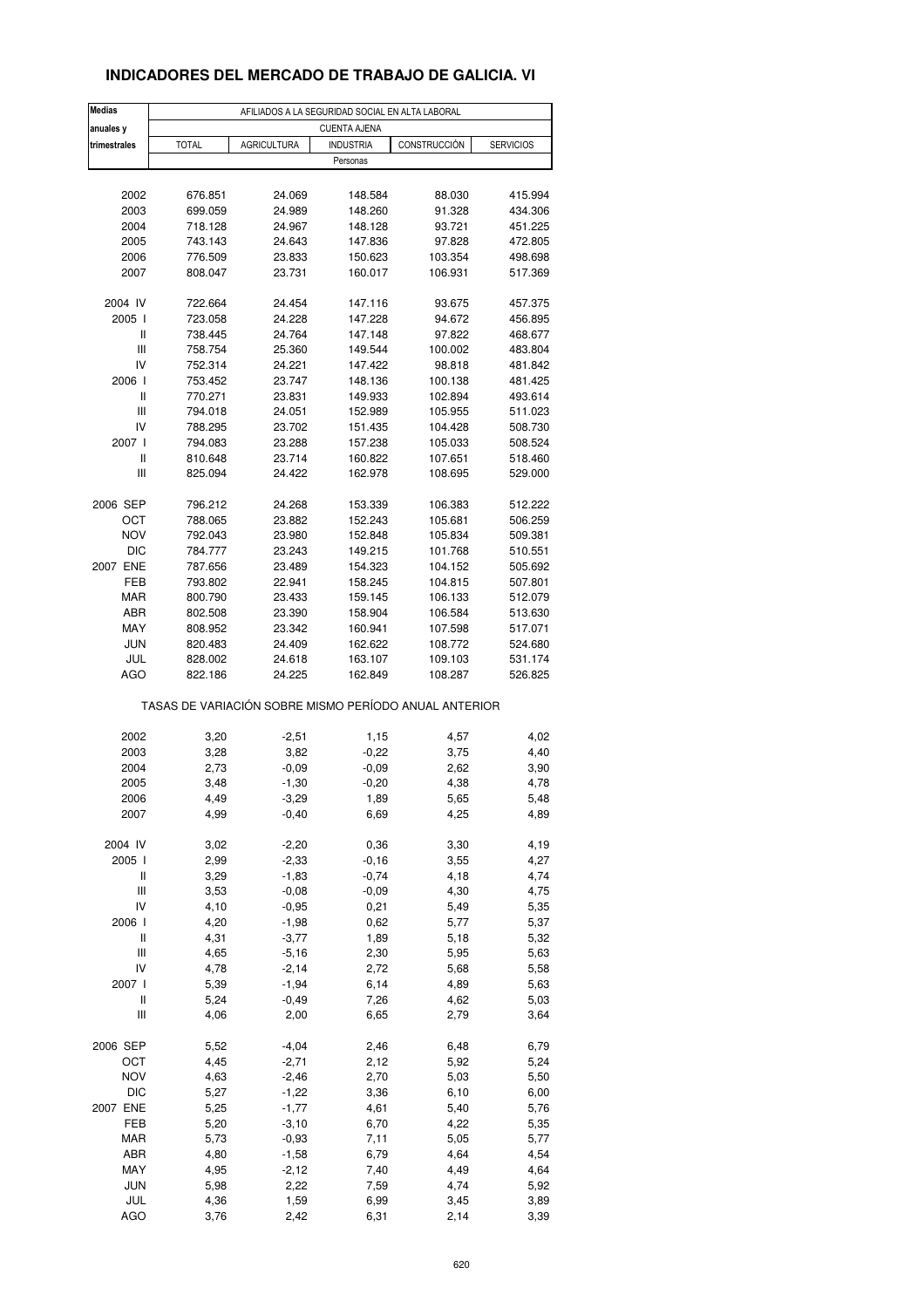### **INDICADORES DEL MERCADO DE TRABAJO DE GALICIA. VII**

| <b>Medias</b>                      | AFILIADOS A LA SEGURIDAD SOCIAL EN ALTA LABORAL       |                    |                  |                  |                    |  |  |  |  |
|------------------------------------|-------------------------------------------------------|--------------------|------------------|------------------|--------------------|--|--|--|--|
| anuales y                          | <b>CUENTA PROPIA</b>                                  |                    |                  |                  |                    |  |  |  |  |
| trimestrales                       | <b>TOTAL</b>                                          | <b>AGRICULTURA</b> | <b>INDUSTRIA</b> | CONSTRUCCIÓN     | <b>SERVICIOS</b>   |  |  |  |  |
|                                    |                                                       |                    | Personas         |                  |                    |  |  |  |  |
|                                    |                                                       |                    |                  |                  |                    |  |  |  |  |
| 2002                               | 246.831                                               | 77.564             | 16.301           | 25.713           | 126.977            |  |  |  |  |
| 2003                               | 248.065                                               | 74.754             | 16.387           | 26.782           | 129.887            |  |  |  |  |
| 2004                               | 252.180                                               | 72.401             | 16.555           | 28.353           | 134.631            |  |  |  |  |
| 2005                               | 254.602                                               | 68.958             | 16.569           | 29.693           | 139.155            |  |  |  |  |
| 2006                               | 256.021                                               | 65.704             | 16.615           | 31.083           | 142.582            |  |  |  |  |
| 2007                               | 257.683                                               | 63.752             | 16.593           | 32.590           | 144.736            |  |  |  |  |
|                                    |                                                       |                    |                  |                  |                    |  |  |  |  |
| 2004 IV                            | 253.253                                               | 71.412             | 16.591           | 28.900           | 136.115            |  |  |  |  |
| 2005 l<br>Ш                        | 253.425<br>254.399                                    | 70.548<br>69.290   | 16.603<br>16.567 | 29.130<br>29.568 | 136.911<br>138.746 |  |  |  |  |
| Ш                                  | 255.318                                               | 68.316             | 16.556           | 29.931           | 140.291            |  |  |  |  |
| IV                                 | 255.265                                               | 67.677             | 16.549           | 30.144           | 140.672            |  |  |  |  |
| 2006                               | 254.932                                               | 66.748             | 16.606           | 30.404           | 141.072            |  |  |  |  |
| Ш                                  | 255.845                                               | 65.888             | 16.640           | 30.897           | 142.402            |  |  |  |  |
| $\ensuremath{\mathsf{III}}\xspace$ | 256.502                                               | 65.147             | 16.615           | 31.356           | 143.370            |  |  |  |  |
| IV                                 | 256.803                                               | 65.033             | 16.597           | 31.675           | 143.485            |  |  |  |  |
| 2007 l                             | 256.877                                               | 64.460             | 16.622           | 32.082           | 143.700            |  |  |  |  |
| $\sf II$                           | 257.863                                               | 63.556             | 16.570           | 32.750           | 144.974            |  |  |  |  |
| Ш                                  | 258.622                                               | 62.982             | 16.584           | 33.110           | 145.934            |  |  |  |  |
|                                    |                                                       |                    |                  |                  |                    |  |  |  |  |
| 2006 SEP                           | 256.481                                               | 64.979             | 16.600           | 31.475           | 143.413            |  |  |  |  |
| ост                                | 256.531                                               | 65.104             | 16.578           | 31.563           | 143.272            |  |  |  |  |
| <b>NOV</b>                         | 256.894                                               | 65.084             | 16.612           | 31.721           | 143.464            |  |  |  |  |
| DIC                                | 256.985                                               | 64.910             | 16.602           | 31.742           | 143.718            |  |  |  |  |
| 2007 ENE<br>FEB                    | 256.599<br>256.883                                    | 64.747<br>64.491   | 16.611<br>16.648 | 31.851<br>32.101 | 143.377<br>143.630 |  |  |  |  |
| MAR                                | 257.150                                               | 64.143             | 16.607           | 32.295           | 144.092            |  |  |  |  |
| ABR                                | 257.636                                               | 63.880             | 16.548           | 32.603           | 144.592            |  |  |  |  |
| MAY                                | 257.813                                               | 63.513             | 16.567           | 32.740           | 144.980            |  |  |  |  |
| <b>JUN</b>                         | 258.139                                               | 63.275             | 16.595           | 32.906           | 145.350            |  |  |  |  |
| JUL                                | 258.634                                               | 63.101             | 16.599           | 33.021           | 145.900            |  |  |  |  |
| <b>AGO</b>                         | 258.609                                               | 62.862             | 16.568           | 33.199           | 145.968            |  |  |  |  |
|                                    | TASAS DE VARIACIÓN SOBRE MISMO PERÍODO ANUAL ANTERIOR |                    |                  |                  |                    |  |  |  |  |
| 2002                               | $-0,66$                                               | $-3,73$            | $-1,10$          | 4,28             | 1,07               |  |  |  |  |
| 2003                               | 0,50                                                  | $-3,62$            | 0,53             | 4,16             | 2,29               |  |  |  |  |
| 2004                               | 1,66                                                  | $-3,15$            | 1,02             | 5,86             | 3,65               |  |  |  |  |
| 2005                               | 0,96                                                  | $-4,76$            | 0,08             | 4,73             | 3,36               |  |  |  |  |
| 2006                               | 0,56                                                  | -4,72              | 0,28             | 4,68             | 2,46               |  |  |  |  |
| 2007                               | 0,79                                                  | $-3,47$            | $-0,18$          | 5,77             | 1,83               |  |  |  |  |
|                                    |                                                       |                    |                  |                  |                    |  |  |  |  |
| 2004 IV                            | 1,52                                                  | $-3,59$            | 0,96             | 5,61             | 3,63               |  |  |  |  |
| 2005 l                             | 1,14                                                  | $-4,27$            | 0,78             | 5,33             | 3,34               |  |  |  |  |
| Ш                                  | 0,99                                                  | $-4,57$            | 0,05             | 4,77             | 3,33               |  |  |  |  |
| $\ensuremath{\mathsf{III}}\xspace$ | 0,92                                                  | $-4,96$            | $-0,23$          | 4,53             | 3,43               |  |  |  |  |
| IV                                 | 0,79                                                  | $-5,23$            | $-0,25$          | 4,30             | 3,35               |  |  |  |  |
| 2006                               | 0,59                                                  | $-5,39$            | 0,02             | 4,37             | 3,04               |  |  |  |  |
| $\sf II$<br>Ш                      | 0,57                                                  | $-4,91$            | 0,44             | 4,49             | 2,64               |  |  |  |  |
| IV                                 | 0,46<br>0,60                                          | $-4,64$<br>$-3,91$ | 0,36<br>0,29     | 4,76<br>5,08     | 2,19<br>2,00       |  |  |  |  |
| 2007 l                             | 0,76                                                  | $-3,43$            | 0, 10            | 5,52             | 1,86               |  |  |  |  |
| Ш                                  | 0,79                                                  | $-3,54$            | $-0,42$          | 6,00             | 1,81               |  |  |  |  |
| $\ensuremath{\mathsf{III}}\xspace$ | 0,82                                                  | $-3,45$            | $-0,24$          | 5,80             | 1,80               |  |  |  |  |
|                                    |                                                       |                    |                  |                  |                    |  |  |  |  |
| 2006 SEP                           | 0,45                                                  | $-4,60$            | 0,22             | 4,80             | 2,14               |  |  |  |  |
| OCT                                | 0,47                                                  | $-4,27$            | 0,21             | 4,85             | 2,02               |  |  |  |  |
| <b>NOV</b>                         | 0,67                                                  | $-3,70$            | 0,29             | 5,09             | 2,01               |  |  |  |  |
| $DIC$                              | 0,66                                                  | $-3,75$            | 0,39             | 5,29             | 1,97               |  |  |  |  |
| 2007 ENE                           | 0,71                                                  | $-3,49$            | 0,23             | 5,30             | 1,89               |  |  |  |  |
| FEB                                | 0,79                                                  | $-3,30$            | 0,23             | 5,51             | 1,83               |  |  |  |  |
| MAR                                | 0,79                                                  | $-3,49$            | $-0,17$          | 5,75             | 1,86               |  |  |  |  |
| ABR                                | 0,79                                                  | $-3,48$            | $-0,63$          | 6,05             | 1,82               |  |  |  |  |
| MAY                                | 0,78                                                  | $-3,59$            | $-0,49$          | 6,06             | 1,81               |  |  |  |  |
| <b>JUN</b>                         | 0,80                                                  | $-3,55$            | $-0, 13$         | 5,89             | 1,79               |  |  |  |  |
| JUL                                | 0,81                                                  | $-3,46$            | $-0,13$          | 5,71             | 1,80               |  |  |  |  |
| <b>AGO</b>                         | 0,83                                                  | $-3,44$            | $-0,34$          | 5,88             | 1,81               |  |  |  |  |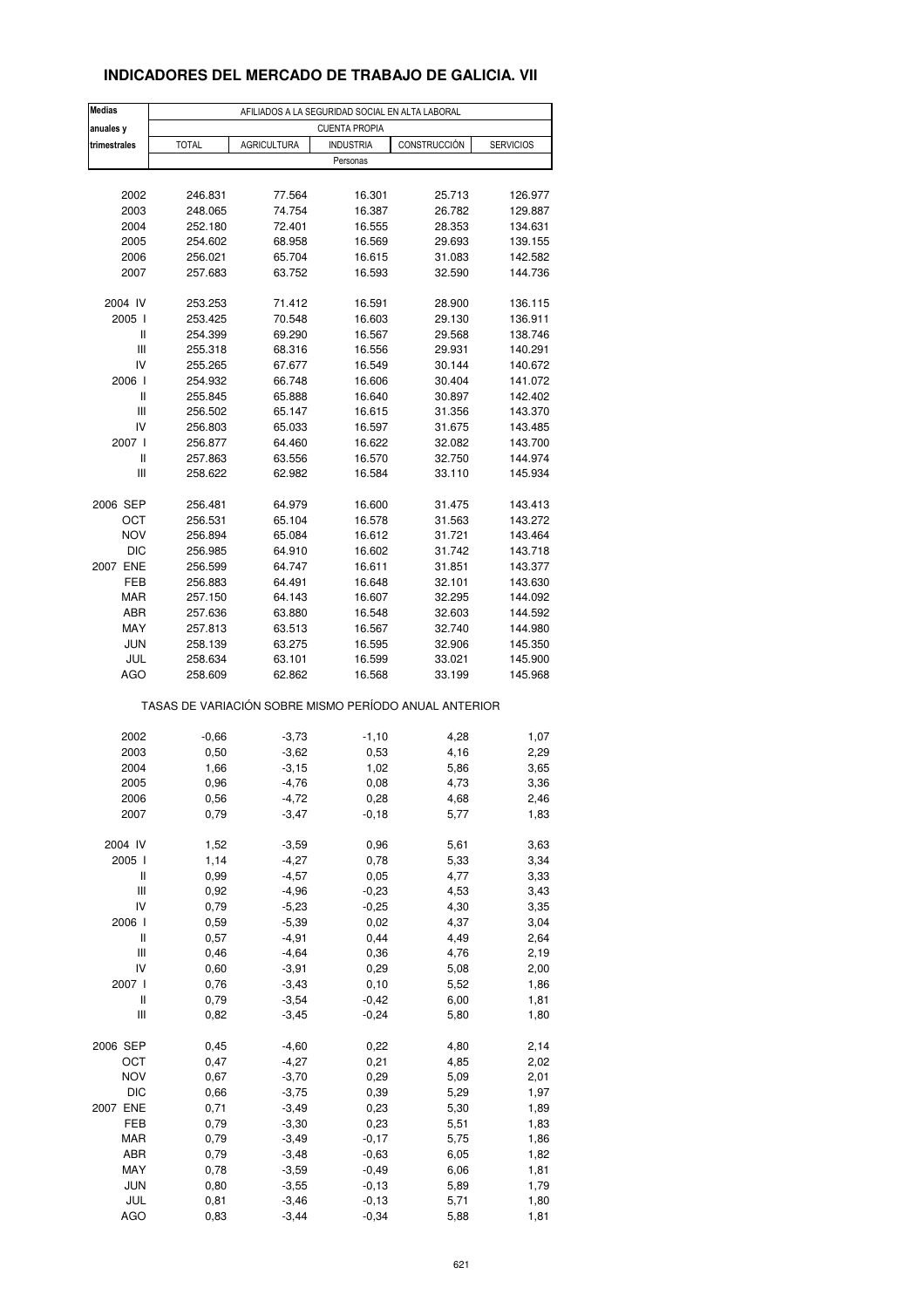## **INDICADORES DEL MERCADO DE TRABAJO DE GALICIA. VIII**

| <b>Medias</b>                                         | EFECTIVOS LABORALES<br>JORNADA MEDIA POR TRABAJADOR Y TRIM. |                  |                   |                  |                   |                 |                 |                 |                |
|-------------------------------------------------------|-------------------------------------------------------------|------------------|-------------------|------------------|-------------------|-----------------|-----------------|-----------------|----------------|
| anuales y                                             | <b>TOTAL</b>                                                |                  | <b>SECTORES</b>   |                  | CONTRATO          | CONTRATO        | <b>TOTAL</b>    | A TIEMPO        | A TIEMPO       |
| trimestrales                                          |                                                             | <b>INDUSTRIA</b> | CONSTRUC.         | <b>SERVICIOS</b> | <b>INDEFINIDO</b> | <b>TEMPORAL</b> |                 | <b>COMPLETO</b> | <b>PARCIAL</b> |
|                                                       |                                                             |                  | Miles de personas |                  |                   |                 |                 | Horas           |                |
|                                                       |                                                             |                  |                   |                  |                   |                 |                 |                 |                |
| 2002                                                  | 580,9                                                       | 148,8            | 87,0              | 345,1            | 354,8             | 226,1           | 422,5           | 445,8           | 249,8          |
| 2003                                                  | 596,2                                                       | 148,3            | 90,0              | 357,8            | 371,5             | 224,6           | 417,4           | 442,3           | 251,8          |
| 2004                                                  | 615,0                                                       | 148,1            | 93,1              | 373,8            | 382,6             | 232,4           | 417,8           | 442,1           | 256,6          |
| 2005                                                  | 639,1                                                       | 148,7            | 97,8              | 392,6            | 390,0             | 249,1           | 414,9           | 440,3           | 260,8          |
| 2006                                                  | 672,5                                                       | 152,4            | 102,5             | 417,6            | 427,7             | 244,8           | 414,2           | 437,8           | 264,4          |
| 2007                                                  | 703,7                                                       | 160,1            | 106,9             | 436,7            | 467,5             | 236,2           | 423,3           | 452,0           | 264,1          |
|                                                       |                                                             |                  |                   |                  |                   |                 |                 |                 |                |
| 2004 III                                              | 624,5                                                       | 149,6            | 95,7              | 379,1            | 381,6             | 242,9           | 377,1           | 398,6           | 240,8          |
| IV                                                    | 611,8                                                       | 145,0            | 90,4              | 376,4            | 388,1             | 223,6           | 423,3           | 447,8           | 268,5          |
| 2005 l                                                | 624,5                                                       | 148,4            | 95,6              | 380,5            | 383,3             | 241,2           | 431,3           | 458,3           | 275,0          |
| Ш                                                     | 641,7                                                       | 150,6            | 99,1              | 392,0            | 388,3             | 253,4           | 433,6           | 458,9           | 269,0          |
| $\mathbf{III}$                                        | 648,2                                                       | 149,8            | 100,3             | 398,1            | 397,0             | 251,2           | 383,3           | 404,2           | 242,3          |
| IV                                                    | 642,2                                                       | 146,2            | 96,2              | 399,8            | 391,5             | 250,7           | 411,5           | 439,9           | 257,1          |
| 2006 l                                                | 652,7                                                       | 148,4            | 100,5             | 403,9            | 415,5             | 237,2           | 428,9           | 454,0           | 266,9          |
| Ш                                                     | 670,3                                                       | 152,8            | 103,4             | 414,2            | 424,3             | 246,0           | 430,4           | 452,9           | 277,2          |
| $\mathbf{III}$                                        | 689,6                                                       | 157,8            | 105,2             | 426,5            | 436,8             | 252,8           | 380,8           | 401,4           | 251,5          |
| IV                                                    | 677,3                                                       | 150,4            | 101,1             | 425,8            | 434,3             | 243,0           | 416,5           | 442,9           | 262,0          |
| 2007 l                                                | 690,6                                                       | 156,9            | 105,6             | 428,1            | 461,8             | 228,8           | 426,4           | 456,8           | 258,3          |
| $\,$ $\,$ $\,$                                        | 716,9                                                       | 163,3            | 108,1             | 445,4            | 473,3             | 243,6           | 420,3           | 447,2           | 269,8          |
|                                                       |                                                             |                  |                   |                  |                   |                 |                 |                 |                |
| 2006 JUL                                              |                                                             |                  |                   |                  |                   |                 |                 |                 |                |
| <b>AGO</b>                                            |                                                             |                  |                   |                  |                   |                 |                 |                 |                |
| <b>SEP</b>                                            |                                                             |                  |                   |                  |                   |                 |                 |                 |                |
| OCT                                                   |                                                             |                  |                   |                  |                   |                 |                 |                 |                |
| <b>NOV</b>                                            |                                                             |                  |                   |                  |                   |                 |                 |                 |                |
| <b>DIC</b>                                            |                                                             |                  |                   |                  |                   |                 |                 |                 |                |
| 2007 ENE                                              |                                                             |                  |                   |                  |                   |                 |                 |                 |                |
| <b>FEB</b>                                            |                                                             |                  |                   |                  |                   |                 |                 |                 |                |
|                                                       |                                                             |                  |                   |                  |                   |                 |                 |                 |                |
| <b>MAR</b>                                            |                                                             |                  |                   |                  |                   |                 |                 |                 |                |
| ABR                                                   |                                                             |                  |                   |                  |                   |                 |                 |                 |                |
| MAY                                                   |                                                             |                  |                   |                  |                   |                 |                 |                 |                |
| <b>JUN</b>                                            |                                                             |                  |                   |                  |                   |                 |                 |                 | $\blacksquare$ |
| TASAS DE VARIACIÓN SOBRE MISMO PERÍODO ANUAL ANTERIOR |                                                             |                  |                   |                  |                   |                 |                 |                 |                |
|                                                       |                                                             |                  |                   |                  |                   |                 |                 |                 |                |
| 2002                                                  | 3,28                                                        | 0,73             | 3,82              | 4,28             | 5,20              | 0,40            | $-0,46$         | $-0,27$         | $-0,09$        |
| 2003<br>2004                                          | 2,63                                                        | $-0,34$          | 3,42              | 3,70             | 4,71              | $-0,66$         | $-1,22$         | $-0,79$         | 0,80           |
|                                                       | 3,16                                                        | $-0,17$          | 3,47              | 4,46             | 2,97              | 3,46            | 0,09            | $-0,04$         | 1,89           |
| 2005                                                  | 3,93                                                        | 0,45             | 5,03              | 5,04             | 1,95              | 7,21            | $-0,68$         | $-0,39$         | 1,67           |
| 2006                                                  | 5,22                                                        | 2,43             | 4,82              | 6,37             | 9,66              | $-1,74$         | $-0,18$         | $-0,58$         | 1,36           |
| 2007                                                  | 6,38                                                        | 6,33             | 4,88              | 6,77             | 11,34             | $-2,26$         | $-1,48$         | $-0,31$         | $-2,94$        |
| 2004 III                                              | 3,00                                                        | 0,07             | 2,79              | 4,21             | 1,87              | 4,83            | 0,35            | 0,40            |                |
| ${\sf IV}$                                            |                                                             |                  |                   | 4,24             |                   |                 |                 |                 | 1,26           |
|                                                       | 3,57                                                        | 0,42             | 6,10              |                  | 4,84              | 1,41            | $-0,05$         | 0,04            | 2,52           |
| 2005 l                                                | 3,22                                                        | 0,07             | 4,37              | 4,22             | 1,73              | 5,70            | $-1,08$         | $-0,76$         | 6,47           |
| Ш<br>$\ensuremath{\mathsf{III}}\xspace$               | 3,72<br>3,80                                                | 0,80<br>0, 13    | 4,54<br>4,81      | 4,67<br>5,01     | 1,17<br>4,04      | 7,92<br>3,42    | $-0,23$<br>1,64 | $-0,26$<br>1,40 | 4,02<br>0,62   |
|                                                       |                                                             |                  |                   |                  |                   |                 |                 |                 |                |
| ${\sf IV}$                                            | 4,97                                                        | 0,79             | 6,45              | 6,22             | 0,88              | 12,11           | $-2,79$         | $-1,75$         | $-4,25$        |
| 2006 l                                                | 4,52                                                        | $-0,02$          | 5,08              | 6,15             | 8,40              | $-1,64$         | $-0,55$         | $-0,94$         | $-2,93$        |
| Ш                                                     | 4,46                                                        | 1,47             | 4,29              | 5,66             | 9,27              | $-2,90$         | $-0,74$         | $-1,32$         | 3,04           |
| $\ensuremath{\mathsf{III}}\xspace$                    | 6,38                                                        | 5,34             | 4,92              | 7,14             | 10,02             | 0,64            | $-0,65$         | $-0,70$         | 3,80           |
| IV                                                    | 5,47                                                        | 2,94             | 5,02              | 6,51             | 10,93             | $-3,05$         | 1,22            | 0,68            | 1,89           |
| 2007 l                                                | 5,80                                                        | 5,74             | 5,13              | 5,98             | 11,14             | $-3,57$         | $-0,59$         | 0,62            | $-3,23$        |
| $\, \parallel$                                        | 6,94                                                        | 6,90             | 4,63              | 7,53             | 11,54             | $-0,99$         | $-2,36$         | $-1,25$         | $-2,66$        |
| 2006 JUL                                              |                                                             |                  |                   |                  |                   |                 |                 |                 |                |
| <b>AGO</b>                                            |                                                             |                  |                   |                  |                   |                 |                 |                 |                |
| <b>SEP</b>                                            |                                                             |                  |                   |                  |                   |                 |                 |                 |                |
| OCT                                                   |                                                             |                  |                   |                  |                   |                 |                 |                 |                |
| <b>NOV</b>                                            |                                                             |                  |                   |                  |                   |                 |                 |                 |                |
| <b>DIC</b>                                            |                                                             |                  |                   |                  |                   |                 |                 |                 |                |
| 2007 ENE                                              |                                                             |                  |                   |                  |                   |                 |                 |                 |                |
| FEB                                                   |                                                             |                  |                   |                  |                   |                 |                 |                 |                |
| MAR                                                   |                                                             |                  |                   |                  |                   |                 |                 |                 |                |
| ABR                                                   |                                                             |                  |                   |                  |                   |                 |                 |                 |                |
| MAY                                                   |                                                             |                  |                   |                  |                   |                 |                 |                 |                |
| <b>JUN</b>                                            |                                                             |                  |                   |                  |                   |                 |                 |                 |                |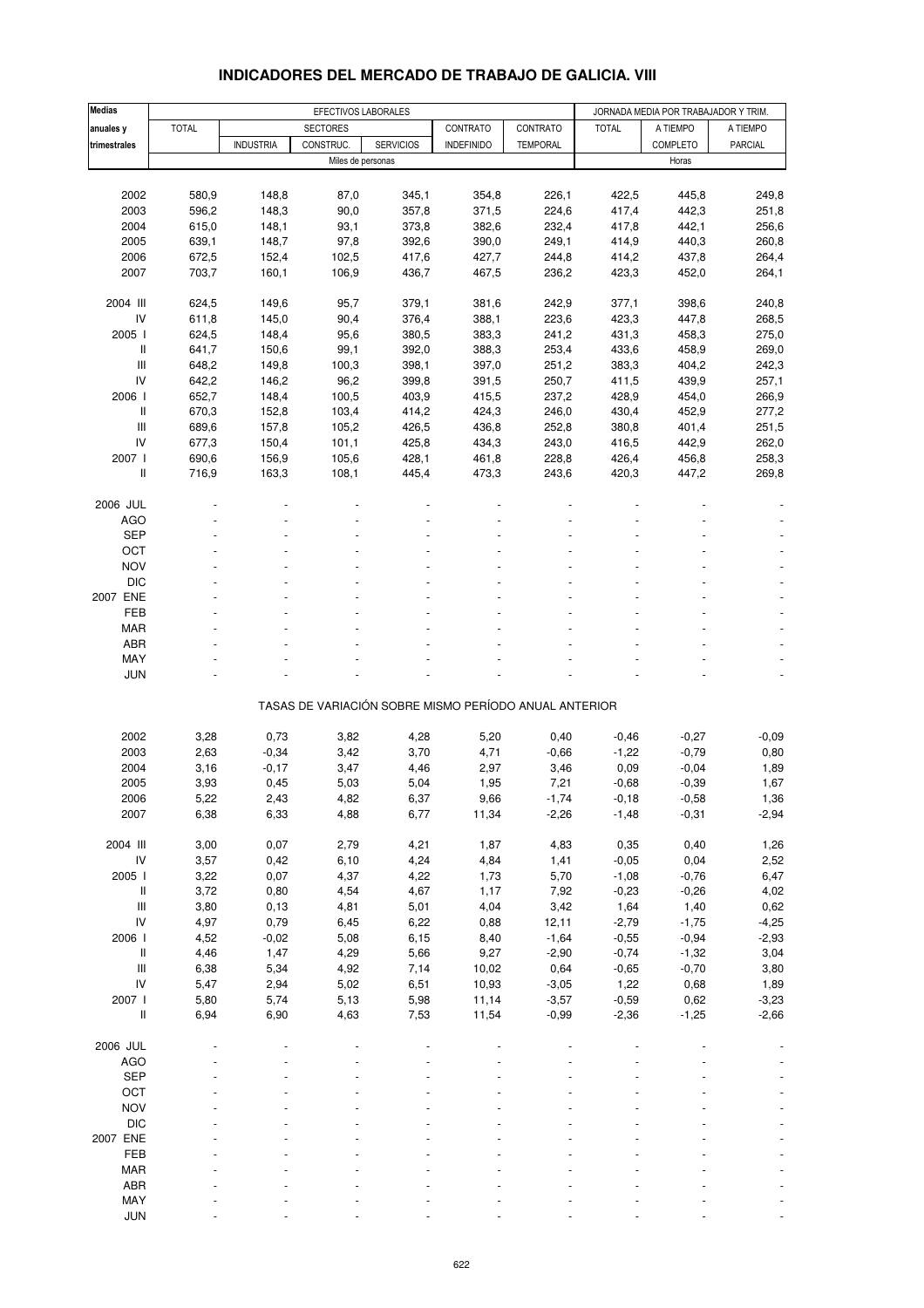## **INDICADORES DE PRECIOS DE GALICIA. I**

| <b>Medias</b> |                                                       | INDICES DE PRECIOS DE CONSUMO (9) |              | DIFERENCIAL DE   |
|---------------|-------------------------------------------------------|-----------------------------------|--------------|------------------|
| anuales y     | <b>GENERAL</b>                                        | <b>ALIMENTACIÓN</b>               | SIN          | <b>INFLACIÓN</b> |
| trimestrales  |                                                       | <b>AGREGADO</b>                   | ALIMENTACIÓN | RTO. ESPAÑA      |
|               |                                                       | <b>Base 2006</b>                  |              | P.Porcentuales   |
|               |                                                       |                                   |              |                  |
| 2002          | 88,032                                                | 86,950                            | 88,438       | $-0,12$          |
| 2003          | 90,729                                                | 90,290                            | 90,898       | 0,03             |
| 2004          | 93,458                                                | 93,119                            | 93,588       | $-0,03$          |
| 2005          | 96,595                                                | 96,277                            | 96,714       | $-0,01$          |
| 2006          | 100,000                                               | 100,000                           | 100,000      | 0,01             |
| 2007          | 101,566                                               | 102,156                           | 101,356      | $-0.39$          |
|               |                                                       |                                   |              |                  |
| 2004 IV       | 95,160                                                | 93,828                            | 95,668       | 0,12             |
| 2005 l        | 94,508                                                | 94,831                            | 94,381       | 0,03             |
| Ш             | 96,644                                                | 96,151                            | 96,831       | $-0, 10$         |
| Ш             | 96,684                                                | 96,563                            | 96,728       | 0,02             |
| IV            | 98,543                                                | 97,561                            | 98,916       | 0,00             |
| 2006 l        | 98,294                                                | 98,918                            | 98,062       | $-0,01$          |
| Ш             | 100,616                                               | 99,783                            | 100,926      | 0, 16            |
| Ш             | 100,095                                               | 100,389                           | 99,986       | 0,00             |
| IV            | 100,995                                               | 100,910                           | 101,026      | $-0,11$          |
| 2007 l        | 100,324                                               | 101,648                           | 99,856       | $-0.36$          |
| Ш             | 102,587                                               | 102,290                           | 102,690      | $-0,43$          |
| Ш             | 101,898                                               | 102,720                           | 101,608      | $-0,39$          |
|               |                                                       |                                   |              |                  |
| 2006 SEP      | 100,132                                               | 100,669                           | 99,933       | $-0,04$          |
| ост           | 100,759                                               | 100,640                           | 100,802      | $-0,15$          |
| <b>NOV</b>    | 101,024                                               | 100,805                           | 101,105      | $-0,08$          |
| <b>DIC</b>    | 101,202                                               | 101,285                           | 101,171      | $-0,08$          |
| 2007 ENE      | 100,004                                               | 101,646                           | 99,424       | $-0,28$          |
| FEB           | 100,057                                               | 101,469                           | 99,558       | $-0,38$          |
| MAR           | 100,910                                               | 101,828                           | 100,585      | $-0,41$          |
| ABR           | 102,282                                               | 102,170                           | 102,320      | $-0,48$          |
| MAY           | 102,687                                               | 102,288                           | 102,826      | $-0,38$          |
| <b>JUN</b>    | 102,791                                               | 102,411                           | 102,923      | $-0,42$          |
| JUL           | 101,831                                               | 102,564                           | 101,572      | $-0,38$          |
| <b>AGO</b>    | 101,965                                               | 102,875                           | 101,643      | $-0,39$          |
|               | TASAS DE VARIACIÓN SOBRE MISMO PERÍODO ANUAL ANTERIOR |                                   |              |                  |
| 2002          | 3,83                                                  | 4,93                              | 3,43         |                  |
| 2003          | 3,06                                                  | 3,84                              | 2,78         |                  |
| 2004          | 3,01                                                  | 3,13                              | 2,96         |                  |
| 2005          | 3,36                                                  | 3,39                              | 3,34         |                  |
| 2006          | 3,53                                                  | 3,87                              | 3,40         |                  |
| 2007          | 1,96                                                  | 2,59                              | 1,74         |                  |
|               |                                                       |                                   |              |                  |
| 2004 IV       | 3,56                                                  | 2,85                              | 3,83         |                  |
| 2005 l        | 3,29                                                  | 3,27                              | 3,30         |                  |
| Ш             | 3,12                                                  | 3,24                              | 3,07         |                  |
| Ш             | 3,46                                                  | 3,08                              | 3,60         |                  |
| IV            | 3,55                                                  | 3,98                              | 3,40         |                  |
| 2006 l        | 4,01                                                  | 4,31                              | 3,90         |                  |
| Ш             | 4,11                                                  | 3,78                              | 4,23         |                  |
| Ш             | 3,53                                                  | 3,96                              | 3,37         |                  |
| IV            | 2,49                                                  | 3,43                              | 2,13         |                  |
| 2007 l        | 2,06                                                  | 2,76                              | 1,83         |                  |
| Ш             | 1,96                                                  | 2,51                              | 1,75         |                  |
| Ш             | 1,82                                                  | 2,46                              | 1,60         |                  |
|               |                                                       |                                   |              |                  |
| 2006 SEP      | 2,88                                                  | 4,07                              | 2,44         |                  |
| OCT           | 2,35                                                  | 3,79                              | 1,82         |                  |
| <b>NOV</b>    | 2,52                                                  | 3,59                              | 2,12         |                  |
| DIC           | 2,59                                                  | 2,92                              | 2,47         |                  |
| 2007 ENE      | 2,11                                                  | 2,76                              | 1,90         |                  |
| FEB           | 2,03                                                  | 2,97                              | 1,70         |                  |
| MAR           | 2,05                                                  | 2,55                              | 1,88         |                  |
| ABR           | 1,95                                                  | 2,57                              | 1,72         |                  |
| MAY           | 1,97                                                  | 2,54                              | 1,75         |                  |
| <b>JUN</b>    | 1,96                                                  | 2,42                              | 1,78         |                  |
| JUL           | 1,86                                                  | 2,38                              | 1,68         |                  |
| <b>AGO</b>    | 1,78                                                  | 2,55                              | 1,51         |                  |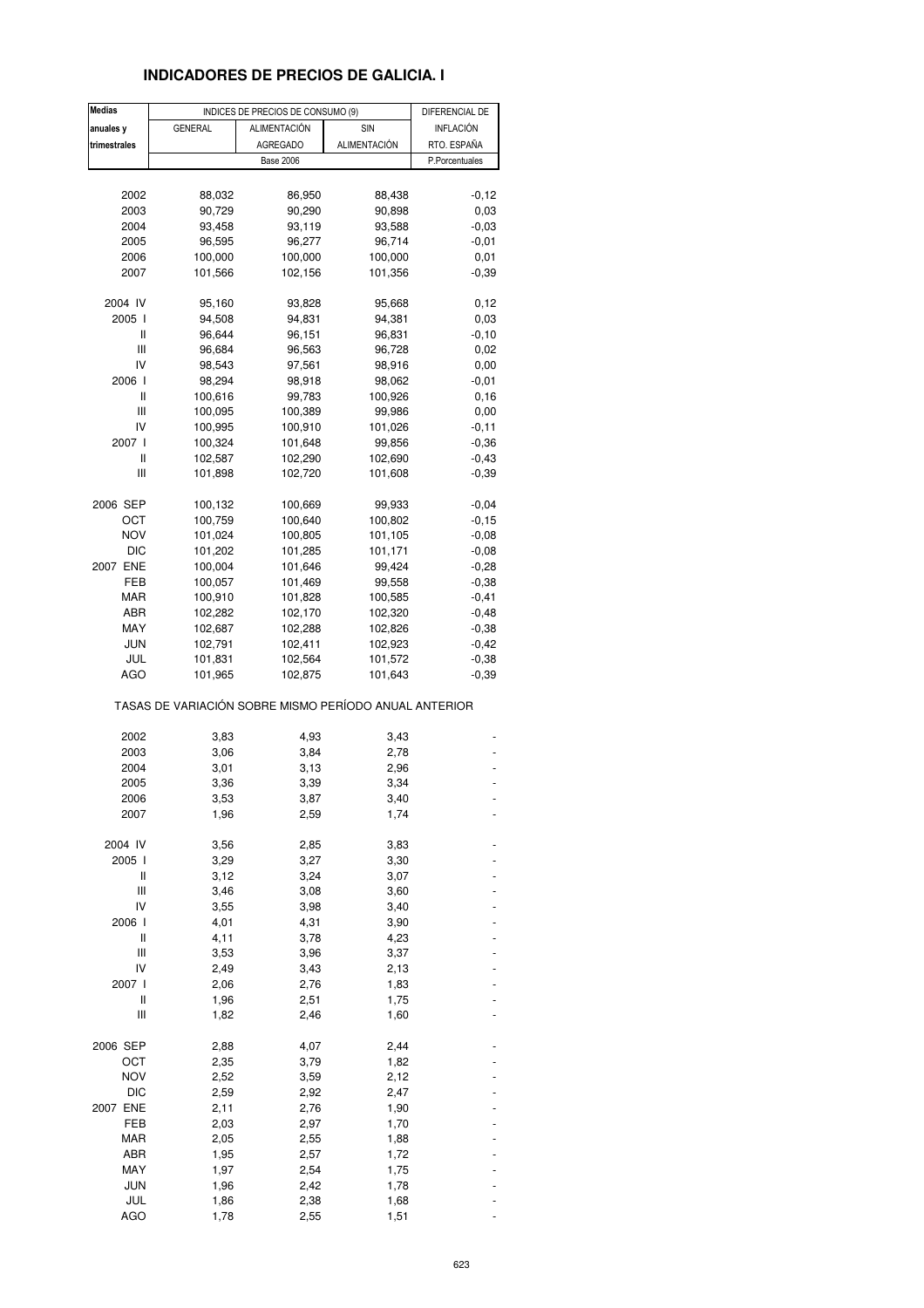## **INDICADORES DE PRECIOS DE GALICIA. II**

| <b>Medias</b>                                         | INDICES DE PRECIOS DE CONSUMO (9) |              |                  |                  |               |                 |  |
|-------------------------------------------------------|-----------------------------------|--------------|------------------|------------------|---------------|-----------------|--|
| anuales y                                             | ALIMENTOS Y                       | BEBIDAS ALC. | <b>VESTIDO Y</b> | <b>VIVIENDA</b>  | <b>MENAJE</b> | <b>MEDICINA</b> |  |
| trimestrales                                          | BEB.NO ALCOH.                     | Y TABACO     | CALZADO          |                  |               |                 |  |
|                                                       |                                   |              | <b>Base 2006</b> |                  |               |                 |  |
|                                                       |                                   |              |                  |                  |               |                 |  |
| 2002                                                  | 86,755                            | 88,479       | 91,996           | 82,755           | 90,265        | 95,055          |  |
| 2003                                                  | 90,196                            | 91,068       | 96,106           | 85,322           | 92,274        | 96,553          |  |
| 2004                                                  | 92,985                            | 94,220       | 97,583           | 88,667           | 94,152        | 97,511          |  |
|                                                       |                                   |              |                  |                  |               |                 |  |
| 2005                                                  | 95,988                            | 98,591       | 98,870           | 93,642           | 96,955        | 98,359          |  |
| 2006                                                  | 100,000                           | 100,000      | 100,000          | 100,000          | 100,000       | 100,000         |  |
| 2007                                                  | 101,545                           | 107,534      | 98,548           | 102,294          | 102,187       | 99,016          |  |
| 2004 IV                                               | 93,594                            |              | 105,068          |                  |               |                 |  |
|                                                       |                                   | 95,703       | 92,726           | 90,650<br>91,289 | 95,272        | 98,066          |  |
| 2005 l                                                | 94,689                            | 95,989       |                  |                  | 95,755        | 98,327          |  |
| Ш<br>$\mathsf{III}$                                   | 95,800                            | 98,953       | 103,065          | 92,966           | 97,082        | 97,813          |  |
| IV                                                    | 96,201                            | 99,445       | 93,228           | 94,621           | 97,015        | 98,378          |  |
|                                                       | 97,259                            | 99,979       | 106,463          | 95,693           | 97,967        | 98,916          |  |
| 2006                                                  | 99,085                            | 97,571       | 93,518           | 98,437           | 98,469        | 99,277          |  |
| Ш                                                     | 99,681                            | 100,599      | 104,477          | 100,598          | 100,306       | 99,879          |  |
| $\mathbf{III}$                                        | 100,349                           | 100,710      | 94,325           | 101,004          | 100,127       | 100,246         |  |
| IV                                                    | 100,884                           | 101,120      | 107,680          | 99,961           | 101,097       | 100,599         |  |
| 2007 l                                                | 101,011                           | 107,250      | 94,707           | 101,364          | 101,351       | 99,948          |  |
| $\sf II$                                              | 101,680                           | 107,654      | 105,364          | 102,518          | 102,830       | 98,316          |  |
| $\ensuremath{\mathsf{III}}\xspace$                    | 102,144                           | 107,780      | 94,084           | 103,352          | 102,479       | 98,666          |  |
|                                                       |                                   |              |                  |                  |               |                 |  |
| 2006 SEP                                              | 100,676                           | 100,610      | 96,465           | 100,966          | 100,299       | 100,262         |  |
| OCT                                                   | 100,626                           | 100,754      | 106,311          | 100,001          | 100,934       | 100,414         |  |
| <b>NOV</b>                                            | 100,771                           | 101,081      | 109,055          | 99,933           | 101,108       | 100,608         |  |
| <b>DIC</b>                                            | 101,256                           | 101,524      | 107,675          | 99,948           | 101,250       | 100,774         |  |
| 2007 ENE                                              | 101,038                           | 106,992      | 94,250           | 101,038          | 101,004       | 100,938         |  |
| FEB                                                   | 100,805                           | 107,312      | 93,221           | 101,237          | 101,245       | 101,155         |  |
| MAR                                                   | 101,189                           | 107,446      | 96,651           | 101,818          | 101,803       | 97,752          |  |
| ABR                                                   | 101,557                           | 107,561      | 104,372          | 102,272          | 102,465       | 98,132          |  |
| MAY                                                   | 101,681                           | 107,629      | 106,019          | 102,502          | 102,899       | 98,365          |  |
| JUN                                                   | 101,802                           | 107,773      | 105,701          | 102,779          | 103,126       | 98,451          |  |
| JUL                                                   | 101,968                           | 107,808      | 94,272           | 103,336          | 102,539       | 98,652          |  |
| <b>AGO</b>                                            | 102,320                           | 107,751      | 93,895           | 103,368          | 102,418       | 98,679          |  |
| TASAS DE VARIACIÓN SOBRE MISMO PERÍODO ANUAL ANTERIOR |                                   |              |                  |                  |               |                 |  |
|                                                       |                                   |              |                  |                  |               |                 |  |
| 2002                                                  | 4,86                              | 5,50         | 5,92             | 2,26             | 2,48          | 4,35            |  |
| 2003                                                  | 3,97                              | 2,93         | 4,47             | 3,10             | 2,23          | 1,58            |  |
| 2004                                                  | 3,09                              | 3,46         | 1,54             | 3,92             | 2,04          | 0,99            |  |
| 2005                                                  | 3,23                              | 4,64         | 1,32             | 5,61             | 2,98          | 0,87            |  |
| 2006                                                  | 4,18                              | 1,43         | 1,14             | 6,79             | 3,14          | 1,67            |  |
| 2007                                                  | 1,97                              | 8,07         | 1,01             | 2,40             | 2,65          | $-0,73$         |  |
|                                                       |                                   |              |                  |                  |               |                 |  |
| 2004 IV                                               | 2,60                              | 4,77         | 1,85             | 5,63             | 2,16          | 1,05            |  |
| 2005 l                                                | 3,04                              | 5,02         | 1,64             | 4,83             | 2,95          | 1,53            |  |
| Ш                                                     | 2,98                              | 5,24         | 1,34             | 5,88             | 2,93          | 0,60            |  |
| $\ensuremath{\mathsf{III}}\xspace$                    | 2,97                              | 3,86         | 0,96             | 6,16             | 3,21          | 0,48            |  |
| IV                                                    | 3,92                              | 4,47         | 1,33             | 5,56             | 2,83          | 0,87            |  |
| 2006 l                                                | 4,64                              | 1,65         | 0,85             | 7,83             | 2,83          | 0,97            |  |
| $\sf II$                                              | 4,05                              | 1,66         | 1,37             | 8,21             | 3,32          | 2,11            |  |
| $\ensuremath{\mathsf{III}}\xspace$                    | 4,31                              | 1,27         | 1,18             | 6,75             | 3,21          | 1,90            |  |
| IV                                                    | 3,73                              | 1,14         | 1,14             | 4,46             | 3,19          | 1,70            |  |
| 2007 l                                                | 1,94                              | 9,92         | 1,27             | 2,97             | 2,93          | 0,68            |  |
| $\sf II$                                              | 2,01                              | 7,01         | 0,85             | 1,91             | 2,52          | $-1,56$         |  |
| $\ensuremath{\mathsf{III}}\xspace$                    | 1,95                              | 6,97         | 0,89             | 2,31             | 2,44          | $-1,57$         |  |
| 2006 SEP                                              | 4,51                              | 0,71         | 1,14             | 5,89             | 3,16          | 1,51            |  |
| OCT                                                   | 4,19                              | 0,75         | 1,25             | 4,19             | 3,32          | 1,52            |  |
| <b>NOV</b>                                            | 3,90                              | 1,18         | 1,15             | 4,50             | 3,13          | 1,70            |  |
| <b>DIC</b>                                            | 3,10                              | 1,49         | 1,03             | 4,69             | 3,14          | 1,88            |  |
| 2007 ENE                                              | 1,97                              | 9,65         | 1,61             | 3,27             | 3,14          | 1,86            |  |
| FEB                                                   | 1,86                              | 12,84        | 1,00             | 2,71             | 2,89          | 1,86            |  |
| <b>MAR</b>                                            | 2,00                              | 7,40         | 1,21             | 2,94             | 2,74          | $-1,68$         |  |
| ABR                                                   | 2,06                              | 7,11         | 0,72             | 1,87             | 2,64          | $-1,62$         |  |
| MAY                                                   | 2,04                              | 7,02         | 0,91             | 1,79             | 2,53          | $-1,50$         |  |
| JUN                                                   | 1,91                              | 6,91         | 0,91             | 2,07             | 2,38          | $-1,57$         |  |
| JUL                                                   | 1,88                              | 6,83         | 0,94             | 2,34             | 2,57          | $-1,59$         |  |
| <b>AGO</b>                                            | 2,03                              | 7,10         | 0,83             | 2,28             | 2,30          | $-1,55$         |  |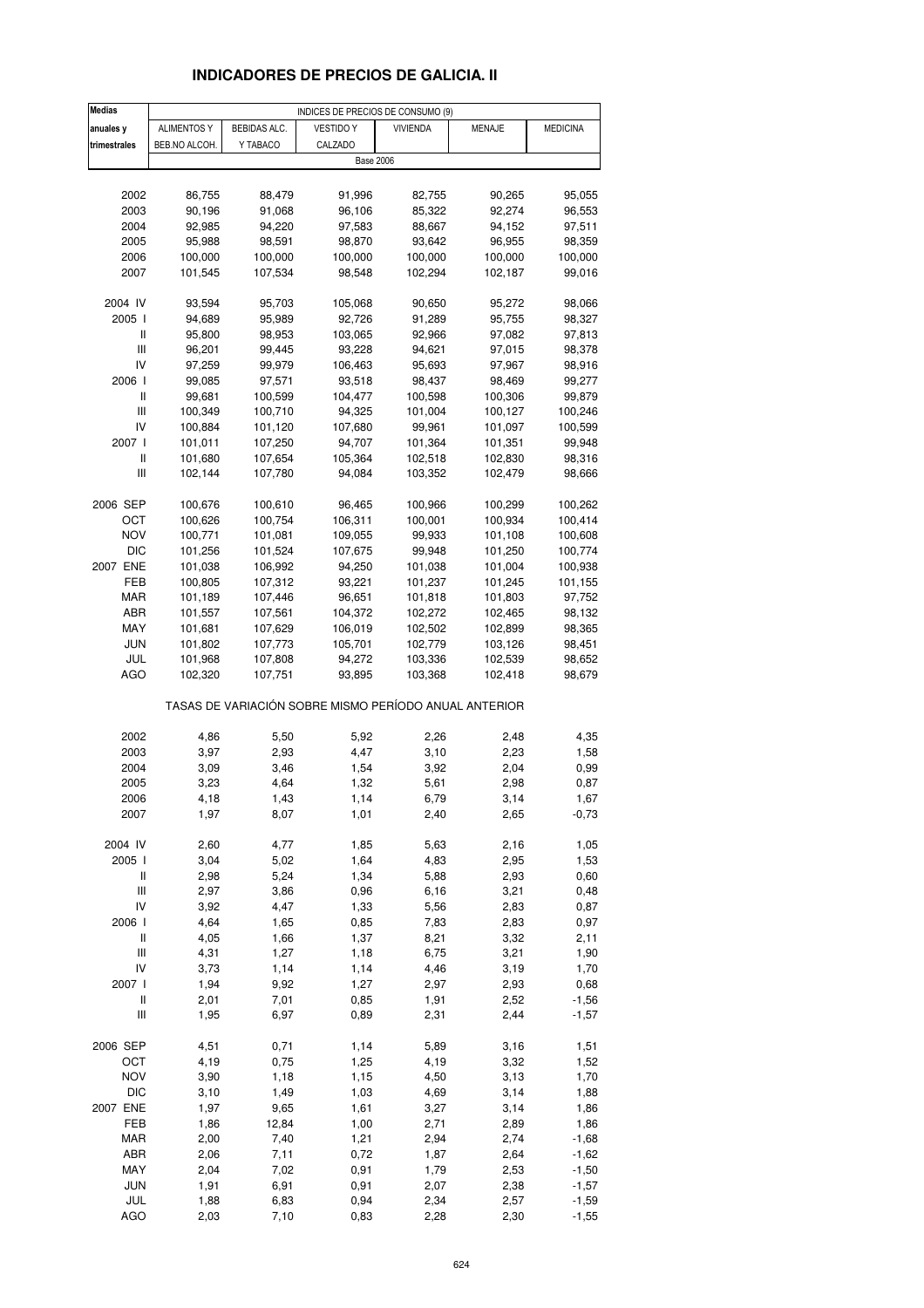| <b>Medias</b>                             |                   |                  | INDICES DE PRECIOS DE CONSUMO (9)                     |                  |                    |                    |
|-------------------------------------------|-------------------|------------------|-------------------------------------------------------|------------------|--------------------|--------------------|
| anuales y                                 | <b>TRANSPORTE</b> | COMUNICA -       | OCIO <sub>Y</sub>                                     | ENSEÑANZA        | HOTELES,           | <b>OTROS</b>       |
| trimestrales                              |                   | <b>CIONES</b>    | <b>CULTURA</b>                                        |                  | CAFÉS Y REST.      |                    |
|                                           |                   |                  |                                                       | <b>Base 2006</b> |                    |                    |
|                                           |                   |                  |                                                       |                  |                    |                    |
| 2002                                      | 84,369            | 107,563          | 98,226                                                | 84,675           | 84,909             | 89,444             |
| 2003                                      | 85,967            | 104,594          | 98,989                                                | 88,745           | 88,311             | 91,860             |
| 2004                                      | 90,324            | 103,305          | 99,289                                                | 92,191           | 92,050             | 94,409             |
| 2005                                      | 95,801            | 101,503          | 99,241                                                | 96,040           | 95,836             | 96,875             |
| 2006                                      | 100,000           | 100,000          | 100,000                                               | 100,000          | 100,000            | 100,000            |
| 2007                                      | 101,148           | 100,096          | 99,769                                                | 102,899          | 104,666            | 102,261            |
|                                           |                   |                  |                                                       |                  |                    |                    |
| 2004 IV                                   | 92,174            | 102,804          | 99,223                                                | 94,372           | 93,333             | 94,676             |
| 2005 l                                    | 92,320            | 102,413          | 99,013                                                | 95,098           | 94,348             | 96,267             |
| Ш                                         | 94,775            | 101,539          | 98,385                                                | 95,190           | 95,302             | 96,908             |
| Ш                                         | 98,224            | 101,173          | 99,666                                                | 95,521           | 96,715             | 96,974             |
| IV                                        | 97,886            | 100,886          | 99,900                                                | 98,351           | 96,978             | 97,352             |
| 2006                                      | 98,685            | 100,838          | 99,612                                                | 99,022           | 98,027             | 99,107             |
| $\mathbf{I}$<br>Ш                         | 101,372           | 100,103          | 99,692                                                | 99,118<br>99,391 | 99,604             | 100,061            |
| IV                                        | 101,673<br>98,271 | 99,754<br>99,305 | 100,953<br>99,744                                     | 102,468          | 101,066<br>101,303 | 100,354<br>100,478 |
| 2007 l                                    | 98,936            | 99,795           | 99,430                                                | 102,734          | 102,989            | 101,844            |
| $\sf II$                                  | 102,265           | 100,323          | 99,921                                                | 102,906          | 104,675            | 102,504            |
| Ш                                         | 102,791           | 100,207          | 100,050                                               | 103,135          | 107,168            | 102,523            |
|                                           |                   |                  |                                                       |                  |                    |                    |
| 2006 SEP                                  | 100,201           | 99,819           | 100,470                                               | 99,923           | 101,038            | 100,289            |
| ОСТ                                       | 98,315            | 99,553           | 99,728                                                | 102,271          | 101,139            | 100,372            |
| <b>NOV</b>                                | 98,062            | 99,327           | 99,235                                                | 102,558          | 101,169            | 100,444            |
| <b>DIC</b>                                | 98,435            | 99,034           | 100,268                                               | 102,576          | 101,602            | 100,618            |
| 2007 ENE                                  | 98,199            | 99,550           | 98,939                                                | 102,699          | 102,310            | 101,571            |
| FEB                                       | 98,543            | 99,223           | 99,326                                                | 102,699          | 103,214            | 101,726            |
| <b>MAR</b>                                | 100,066           | 100,611          | 100,024                                               | 102,805          | 103,443            | 102,234            |
| ABR                                       | 101,457           | 100,406          | 100,367                                               | 102,906          | 104,602            | 102,407            |
| MAY                                       | 102,469           | 100,065          | 100,361                                               | 102,906          | 104,432            | 102,487            |
| <b>JUN</b>                                | 102,868           | 100,497          | 99,034                                                | 102,906          | 104,991            | 102,618            |
| JUL                                       | 103,047           | 100,274          | 99,507                                                | 103,116          | 106,657            | 102,398            |
| <b>AGO</b>                                | 102,534           | 100,140          | 100,592                                               | 103,153          | 107,679            | 102,648            |
|                                           |                   |                  | TASAS DE VARIACIÓN SOBRE MISMO PERÍODO ANUAL ANTERIOR |                  |                    |                    |
|                                           |                   |                  |                                                       |                  |                    |                    |
| 2002                                      | 1,99              | $-3,01$          | 2,74                                                  | 4,35             | 5,76               | 4,07               |
| 2003                                      | 1,89              | $-2,76$          | 0,78                                                  | 4,81             | 4,01               | 2,70               |
| 2004                                      | 5,07              | $-1,23$          | 0,30                                                  | 3,88             | 4,23               | 2,77               |
| 2005                                      | 6,06              | $-1,74$          | $-0,05$                                               | 4,17             | 4,11               | 2,61               |
| 2006                                      | 4,38              | -1,48            | 0,76                                                  | 4,12             | 4,34               | 3,23               |
| 2007                                      | 0,52              | $-0,19$          | $-0,27$                                               | 3,85             | 5,32               | 2,48               |
|                                           |                   |                  |                                                       |                  |                    |                    |
| 2004 IV                                   | 7,84              | $-0,96$          | 0, 13                                                 | 3,71             | 4,68               | 2,56               |
| 2005 l                                    | 5,47              | $-0,84$          | 0,47                                                  | 4,18             | 4,42               | 2,46               |
| Ш                                         | 5,05              | $-2,19$          | $-0,70$                                               | 4,13             | 4,11               | 2,55               |
| $\begin{array}{c} \hline \end{array}$     | 7,50              | $-2,08$          | $-0,64$                                               | 4,17             | 4,02               | 2,62               |
| IV                                        | 6,20              | $-1,87$          | 0,68                                                  | 4,22             | 3,91               | 2,83               |
| 2006 l                                    | 6,89              | $-1,54$          | 0,60                                                  | 4,13             | 3,90               | 2,95               |
| $\label{eq:1} \prod_{i=1}^n \mathbb{I}^i$ | 6,96              | $-1,41$          | 1,33                                                  | 4,13             | 4,51               | 3,25               |
| $\begin{array}{c} \hline \end{array}$     | 3,51              | $-1,40$          | 1,29                                                  | 4,05             | 4,50               | 3,49               |
| IV                                        | 0,39              | $-1,57$          | $-0, 16$                                              | 4,19             | 4,46               | 3,21               |
| 2007 l                                    | 0,25              | $-1,03$          | $-0,18$                                               | 3,75             | 5,06               | 2,76               |
| $\sf II$                                  | 0,88              | 0,22             | 0,23                                                  | 3,82             | 5,09               | 2,44               |
| Ш                                         | 0,37              | 0,49             | $-1, 13$                                              | 4,05             | 6,02               | 2,13               |
| 2006 SEP                                  | 0,19              | $-1,27$          | 0,96                                                  | 4,13             | 4,45               | 3,32               |
| OCT                                       | $-0,99$           | $-1,41$          | $-0,18$                                               | 4,21             | 4,33               | 3,28               |
| <b>NOV</b>                                | 0,50              | $-1,58$          | $-0,37$                                               | 4,20             | 4,36               | 3,22               |
| <b>DIC</b>                                | 1,70              | $-1,71$          | 0,07                                                  | 4,15             | 4,68               | 3,14               |
| 2007 ENE                                  | 0, 19             | $-1,59$          | $-0,57$                                               | 3,73             | 4,89               | 2,90               |
| FEB                                       | $-0,15$           | $-1,62$          | $-0,50$                                               | 3,73             | 5,45               | 2,79               |
| <b>MAR</b>                                | 0,72              | 0,11             | 0,52                                                  | 3,79             | 4,85               | 2,60               |
| ABR                                       | 0,70              | 0,17             | 0, 19                                                 | 3,82             | 5,21               | 2,61               |
| MAY                                       | 0,63              | $-0,07$          | 1,06                                                  | 3,82             | 5,00               | 2,54               |
| <b>JUN</b>                                | 1,31              | 0,57             | $-0.55$                                               | 3,82             | 5,07               | 2,18               |

#### **INDICADORES DE PRECIOS DE GALICIA. III**

 JUL 0,71 0,60 -1,17 4,03 5,95 2,04 AGO 0,04 0,37 -1,10 4,06 6,10 2,22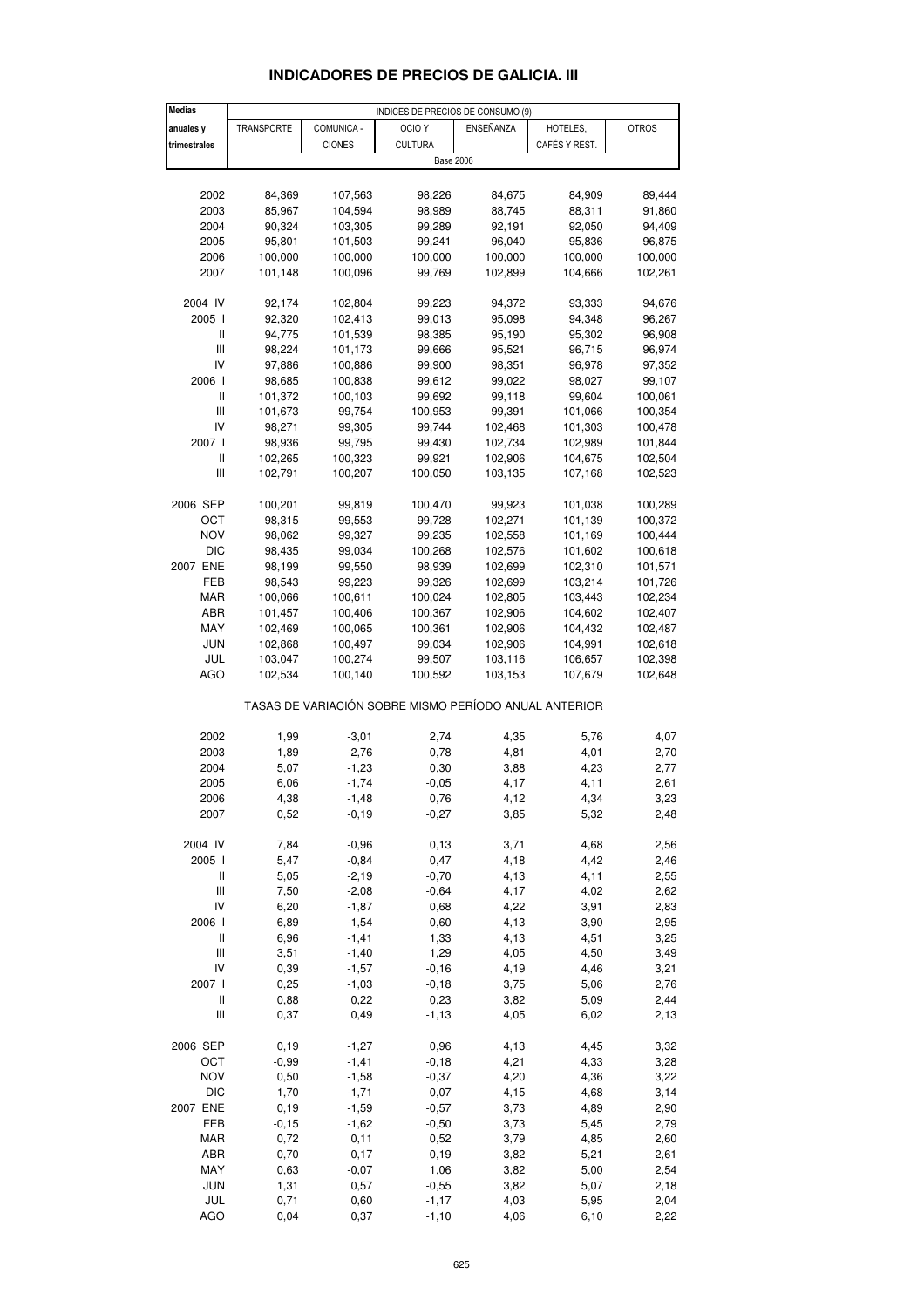## **INDICADORES DE SALARIOS DE GALICIA**

| Medias                                                | COSTE SALARIAL                                       |                  |                |                                              | <b>SALARIOS</b> |        |        |         |       |  |  |
|-------------------------------------------------------|------------------------------------------------------|------------------|----------------|----------------------------------------------|-----------------|--------|--------|---------|-------|--|--|
| anuales y                                             | POR TRABAJADOR Y MES<br>POR HORA EFECTIVA DE TRABAJO |                  |                | INCREMENTO SALARIAL PACTADO EN CONVENIO (11) |                 |        |        |         |       |  |  |
| trimestrales                                          | <b>TOTAL</b>                                         | <b>ORDINARIO</b> | <b>TOTAL</b>   | <b>ORDINARIO</b>                             | <b>TOTAL</b>    | AGRIC. | CONST. | INDUST. | SERV. |  |  |
|                                                       |                                                      | €                |                |                                              |                 |        | $\%$   |         |       |  |  |
|                                                       |                                                      |                  |                |                                              |                 |        |        |         |       |  |  |
| 2002                                                  | 1.242,07                                             | 1.092,09         | 8,84           | 7,77                                         | 4,00            | 3,26   | 3,71   | 4,73    | 3,65  |  |  |
| 2003                                                  | 1.271,54                                             | 1.112,80         | 9,11           | 7,97                                         | 3,88            | 2,94   | 4,85   | 3,87    | 3,33  |  |  |
| 2004                                                  | 1.290,09                                             | 1.124,28         | 9,30           | 8,10                                         | 3,96            | 4,04   | 4,77   | 4,07    | 3,38  |  |  |
| 2005                                                  | 1.318,12                                             | 1.140,96         | 9,56           | 8,27                                         | 4,38            | 3,98   | 4,71   | 4,49    | 4,08  |  |  |
| 2006                                                  | 1.378,20                                             | 1.201,58         | 10,15          | 8,84                                         | 4,09            | 3,30   | 3,72   | 4,53    | 4,02  |  |  |
| 2007                                                  | 1.372,86                                             | 1.233,36         | 9,84           | 8,84                                         | 3,27            | 2,99   | 2,90   | 3,47    | 3,19  |  |  |
|                                                       |                                                      |                  |                |                                              |                 |        |        |         |       |  |  |
| 2004 IV                                               | 1.391,20                                             | 1.121,49         | 10,19          | 8,22                                         | 3,34            | 4,80   | 3,61   | 3,39    | 3,08  |  |  |
| 2005                                                  | 1.260,17                                             | 1.136,29         | 9,02           | 8,13                                         | 3,55            | 2,45   | 3,50   | 3,46    | 3,66  |  |  |
| $\ensuremath{\mathsf{II}}$                            | 1.274,29                                             | 1.137,76         | 8,78           | 7,84                                         | 3,52            | 2,44   | 3,50   | 3,46    | 3,57  |  |  |
| $\ensuremath{\mathsf{III}}\xspace$                    | 1.303,63                                             | 1.142,73         | 9,90           | 8,67                                         | 3,52            | 2,44   | 3,50   | 3,45    | 3,59  |  |  |
| IV                                                    | 1.434,38                                             | 1.147,05         | 10,53          | 8,42                                         | 3,39            | 2,59   | 3,19   | 3,44    | 3,55  |  |  |
| 2006 l                                                | 1.313,78                                             | 1.196,13         | 9,12           | 8,30                                         | 3,22            | 2,61   | 3,12   | 3,06    | 3,60  |  |  |
| $\ensuremath{\mathsf{II}}$                            | 1.335,84                                             | 1.192,16         | 9,68           | 8,64                                         | 3,27            | 2,61   | 3,12   | 3,22    | 3,58  |  |  |
| Ш                                                     | 1.366,23                                             | 1.211,45         | 10,57          | 9,37                                         | 3,78            | 2,61   |        | 4,60    | 3,66  |  |  |
|                                                       |                                                      |                  |                |                                              |                 |        | 3,12   |         |       |  |  |
| IV                                                    | 1.496,93                                             | 1.206,58         | 11,21          | 9,04                                         | 3,78            | 2,79   | 3,17   | 4,55    | 3,69  |  |  |
| 2007 l                                                | 1.362,99                                             | 1.234,09         | 9,60           | 8,69                                         | 3,30            | 2,49   | 2,90   | 3,52    | 3,16  |  |  |
| Ш                                                     | 1.382,72                                             | 1.232,62         | 10,07          | 8,98                                         | 3,31            | 2,99   | 2,90   | 3,49    | 3,19  |  |  |
| $\ensuremath{\mathsf{III}}\xspace$                    |                                                      |                  |                |                                              | 3,27            | 2,99   | 2,90   | 3,47    | 3,19  |  |  |
|                                                       |                                                      |                  |                |                                              |                 |        |        |         |       |  |  |
| 2006 AGO                                              |                                                      |                  |                |                                              | 3,30            | 2,61   | 3,12   | 3,25    | 3,62  |  |  |
| <b>SEP</b>                                            |                                                      |                  |                |                                              | 3,78            | 2,61   | 3,12   | 4,60    | 3,66  |  |  |
| OCT                                                   |                                                      |                  | L,             | $\blacksquare$                               | 3,77            | 2,64   | 3,17   | 4,56    | 3,65  |  |  |
| <b>NOV</b>                                            |                                                      |                  |                | $\blacksquare$                               | 3,77            | 2,75   | 3,17   | 4,55    | 3,65  |  |  |
| $DIC$                                                 |                                                      |                  |                |                                              | 3,78            | 2,79   | 3,17   | 4,55    | 3,69  |  |  |
| 2007 ENE                                              |                                                      |                  | $\blacksquare$ | $\frac{1}{2}$                                | 2,85            | 2,49   | 2,99   | 2,77    | 2,90  |  |  |
| FEB                                                   |                                                      |                  |                | ä,                                           | 3,23            | 2,49   | 2,90   | 3,53    | 2,96  |  |  |
| MAR                                                   |                                                      |                  |                |                                              | 3,30            | 2,49   | 2,90   | 3,52    | 3,16  |  |  |
| ABR                                                   |                                                      |                  | $\blacksquare$ | $\blacksquare$                               | 3,30            | 2,99   | 2,90   | 3,51    | 3,16  |  |  |
| MAY                                                   |                                                      |                  |                | ä,                                           | 3,30            | 2,99   | 2,90   | 3,51    | 3,16  |  |  |
| <b>JUN</b>                                            |                                                      |                  |                |                                              | 3,31            | 2,99   | 2,90   | 3,49    | 3,19  |  |  |
| JUL                                                   |                                                      |                  |                | ٠                                            | 3,27            | 2,99   | 2,90   | 3,47    | 3,19  |  |  |
| TASAS DE VARIACIÓN SOBRE MISMO PERÍODO ANUAL ANTERIOR |                                                      |                  |                |                                              |                 |        |        |         |       |  |  |
|                                                       |                                                      |                  |                |                                              |                 |        |        |         |       |  |  |
| 2002                                                  | 3,63                                                 | 3,00             | 4,96           | 4,40                                         |                 |        |        |         |       |  |  |
| 2003                                                  | 2,37                                                 | 1,90             | 3,08           | 2,67                                         |                 |        |        |         |       |  |  |
| 2004                                                  | 1,46                                                 | 1,03             | 2,06           | 1,54                                         |                 |        |        |         |       |  |  |
| 2005                                                  | 2,17                                                 | 1,48             | 2,82           | 2,10                                         |                 |        |        |         |       |  |  |
| 2006                                                  | 4,56                                                 | 5,31             | 6,15           | 6,93                                         |                 |        |        |         |       |  |  |
| 2007                                                  | 3,63                                                 | 3,28             | 4,63           | 4,31                                         |                 |        |        |         |       |  |  |
|                                                       |                                                      |                  |                |                                              |                 |        |        |         |       |  |  |
| 2004 IV                                               | 1,74                                                 | 1,26             | 4,62           | 4,18                                         |                 |        |        |         |       |  |  |
| 2005                                                  | 1,29                                                 | 0,99             | 3,80           | 3,44                                         |                 |        |        |         |       |  |  |
| $\mathop{  }$                                         | 1,78                                                 | 1,02             | $-0,23$        | $-0,88$                                      |                 |        |        |         |       |  |  |
| $\ensuremath{\mathsf{III}}\xspace$                    | 2,41                                                 | 1,64             | 4,21           | 3,34                                         |                 |        |        |         |       |  |  |
| IV                                                    | 3,10                                                 | 2,28             | 3,34           | 2,43                                         |                 |        |        |         |       |  |  |
| 2006 l                                                | 4,25                                                 | 5,27             | 1,11           | 2,09                                         |                 |        |        |         |       |  |  |
| $\ensuremath{\mathsf{II}}$                            | 4,83                                                 | 4,78             | 10,25          | 10,20                                        |                 |        |        |         |       |  |  |
| $\ensuremath{\mathsf{III}}\xspace$                    | 4,80                                                 | 6,01             | 6,77           | 8,07                                         |                 |        |        |         |       |  |  |
| IV                                                    | 4,36                                                 | 5,19             | 6,46           | 7,36                                         |                 |        |        |         |       |  |  |
| 2007 l                                                | 3,75                                                 | 3,17             | 5,26           | 4,70                                         |                 |        |        |         |       |  |  |
| $\sf II$                                              | 3,51                                                 | 3,39             | 4,03           | 3,94                                         |                 |        |        |         |       |  |  |
| $\ensuremath{\mathsf{III}}\xspace$                    |                                                      |                  |                |                                              |                 |        |        |         |       |  |  |
|                                                       |                                                      |                  |                |                                              |                 |        |        |         |       |  |  |
| 2006 AGO                                              |                                                      |                  |                |                                              |                 |        |        |         |       |  |  |
| <b>SEP</b>                                            |                                                      |                  |                |                                              |                 |        |        |         |       |  |  |
| OCT                                                   |                                                      |                  |                |                                              |                 |        |        |         |       |  |  |
| <b>NOV</b>                                            |                                                      |                  |                |                                              |                 |        |        |         |       |  |  |
| <b>DIC</b>                                            |                                                      |                  |                |                                              |                 |        |        |         |       |  |  |
| 2007 ENE                                              |                                                      |                  |                |                                              |                 |        |        |         |       |  |  |
| FEB                                                   |                                                      |                  |                |                                              |                 |        |        |         |       |  |  |
| MAR                                                   |                                                      |                  |                |                                              |                 |        |        |         |       |  |  |
| ABR                                                   |                                                      |                  |                |                                              |                 |        |        |         |       |  |  |
| MAY                                                   |                                                      |                  |                |                                              |                 |        |        |         |       |  |  |
| JUN                                                   |                                                      |                  |                |                                              |                 |        |        |         |       |  |  |
| JUL                                                   |                                                      |                  |                |                                              |                 |        |        |         |       |  |  |
|                                                       |                                                      |                  |                |                                              |                 |        |        |         |       |  |  |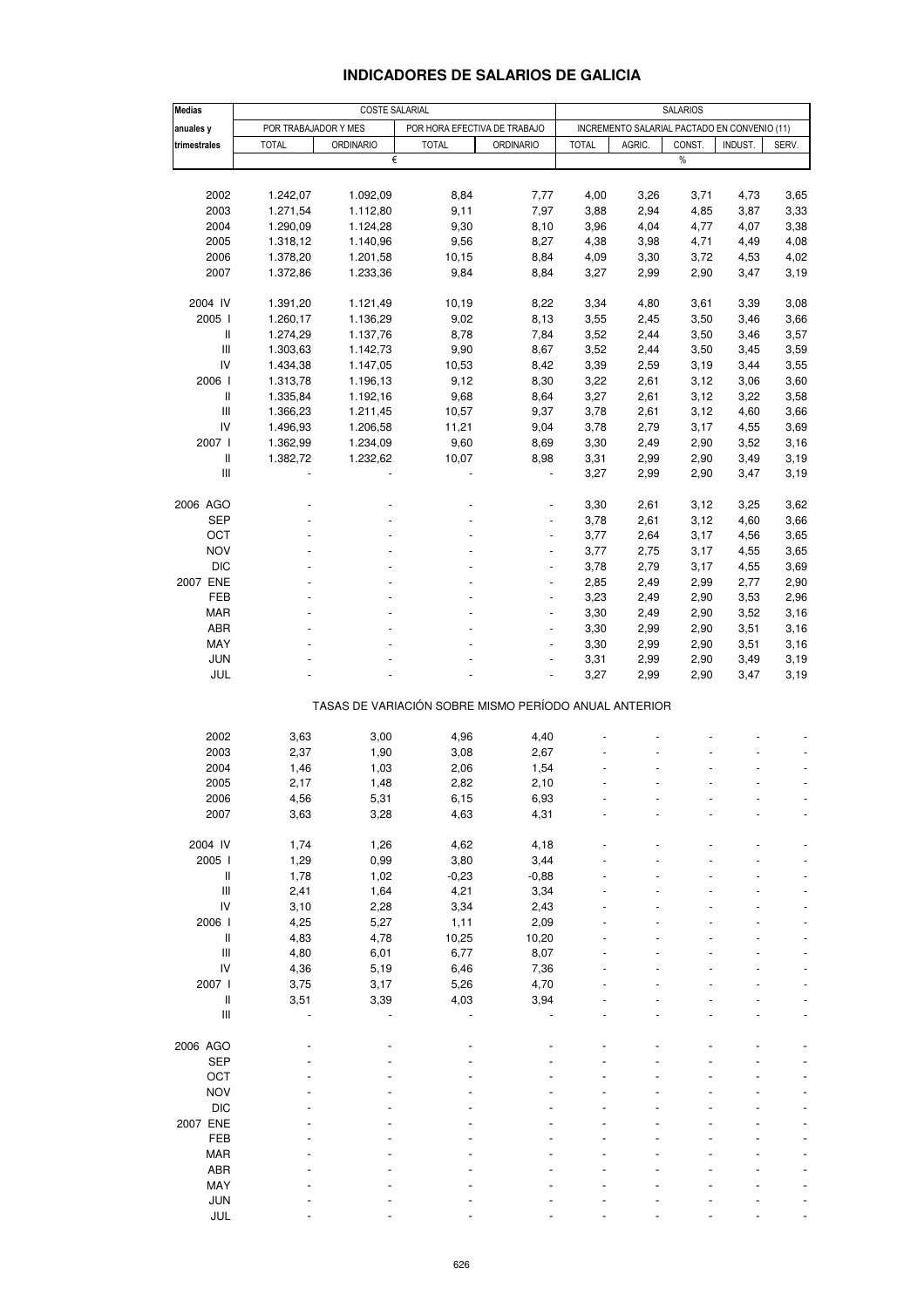| <b>INDICADORES MONETARIOS Y FINANCIEROS DE GALICIA</b> |
|--------------------------------------------------------|
|--------------------------------------------------------|

| <b>Medias</b>                                         |                        | CRÉDITOS Y DEPÓSITOS DEL SISTEMA BANCARIO | HIPOTECAS INMOBILIARIAS |                |                           |                |  |  |
|-------------------------------------------------------|------------------------|-------------------------------------------|-------------------------|----------------|---------------------------|----------------|--|--|
| anuales y                                             | CRÉDITOS               |                                           | <b>DEPÓSITOS</b>        |                | FINCAS RÚSTICAS Y URBANAS |                |  |  |
| trimestrales                                          | S.PRIVADO<br>S.PÚBLICO |                                           | S.PRIVADO<br>S.PÚBLICO  |                | NÚMERO                    | <b>IMPORTE</b> |  |  |
|                                                       | Millones de €          |                                           |                         |                | Unidades                  | Miles de €     |  |  |
|                                                       |                        |                                           |                         |                |                           |                |  |  |
| 2002                                                  | 26.049,74              | 1.271,85                                  | 28.116,12               | 1.174,48       | 3.924                     | 300.411        |  |  |
| 2003                                                  | 28.925,01              | 1.358,90                                  | 30.177,81               | 1.273,51       | 4.596                     | 390.874        |  |  |
| 2004                                                  | 33.404,53              | 1.249,40                                  | 32.415,47               | 1.465,30       | 5.454                     | 522.751        |  |  |
| 2005                                                  | 40.825,10              | 1.214,42                                  | 33.262,86               | 1.696,73       | 5.378                     | 628.324        |  |  |
| 2006                                                  | 50.738,64              | 1.217,21                                  | 36.143,66               | 2.203,41       | 5.427                     | 747.122        |  |  |
| 2007                                                  | 58.615,75              | 1.278,16                                  | 40.137,18               | 2.156,15       | 5.832                     | 936.357        |  |  |
|                                                       |                        |                                           |                         |                |                           |                |  |  |
| 2004 IV                                               | 35.198,30              | 1.236,14                                  | 33.295,59               | 1.450,15       | 5.195                     | 489.691        |  |  |
| 2005 l                                                | 36.756,85              | 1.259,13                                  | 34.326,63               | 1.499,91       | 5.484                     | 596.651        |  |  |
| Ш                                                     | 40.131,38              | 1.211,98                                  | 32.283,36               | 1.624,61       | 5.553                     | 619.163        |  |  |
| Ш                                                     | 42.062,46              | 1.188,04                                  | 32.763,97               | 1.700,29       | 5.068                     | 615.418        |  |  |
| IV                                                    | 44.349,70              | 1.198,53                                  | 33.677,49               | 1.962,12       | 5.409                     | 682.066        |  |  |
| 2006                                                  | 46.523,21              | 1.187,41                                  | 34.324,37               | 1.936,96       | 5.664                     | 713.759        |  |  |
| Ш                                                     | 49.812,39              | 1.194,27                                  | 35.713,77               | 1.978,13       | 5.730                     | 772.027        |  |  |
| Ш                                                     | 52.138,76              | 1.222,48                                  | 36.454,63               | 2.359,92       | 5.222                     | 744.626        |  |  |
| IV                                                    | 54.480,20              | 1.264,69                                  | 38.081,88               | 2.538,62       | 5.092                     | 758.075        |  |  |
| 2007 l                                                | 57.646,08              | 1.291,70                                  | 39.272,91               | 2.082,91       | 6.157                     | 908.179        |  |  |
| Ш                                                     | 59.585,42              | 1.264,61                                  | 41.001,44               | 2.229,40       | 5.644                     | 943.197        |  |  |
| Ш                                                     |                        |                                           |                         |                | 5.419                     | 1.000.373      |  |  |
|                                                       |                        |                                           |                         |                |                           |                |  |  |
| 2006 AGO                                              |                        |                                           |                         |                | 5.458                     | 825.247        |  |  |
| SEP                                                   |                        |                                           |                         |                | 5.556                     | 765.672        |  |  |
| ОСТ                                                   |                        |                                           |                         |                | 5.479                     | 758.293        |  |  |
| <b>NOV</b>                                            |                        |                                           |                         |                | 5.532                     | 892.943        |  |  |
| <b>DIC</b>                                            |                        |                                           |                         |                | 4.264                     | 622.988        |  |  |
| 2007 ENE                                              |                        |                                           |                         | $\overline{a}$ | 6.449                     | 979.664        |  |  |
| FEB                                                   |                        |                                           |                         |                | 6.133                     | 900.169        |  |  |
| MAR                                                   |                        |                                           |                         |                | 5.890                     | 844.704        |  |  |
| ABR                                                   |                        |                                           |                         |                | 4.705                     | 734.677        |  |  |
| MAY                                                   |                        |                                           |                         |                | 6.262                     | 1.079.085      |  |  |
| JUN                                                   |                        |                                           |                         |                | 5.965                     | 1.015.830      |  |  |
| JUL                                                   |                        |                                           |                         |                | 5.419                     | 1.000.373      |  |  |
| TASAS DE VARIACIÓN SOBRE MISMO PERÍODO ANUAL ANTERIOR |                        |                                           |                         |                |                           |                |  |  |
|                                                       |                        |                                           |                         |                |                           |                |  |  |
| 2002<br>2003                                          | 15,42                  | $-10,11$<br>6,84                          | 9,66<br>7,33            | 9,46           | 22,02<br>17,12            | 24,17          |  |  |
| 2004                                                  | 11,04<br>15,49         | $-8,06$                                   | 7,41                    | 8,43<br>15,06  | 18,66                     | 30,11<br>33,74 |  |  |
| 2005                                                  | 22,21                  | $-2,80$                                   | 2,61                    | 15,79          | $-1,38$                   | 20,20          |  |  |
| 2006                                                  | 24,28                  | 0,23                                      | 8,66                    | 29,86          | 0,90                      | 18,91          |  |  |
| 2007                                                  | 21,69                  | 7,33                                      | 14,62                   | 10,15          | 5,12                      | 28,51          |  |  |
|                                                       |                        |                                           |                         |                |                           |                |  |  |
| 2004 IV                                               | 15,92                  | $-6,21$                                   | 7,51                    | 22,55          | 0,17                      | 9,97           |  |  |
| 2005 l                                                | 16,10                  | $-3,21$                                   | 9,84                    | 9,38           | $-9,57$                   | 7,66           |  |  |
| Ш                                                     | 21,92                  | $-3,19$                                   | $-0,15$                 | 7,60           | 0,37                      | 17,11          |  |  |
| Ш                                                     | 24,29                  | $-1,71$                                   | $-0,05$                 | 11,14          | 0,88                      | 18,71          |  |  |
| IV                                                    | 26,00                  | $-3,04$                                   | 1,15                    | 35,30          | 4,12                      | 39,28          |  |  |
| 2006 l                                                | 26,57                  | $-5,70$                                   | $-0,01$                 | 29,14          | 3,28                      | 19,63          |  |  |
| Ш                                                     | 24,12                  | $-1,46$                                   | 10,63                   | 21,76          | 3,19                      | 24,69          |  |  |
| Ш                                                     | 23,96                  | 2,90                                      | 11,26                   | 38,79          | 3,05                      | 21,00          |  |  |
| IV                                                    | 22,84                  | 5,52                                      | 13,08                   | 29,38          | $-5,87$                   | 11,14          |  |  |
| 2007 l                                                | 23,91                  | 8,78                                      | 14,42                   | 7,53           | 8,72                      | 27,24          |  |  |
| $\label{eq:1} \prod_{i=1}^n \mathbb{I}^i$             | 19,62                  | 5,89                                      | 14,81                   | 12,70          | $-1,50$                   | 22,17          |  |  |
| $\ensuremath{\mathsf{III}}\xspace$                    |                        |                                           |                         |                | 16,46                     | 55,59          |  |  |
| 2006 AGO                                              |                        |                                           |                         |                | 5,63                      | 28,83          |  |  |
| <b>SEP</b>                                            |                        |                                           |                         |                | $-3,15$                   | 16,65          |  |  |
| ОСТ                                                   |                        |                                           |                         |                | 8,90                      | 12,04          |  |  |
| <b>NOV</b>                                            |                        |                                           |                         |                | $-7,69$                   | 22,39          |  |  |
| <b>DIC</b>                                            |                        |                                           |                         |                | $-18,06$                  | $-2,62$        |  |  |
| 2007 ENE                                              |                        |                                           |                         |                | 1,70                      | 32,84          |  |  |
| FEB                                                   |                        |                                           |                         |                | 21,23                     | 51,98          |  |  |
| <b>MAR</b>                                            |                        |                                           |                         |                | 5,35                      | 4,09           |  |  |
| ABR                                                   |                        |                                           |                         |                | $-8,27$                   | 14,30          |  |  |
| MAY                                                   |                        |                                           |                         |                | 7,26                      | 33,86          |  |  |
| <b>JUN</b>                                            |                        |                                           |                         |                | $-4, 13$                  | 17,14          |  |  |
| <b>JUL</b>                                            |                        |                                           |                         |                | 16,46                     | 55,59          |  |  |